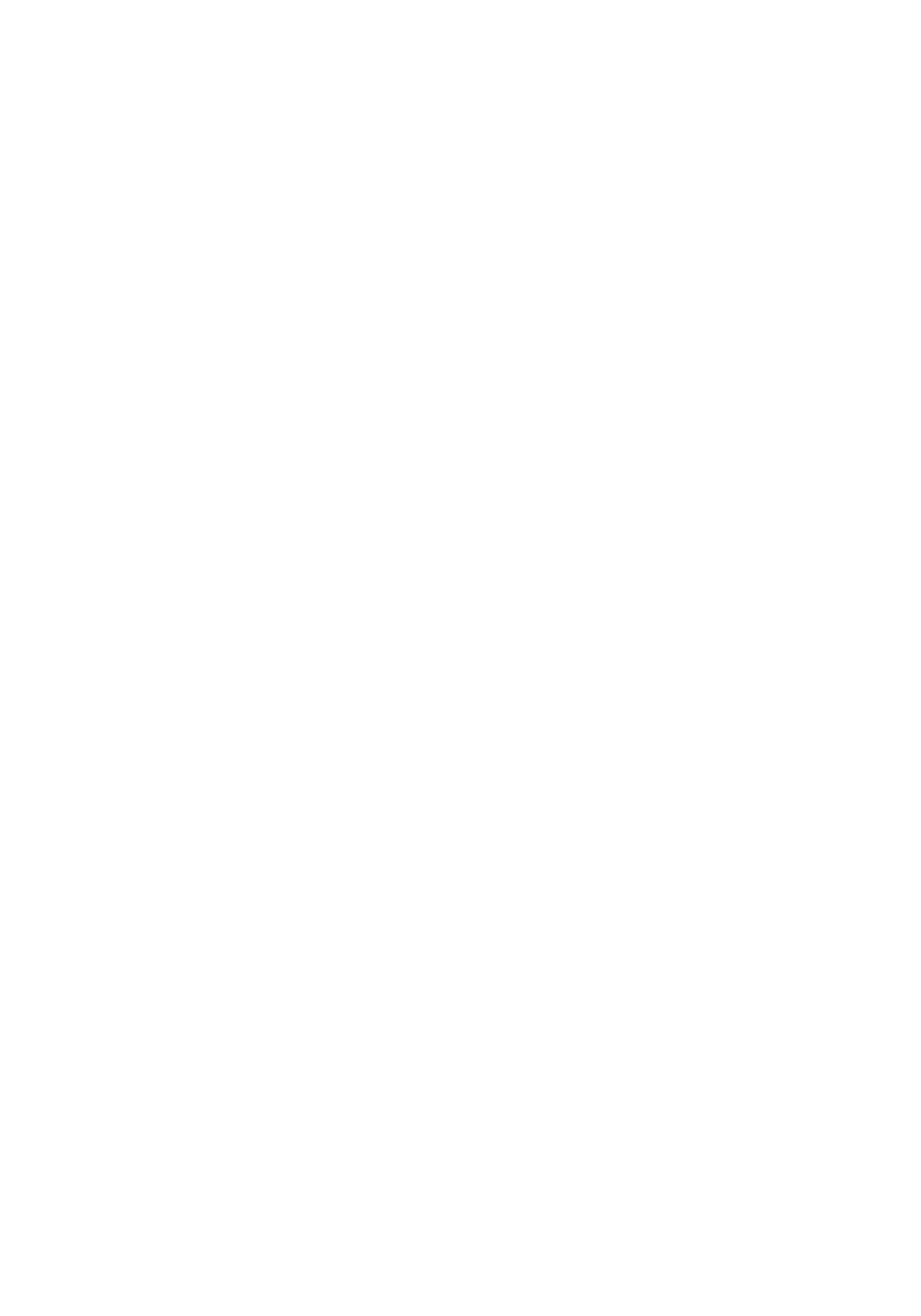# Beauty's Vineyard

# *A Theological Aesthetic of Anguish and Anticipation*

Kimberly Vrudny



A Michael Glazier Book

**LITURGICAL PRESS Collegeville, Minnesota**

**www.litpress.org**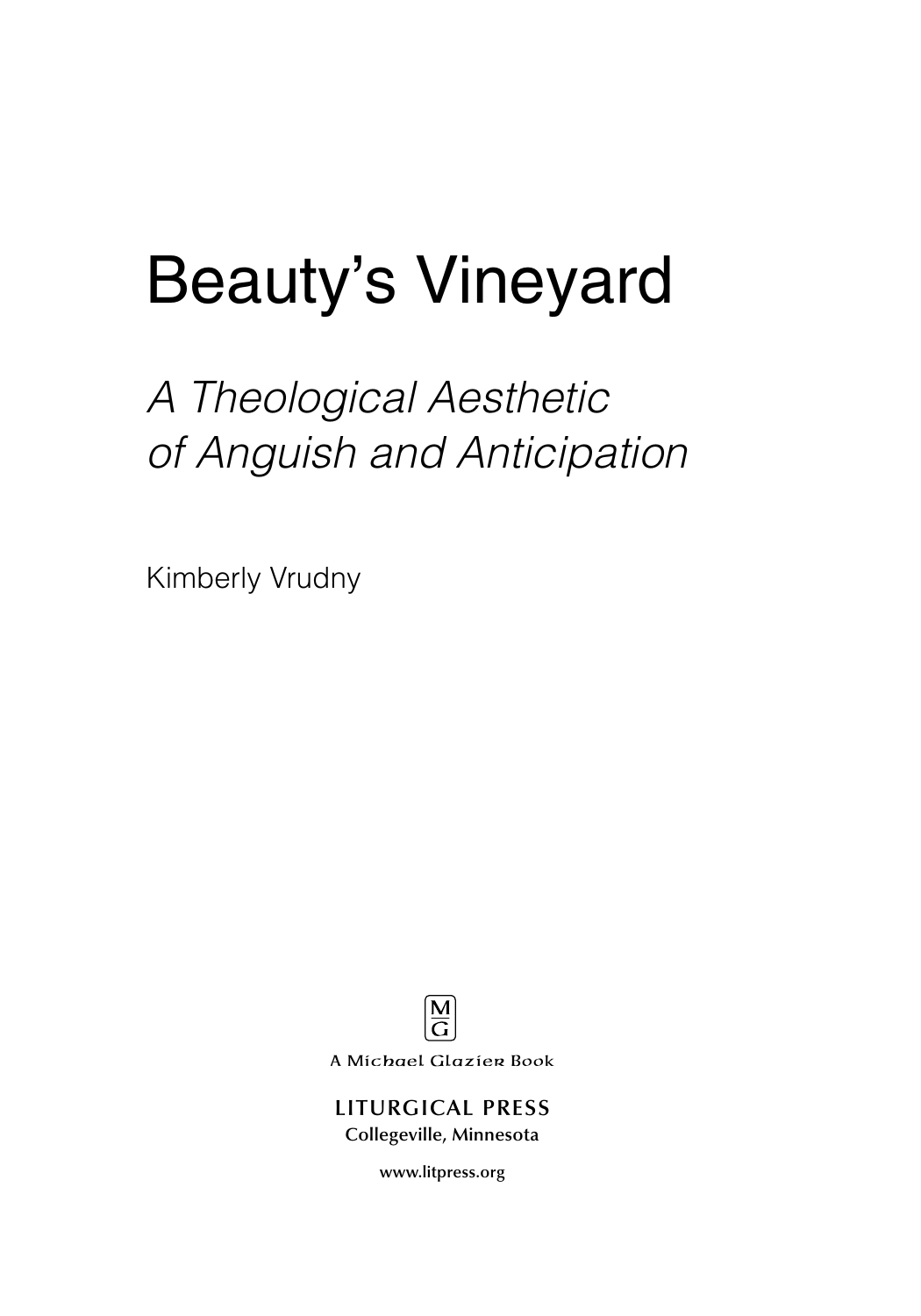A Michael Glazier Book published by Liturgical Press

Cover design by Ann Blattner. Photo © Thinkstock.

Excerpt from the English translation of *The Roman Missal* © 2010, International Commission on English in the Liturgy Corporation. All rights reserved.

Unless otherwise indicated, excerpts from documents of the Second Vatican Council are from *Vatican Council II: Constitutions, Decrees, Declarations; The Basic Sixteen Documents*, edited by Austin Flannery, OP, © 1996. Used with permission of Liturgical Press, Collegeville, Minnesota.

Unless otherwise indicated, Scripture texts in this work are taken from the *New Revised Standard Version Bible*, © 1989, Division of Christian Education of the National Council of the Churches of Christ in the United States of America. Used by permission. All rights reserved.

© 2016 by Order of Saint Benedict, Collegeville, Minnesota. All rights reserved. No part of this book may be reproduced in any form, by print, microfilm, microfiche, mechanical recording, photocopying, translation, or by any other means, known or yet unknown, for any purpose except brief quotations in reviews, without the previous written permission of Liturgical Press, Saint John's Abbey, PO Box 7500, Collegeville, Minnesota 56321-7500. Printed in the United States of America.

1 2 3 4 5 6 7 8

#### **Library of Congress Cataloging-in-Publication Data**

Names: Vrudny, Kimberly J., 1969– author.

- Title: Beauty's vineyard : a theological aesthetic of anguish and anticipation / Kimberly Vrudny.
- Description: Collegeville, Minnesota : Liturgical Press, 2016. | "A Michael Glazier book."

Identifiers: LCCN 2015038993| ISBN 9780814684078 | ISBN 9780814684320 (ebook)

Subjects: LCSH: Communities—Religious aspects—Christianity. | Church work.

| Christianity and justice. | Social justice—Religious aspects—Christianity.

| Vineyards—Biblical teaching. | Christianity and art.

Classification: LCC BV625 .V78 2016 | DDC 230—dc23

LC record available at http://lccn.loc.gov/2015038993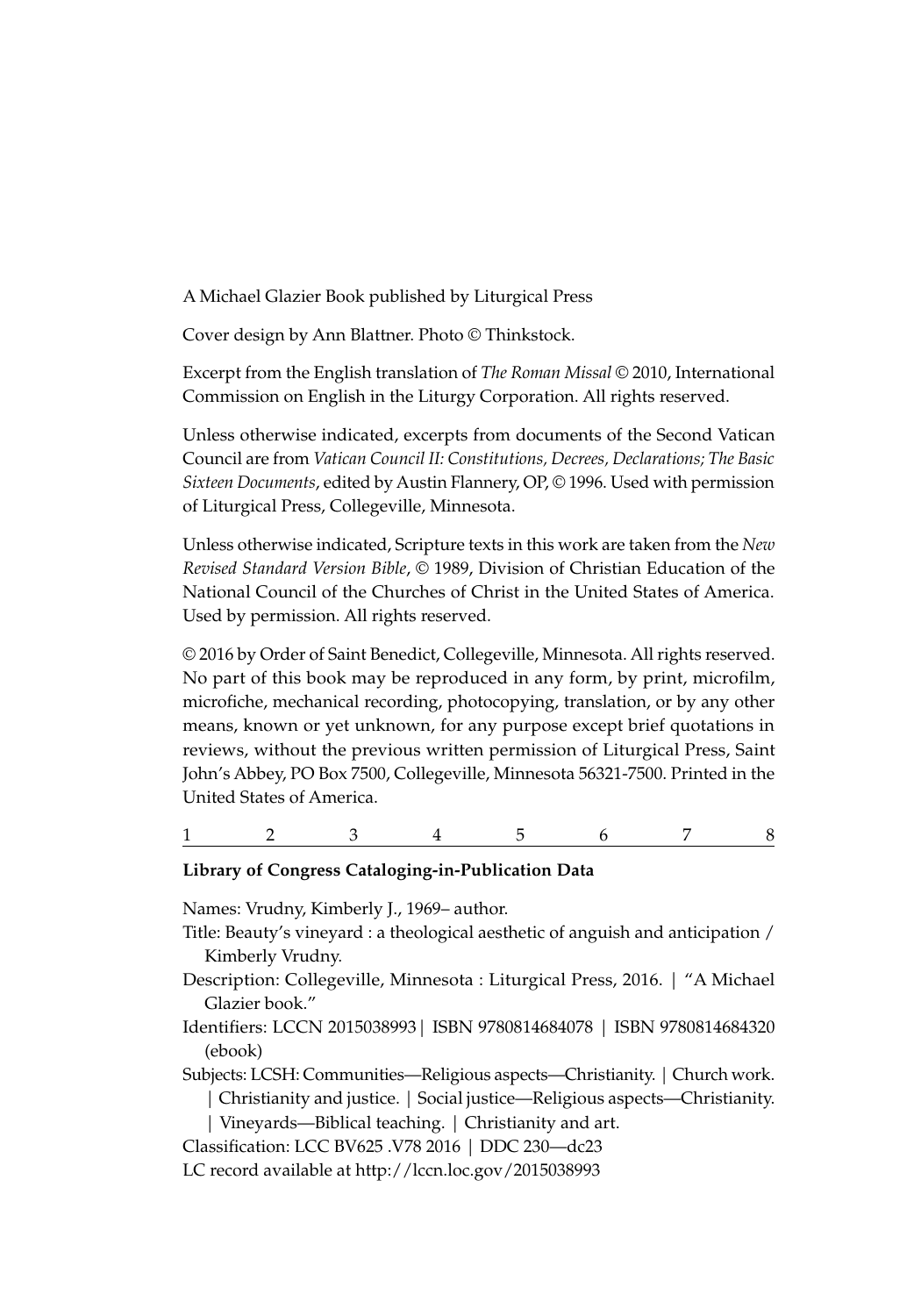*for Richard, my South African friend, whose gentle questions guided me in these directions*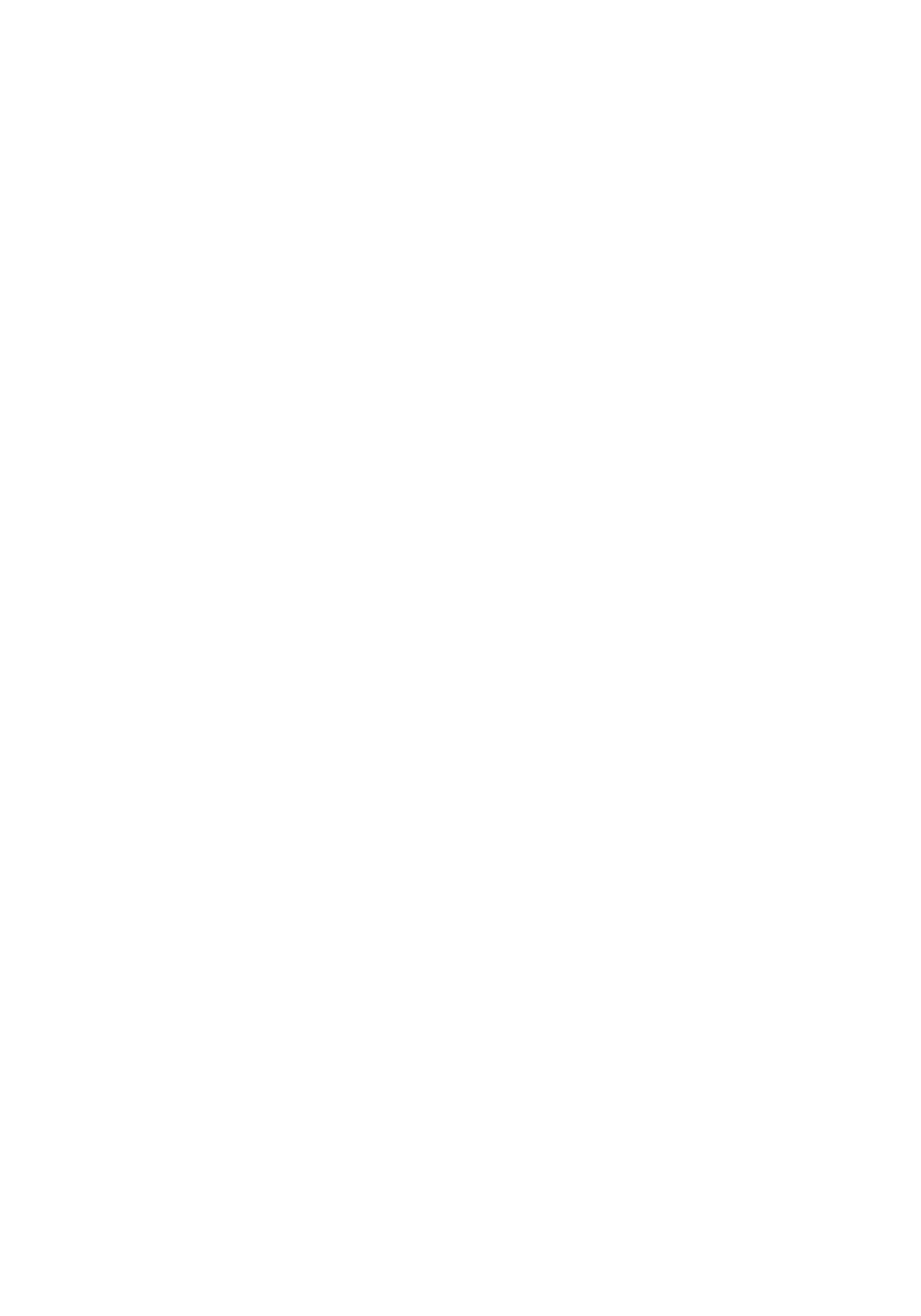### **Contents**

*Preface* Beauty's Anguish: On Tenants ix

*Chapter 1* Beauty's Allure: On Conversion 1

*Chapter 2* Beauty's Companions: On the Good and the True 17

*Chapter 3* Beauty's Trace: On *Imago Dei* 53

*Chapter 4* Beauty's Veiling: On Sin 79

*Chapter 5* Beauty's Story: On Parables 115

*Chapter 6* Beauty's Incarnation: On Forgiveness 139

*Chapter 7* Beauty's Lament: On Suffering 191

*Chapter 8* Beauty's Imagination: On Hope 219

*Epilogue* Beauty's Anticipation: On Workers 247

Index of Biblical Citations 253

Index of Subjects and Names 255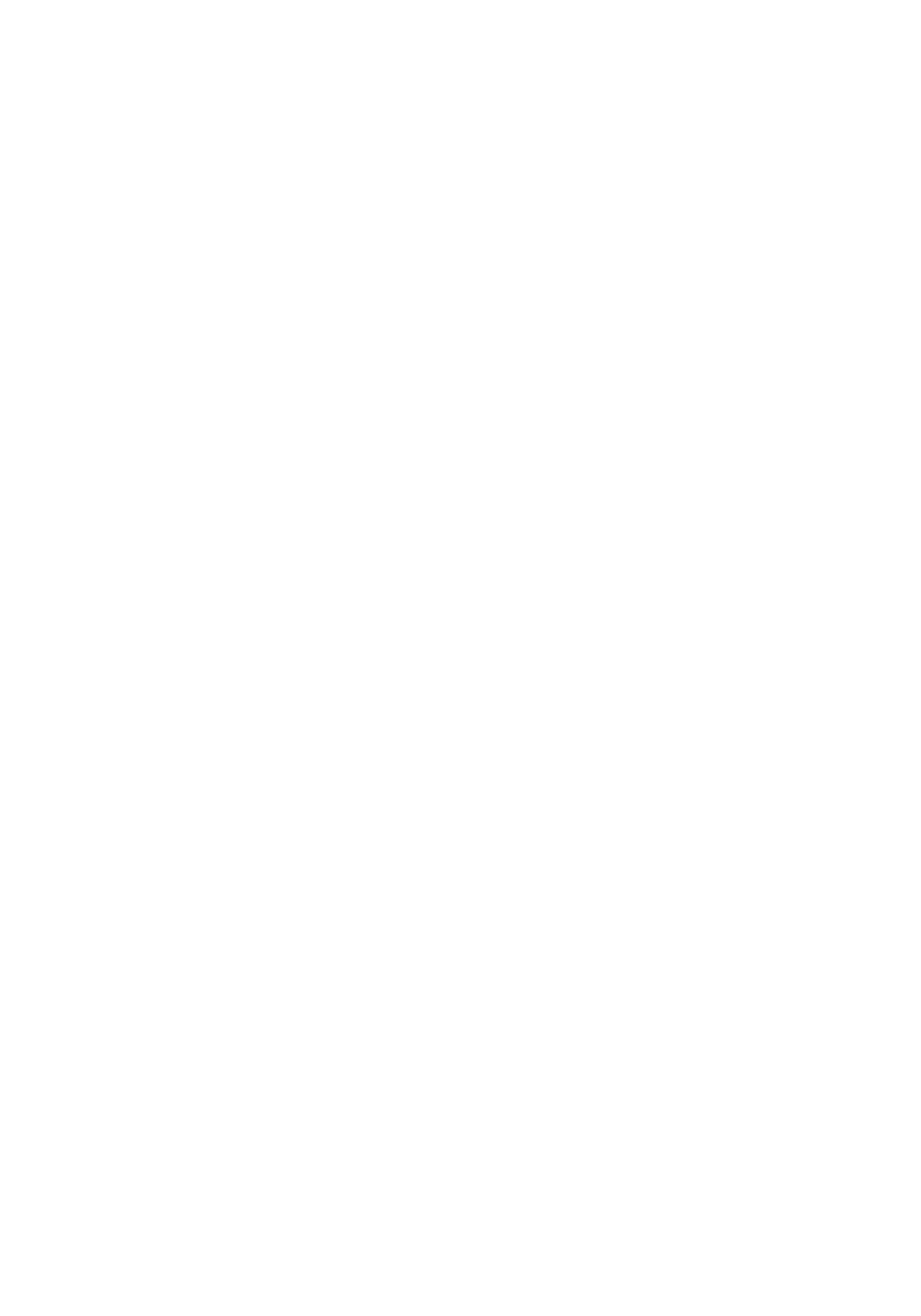#### **Preface**

## Beauty's Anguish On Tenants

*Let me sing for my beloved my love-song concerning his vineyard: My beloved had a vineyard on a very fertile hill He dug it and cleared it of stones, and planted it with choice vines; he built a watchtower in the midst of it, and hewed out a wine vat in it; he expected it to yield grapes, but it yielded wild grapes. . . .*

For the vineyard of the LORD of hosts *is the house of Israel, and the people of Judah are his pleasant planting; he expected justice, but saw bloodshed; righteousness, but heard a cry! . . . [T]he Lord of hosts is exalted by justice, and the Holy God shows himself holy by righteousness. . . .*

*Ah, you who call evil good and good evil, who put darkness for light and light for darkness, who put bitter for sweet and sweet for bitter!*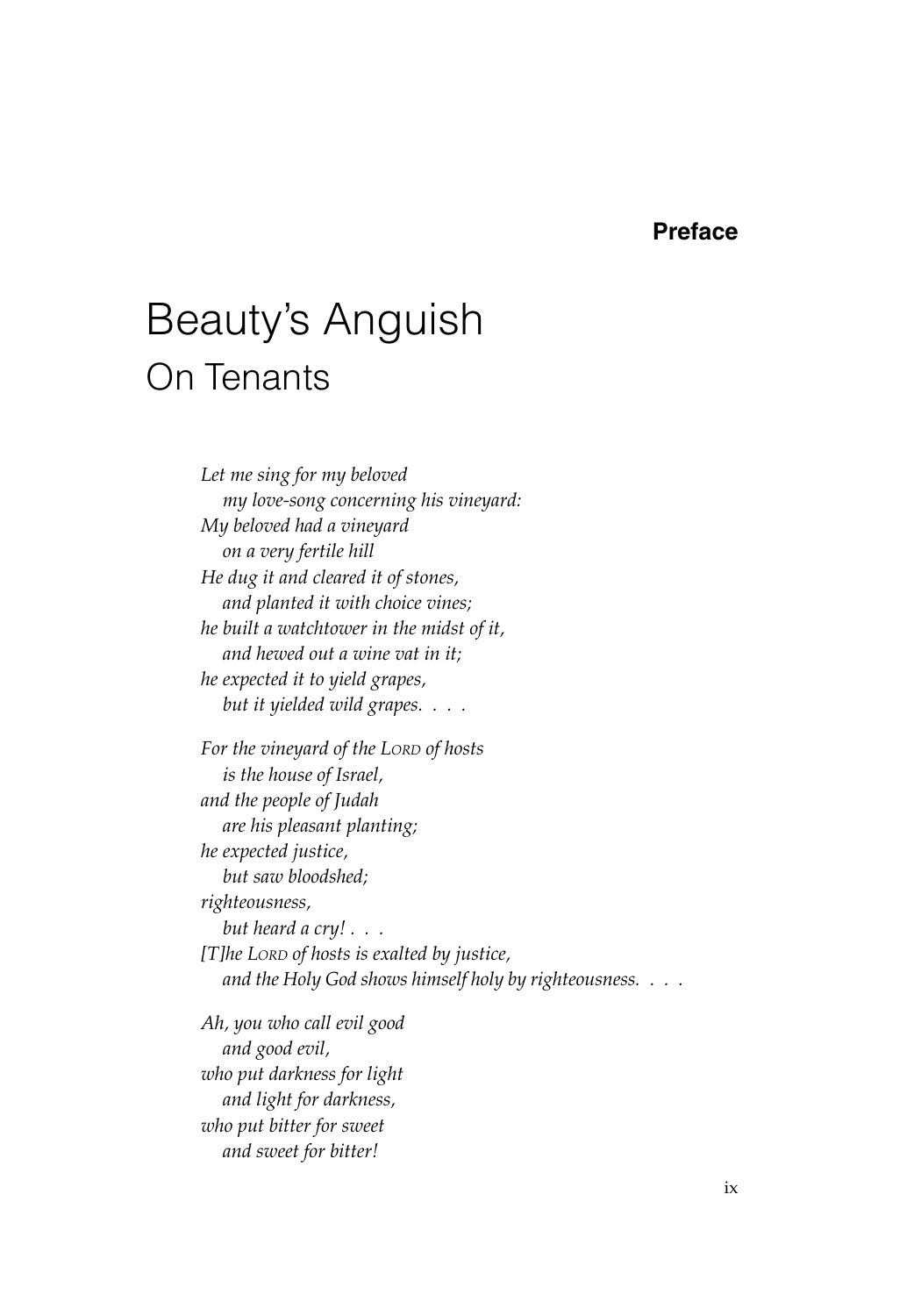#### x *Beauty's Vineyard*

*Ah, you who are wise in your own eyes, and shrewd in your own sight. Ah, you who are heroes in drinking wine and valiant in mixing drink, who acquit the guilty for a bribe, and deprive the innocent of their rights! Therefore, as the tongue of fire devours the stubble, and as dry grass sinks down in the flame, so their root will become rotten, and their blossom go up like dust; for they have rejected the instruction of the LORD of hosts, and have despised the word of the Holy One of Israel.* (Isa 5:1-2, 7, 16, 20-24)

The prophet Isaiah drew on vineyard imagery to describe the people of Judah. God's holy nation—a people meant to look unlike other nations by producing the good fruit of justice and the choice wine of righteousness in the vineyard they had been granted—traded the former for bloodshed, according to the prophet, and the latter for a bribe. The prophet lamented his people's fate, interpreting that they were experiencing the consequences of their injustice in the stripping of their land and the nation that had been their inheritance. Their sanctuary, their vineyard, the land that had been promised to their ancestors, was now in flames because of their transgression against the stranger, the poor, the widow, the orphan. Because they called evil good and good evil, because they put darkness for light and light for darkness, because they called bitter sweet and sweet bitter, their vineyard went up in flames. Its vegetation was reduced to ash. Its inhabitants went into diaspora. The author of Isaiah 5 understood war to come to Israel with divine sanction, for the nation had failed to live as it was intended to live—with care and concern for the immigrant, the prostitute, the destitute, and the sick.

When Jesus speaks of the vineyard, he is intentionally drawing on a tradition of thought sacred within his own Jewish culture. The author of the Gospel of Matthew recounts two parables of Jesus set in a vineyard ("The Parable of the Sons" in Matt 21:28-32 and "The Parable of the Tenants" in Matt 21:33-46). Jesus shares these stories, according to Matthew, in the temple, with chief priests and elders in attendance among others who are also following him. After overturning the table of the money changers and cursing a fig tree, religious leaders ask Jesus to disclose the source of his authority. In addressing their inquiry, Jesus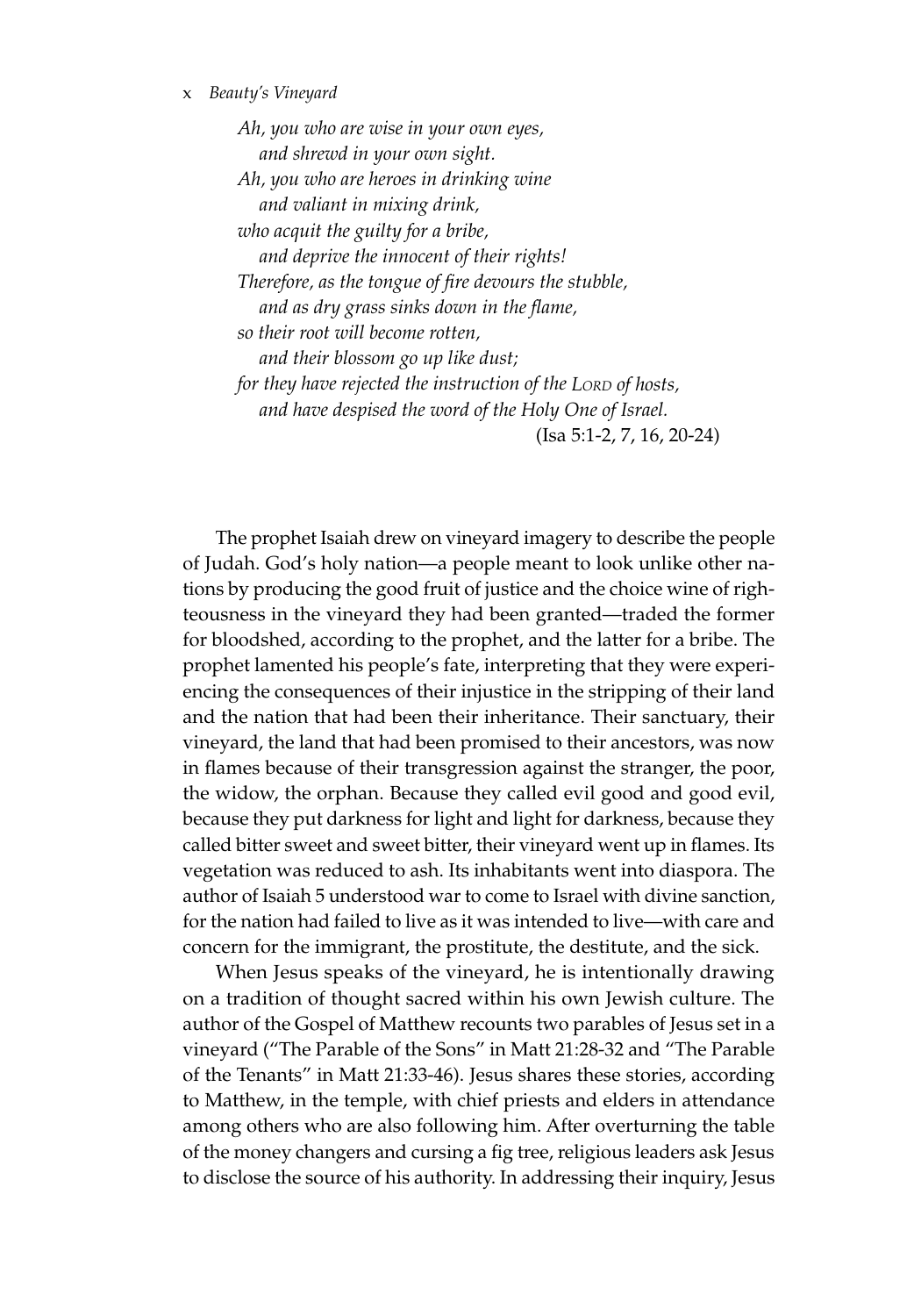asks which of two sons better pleased their father who had instructed his sons to work in the vineyard—the first, who initially refused to work in the vineyard but later changed his mind and went, or the second, who promised initially to go but never did? When those assembled around Jesus answer that the first son did the will of his father, Jesus endorses their reply by pointing out that the ones in their community who are despised, like tax collectors and prostitutes—those like the disobedient first son—are entering the kingdom of God ahead of the religious leaders who had promised to participate in the kingdom of God but are not. According to Matthew's Gospel, they were insufficiently producing fruit for the kingdom in the form of justice and righteousness. Those whom they considered to be sinners, Jesus disclosed to them, were surpassing them in righteousness.

Jesus was situating his comments squarely within his Jewish community's prophetic tradition. He expressed how working in the vineyard had to do with living one's life according to the will of the Father—that is, living in relation to the good and gracious will of God as revealed by the prophets. This entailed commitment to performing works of justice and righteousness, such as securing care for the immigrant, the orphan, the widow, the leper, the poor—the ones marginalized by the social structures operating in Judah during Jesus' day, a situation made only more complex by the reality of Roman occupation. Within such a vineyard, where allegiance to the will of God was normative, was the potential for a great yield—with grapes in plenty growing on a multitude of twisted vines, transformed over time into choice wine. The fruit of this vineyard that Jesus describes, in line with the prophets, is a community of attention to those who are most vulnerable. The fruit—the yield of the vineyard for which God, the landowner, is asking—is a community of *hesed*, of loving-kindness, a community living in right relation to God and to neighbor as outlined in the books of the Law, upheld as sacred by Jesus' own Jewish brothers and sisters. Writing decades after Jesus' ministry, the author of the Gospel of Matthew characterizes Jesus as insinuating that the religious leaders were like the second son, the one who promised his father he would participate in the harvest but who never followed through. Tax collectors and prostitutes, however—representing a group of people despised by the religious elites for their moral laxity—were being transformed in Jesus' sight. Initially unrepentant, they were turning and, like the first son, were among those serving first in the vineyard, enjoying the dawning kingdom of God present among them. By living righteously through their care for one another, and by living justly by resisting harmful socioeconomic systems in place in the first century, they were entering what I am calling Beauty's vineyard.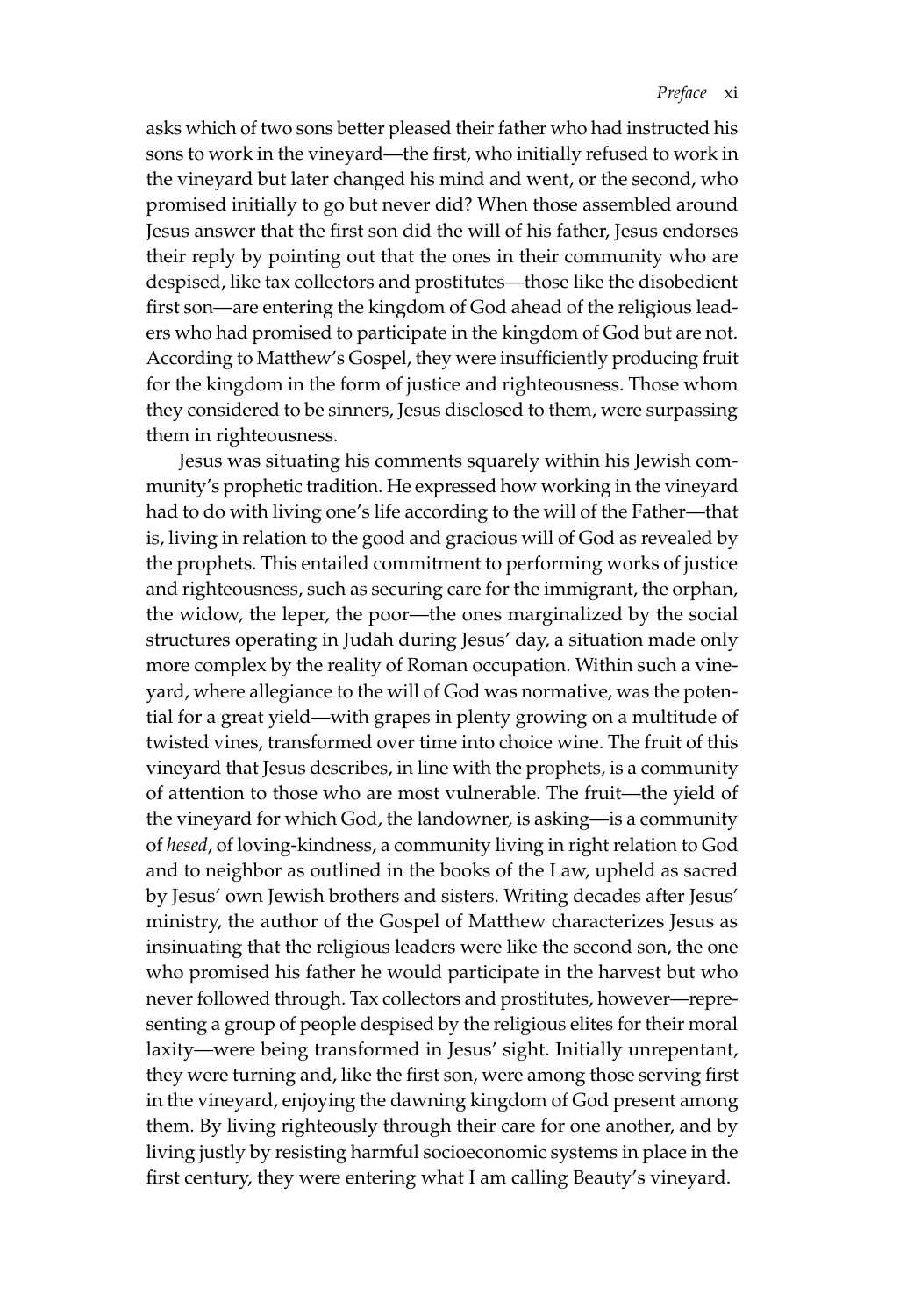#### xii *Beauty's Vineyard*

The early Christian community called Jesus their "Messiah" in part because he was able to imagine the possibilities of a just and righteous community, this vineyard, this kingdom of God, coming into being in the midst of them. Within the Jewish tradition, the messiah, literally an "anointed one," was usually a royal figure, one who could make God's vision for such a potential community visible, as such a vision is easily trampled over in our world: dismissed as hopelessly naïve, easily corrupted from the inside, impossible to sustain. Through him, Jesus' followers also perceived this community. He was making God's will known to them. Indeed, it was incarnate among them.

In order to comprehend what was meant by the use of the word "messiah" within the first-century Jewish community, we might consider the teachings of the rabbis. Rachel Farbiarz, a 2008 writing fellow of the American Jewish World Service, an organization dedicated to alleviating hunger, poverty, and disease among people living in the developing world, helps to enliven the contemporary imagination to the ancient Jewish understanding by drawing from a Talmudic exchange imagined between the wise third-century Rabbi Joshua ben Levi and the prophet Elijah:

> Rabbi Levi beseeched the prophet to divulge when the Messiah would come. Not one to gratuitously expend his prophetic prowess, Elijah directed Rabbi Levi to inquire of the Messiah for himself. "Where is the Messiah to be found?" Rabbi Levi persisted. "At the gates of the City," Elijah replied. "And by what sign shall I recognize him?" Rabbi Levi asked. "He is sitting among the lepers," Elijah explained, "untying and changing their bandages one at a time: He is the one who tends to the lepers sore by sore."

> Rabbi Levi went to the city's gates and there found a man who tenderly cleaned and wrapped the lepers' fetid wounds. "When will you redeem us as the Messiah?" Rabbi Levi asked. "Today," the apparent Messiah answered.

> Rabbi Levi returned to Elijah informing him that the Messiah had spoken untruthfully—since he had not yet come. "What did he say to you?" Elijah pressed. "He said he would come 'today.'" "You misunderstood," Elijah rejoined. "He did not say that he would come 'today.' He instead quoted for you the verse from Psalms that instructs: The Messiah will come 'today—if only you will listen to God's voice.'"1

Farbiarz interprets the "weighty implications of this story."

1. Rachel Farbiarz, "The Jewish Response to HIV/AIDS," in an unpublished piece she wrote for the American Jewish World Service.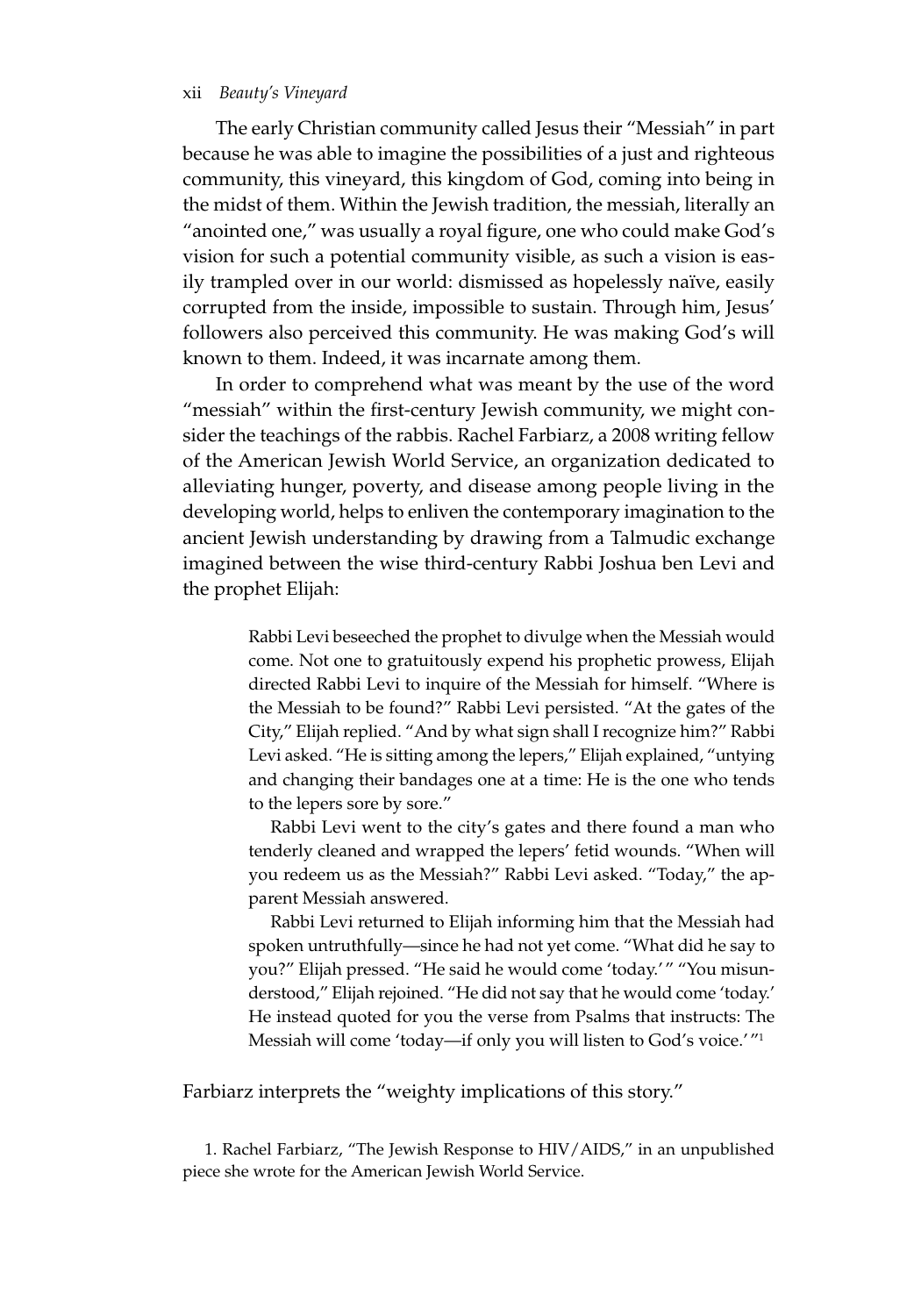The most holy work resides in the tender care for those whose affliction renders them cast out, at the margins of society, sitting at the city's gate. And the mark of the most holy man is that he changes the reviled lepers' bandages one by one, sore by sore. In doing so, he validates the shared humanity between them. He wordlessly communicates his esteem for the bandaged individual, who—like the Messiah himself—is simply and miraculously flesh created from dust, formed in God's image. Unless and until each person thusly heeds "God's voice," implies the Messiah's terse response to Rabbi Levi, the Redemption will surely remain beyond our collective reach.<sup>2</sup>

Farbiarz's reflection helps contemporary Christian readers understand the kind of community about which Jesus spoke by reference to the vineyard. Because salvation in the ancient Jewish tradition had primarily to do with the healing of the community in the here and now, even as there was development of thought in some Jewish circles by Jesus' day that included belief in a heavenly afterlife, Jesus was critical of those who claimed to have some association with God without doing that which God required—the redeeming work of God's beloved community. The ones despised for their lifestyles in the first century, tax collectors and prostitutes, among others, were producing the fruit of the vineyard so desired by its owner. They were unlike those Jesus reprimanded by use of the parable, those who claimed to work in the vineyard but had never set foot in the rows of vines producing sweet grapes. They had not set foot in the gate of the city to change bandages sore by sore, or to feed the hungry, or to care for the ones who had fallen ill. Indeed, they hid behind religious rules to defend their right to neglect those in need. It is important to emphasize that Jesus was not offering a critique of Judaism in preference for Christianity. Jesus was born a Jew, lived the life of a Jew, and died a Jew. According to the author of Matthew, however, he challenged religious leaders who were engaged in a well-intentioned attempt to pass the tradition to the next generation to abide by the spirit and not simply the letter of the law (Jer 31:31-32; Rom 2:29).

As the Gospel of Matthew unfolds, another story (also set in a vineyard) follows immediately on the heels of the "Parable of the Two Sons." In his "Parable of the Tenants," Jesus tells about how a landowner leased his vineyard to tenants and went away to live in another country. Firstcentury landowners, especially those who could plant vineyards complete with fences, wine presses, and watchtowers, were wealthy. Clearly,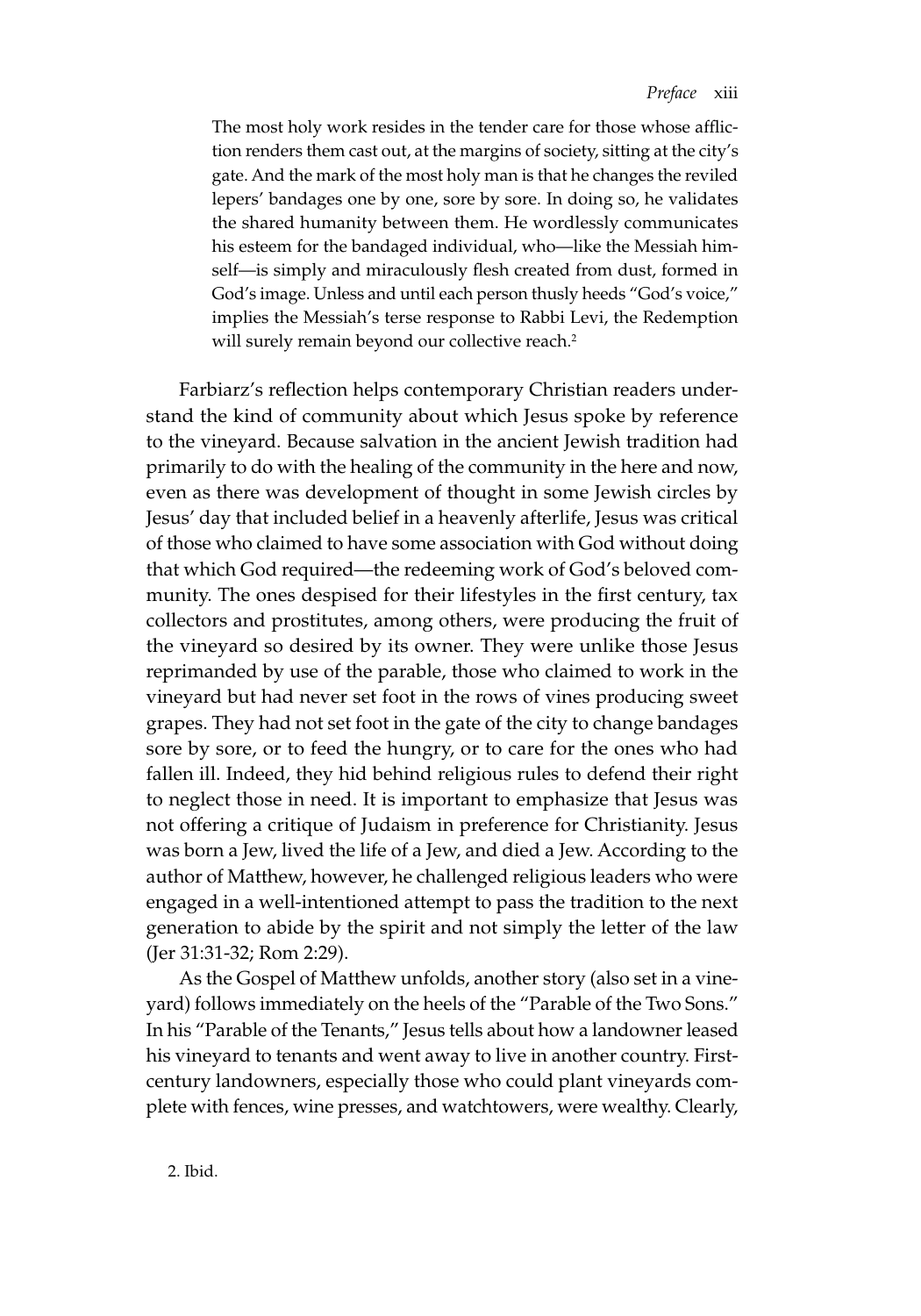#### xiv *Beauty's Vineyard*

the landowner was privileged, a reality that would not have been lost on Jesus' audience. In fact, so privileged was he that he was able to send slaves to collect the produce when harvest time had come. The tenants beat, killed, and stoned the slaves who did their master's bidding. When the landowner sent more slaves, they were treated in the same way. The landowner thought that if he sent his son, they would respect him—but the tenants killed him as well, hoping nevertheless to receive the son's inheritance. Jesus asked the people assembled before him, "When the owner of the vineyard comes, what will he do to those tenants?" (Matt 21:40). Those in attendance answered that the landowner would kill the tenants and lease the vineyard to others who would hand over the produce as requested at harvest time. Jesus replied, "Therefore I tell you, the kingdom of God will be taken away from you and given to a people that produces the fruits of the kingdom" (Matt 21:43).

Interpretation of this parable requires caution. The author of the Gospel of Matthew, writing about fifty years after the crucifixion of Jesus, is representing the tension within his own Jewish community. Judaism in the first century, which was not a single entity but many different sects (among them Pharisees, Sadducees, Zealots, Covenanters, Essenes, and more), became further divided over the question of whether Jesus was, indeed, the long-awaited Messiah. For the author of Matthew, the Pharisees, chief priests, and elders came to represent the opponents of Jesus for their refusal to see in him the identity of the Messiah. The text is certainly functioning rhetorically here to shame the ones the author of Matthew had come to see as Jesus' opponents. The passage reflects the growing tensions that, by the author's day, were developing within the community between Jews who were followers of the ancient traditions and Jews who were followers of Jesus' interpretations of the same. It is unlikely, however, that the situation was this volatile in Jesus' own day. Rather, the text reflects the author's situation a half century later.

In the decades after Jesus' death, allegiances were being drawn in the Jewish community either to follow an interpretation of the law as proclaimed by Jesus or to follow the more ancient tradition as communicated by the high priests. Both were Jewish options until probably around the turn of the century, when definitions tightened after the destruction of the Temple, and the way of Jesus, the way of the Christ, was understood as clearly distinct from Judaism. Given the decades between the episode recounted in the text and the writing of the text itself, scholars cannot know with certainty the degree of the conflict between the religious leaders and Jesus in his own day, and whether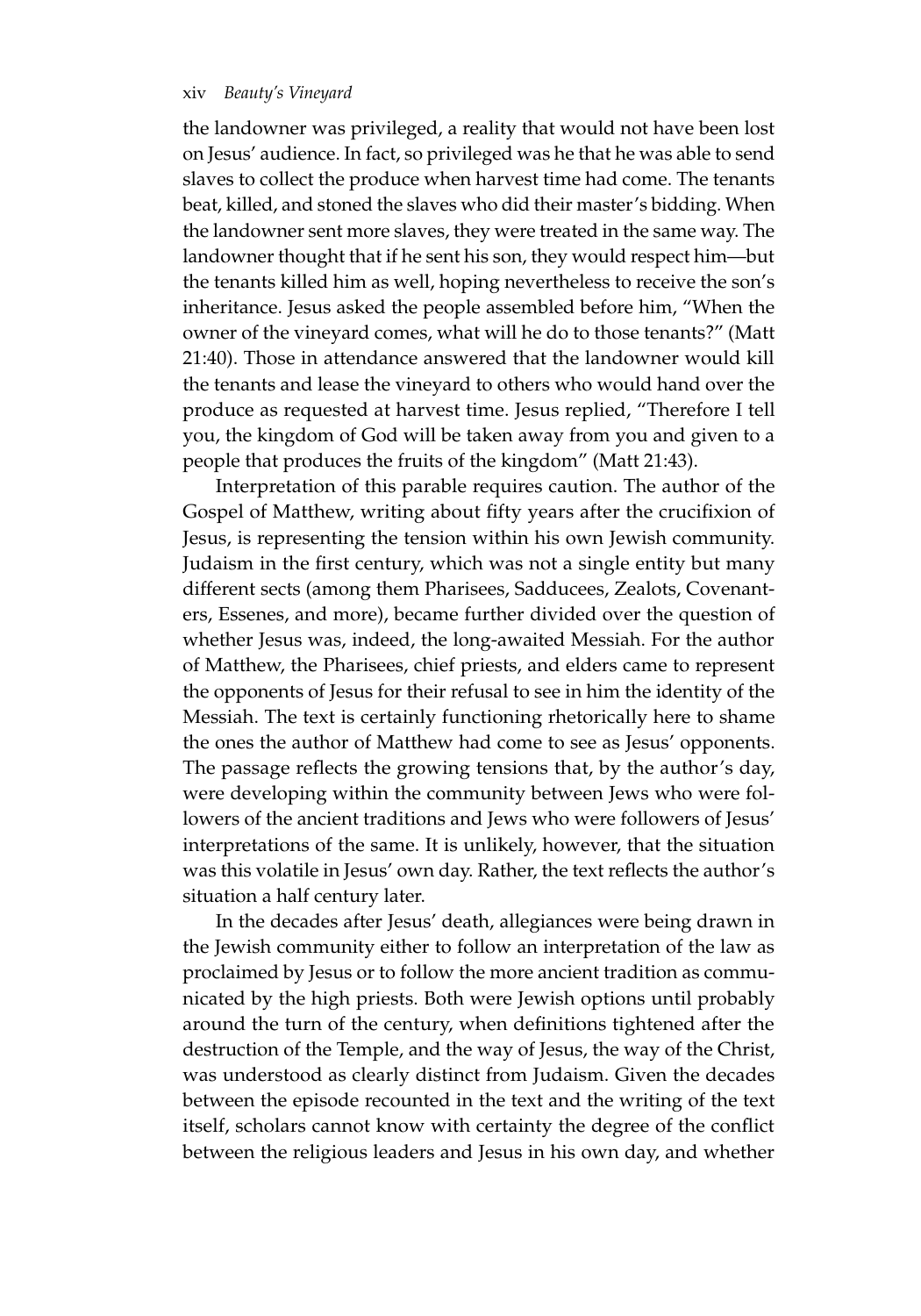or not in fact Jesus shamed the leaders publicly in the way the author describes. My own experience in varying religious communities informs the opinion that Jesus' posture in solidarity with the marginalized would not have been received enthusiastically by the powerful, those whose professional lives were bound up in protecting the tradition as they had received it and handing it down to the next generation. But whatever authentic historical tensions there were between Jesus and the religious leaders within Jesus' own community, these were most likely much more pointed by the time the author put quill to papyrus. And this historical development is reflected in the text, as the author of Matthew in some places characterizes the Pharisees as opponents of and adversarial to the newly emerging community allegiant to Jesus, even as they are described in other places as inviting him in for conversation, seeming quite genuinely curious about what he is saying.<sup>3</sup>

Given the additional centuries that separate the writing of the Gospel of Matthew from a reading of it in our own day, a second cautionary word is in order. During the Christian Middle Ages, interpreters used these gospel texts to rationalize acts of brutality against Jews. When medieval exegetes read in Matthew's Gospel that the kingdom of God would be taken away from one people and given to another, they understood Jesus to be disclosing through a sacred text that God was ripping the kingdom from those who worshiped in synagogues and was handing it over to people who would worship in churches. By then, because Christians understood the kingdom as predominantly manifest in the life of the church, many Christians threatened Jews with death unless they converted to belief in Christ as their Redeemer and Lord. Medieval commentaries, as well as art decorating medieval cathedrals, show the synagogue blindfolded and the church triumphant over it. In some images, the church holds the synagogue at sword point. For many throughout medieval Europe, the Christian life was the normative standard, the only kind of life worth living, and certainly the only lifestyle they believed could be rewarded in the much-anticipated afterlife. On the basis of passages such as the parable of the tenants, Christians rationalized the idea that God was ripping the covenant from the Jews and delivering it into the hands of the Christians; Jews were not to be inheritors of the kingdom alongside Christians. As a result (at least in

<sup>3.</sup> Marilyn J. Salmon, *Preaching without Contempt: Overcoming Unintended Anti-Judaism* (Minneapolis, MN: Fortress Press, 2009).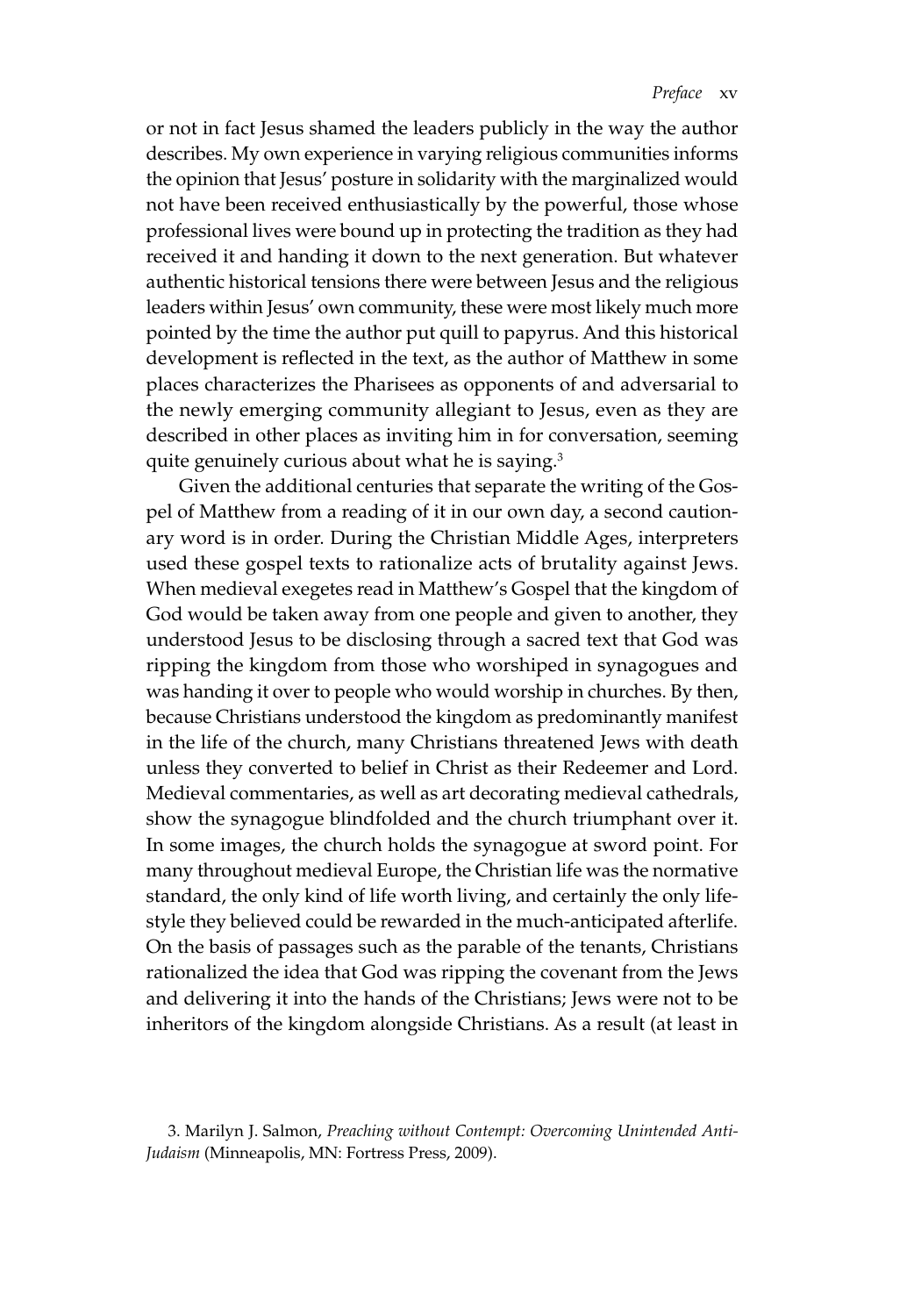#### xvi *Beauty's Vineyard*

part) of such readings, Christians participated in the persecution of Jewish people—killing them, they reasoned, with God's endorsement.<sup>4</sup>

Suffice it to say that many Christians believed that this text revealed God's displeasure with the alleged unfaithfulness of the entire Jewish people. For Jews, this chapter in Matthew is a text of terror, and rightfully so—as should it be for Christians as well who carry the burden of guilt. No degree of contextualization can undo what has been done in the name of Scripture held sacred by Christians—a reality with which Christians must live, repenting again and again for the atrocities committed in the name of Christianity, and committing generation after generation to the principle: *never again*.

Despite the minefields surrounding interpretation of these passages, given centuries of poor exegesis that have contributed to the current state of anti-Judaism and anti-Semitism in a world still standing condemned in light of the Shoah, there is in the parable of the vineyard a jewel worth extracting. The vineyard about which Jesus teaches is grounded in the prophetic tradition of Isaiah. It remains occupied in some measure by those who sing psalms in synagogues and churches and by singers of songs in temples other than these. But for Jesus, even more than either synagogue or church, the vineyard signifies a place of justice and righteousness, a community of peace and nonviolence, a sanctuary of hope and promise. Jesus conveys through his parable that God is taking it away from those whose wickedness had caused the grapes to wither on the vines and sour and is giving it to those who will see that life in the vineyard is restored. It is not being given to a people on the basis of their ethnicity, nor is it being given to anyone for offering consent to a number of dogmas. It is not being given to a people on the basis of a birthright, nor on the basis of a religious conversion. Rather, all people are invited to enter the vineyard by laboring for the common good in the world so that suffering can be minimized. They are asked to labor for a world where the needs of all are tended; to labor for a world where fewer make choices out of desperation; to labor for a world where more are able to contribute to the endeavors of the community, thereby liberating the liberators as well. These are the grapes that mature on the vine, the fruit of their collective labor. Their works benefit the entire community.

4. The history of Christian anti-Semitism is obviously long and complex, and this is an oversimplification for the sake of brevity. For a good starting place, see James Carroll, *Constantine's Sword: The Church and the Jews; A History* (New York: Mariner Books, 2002).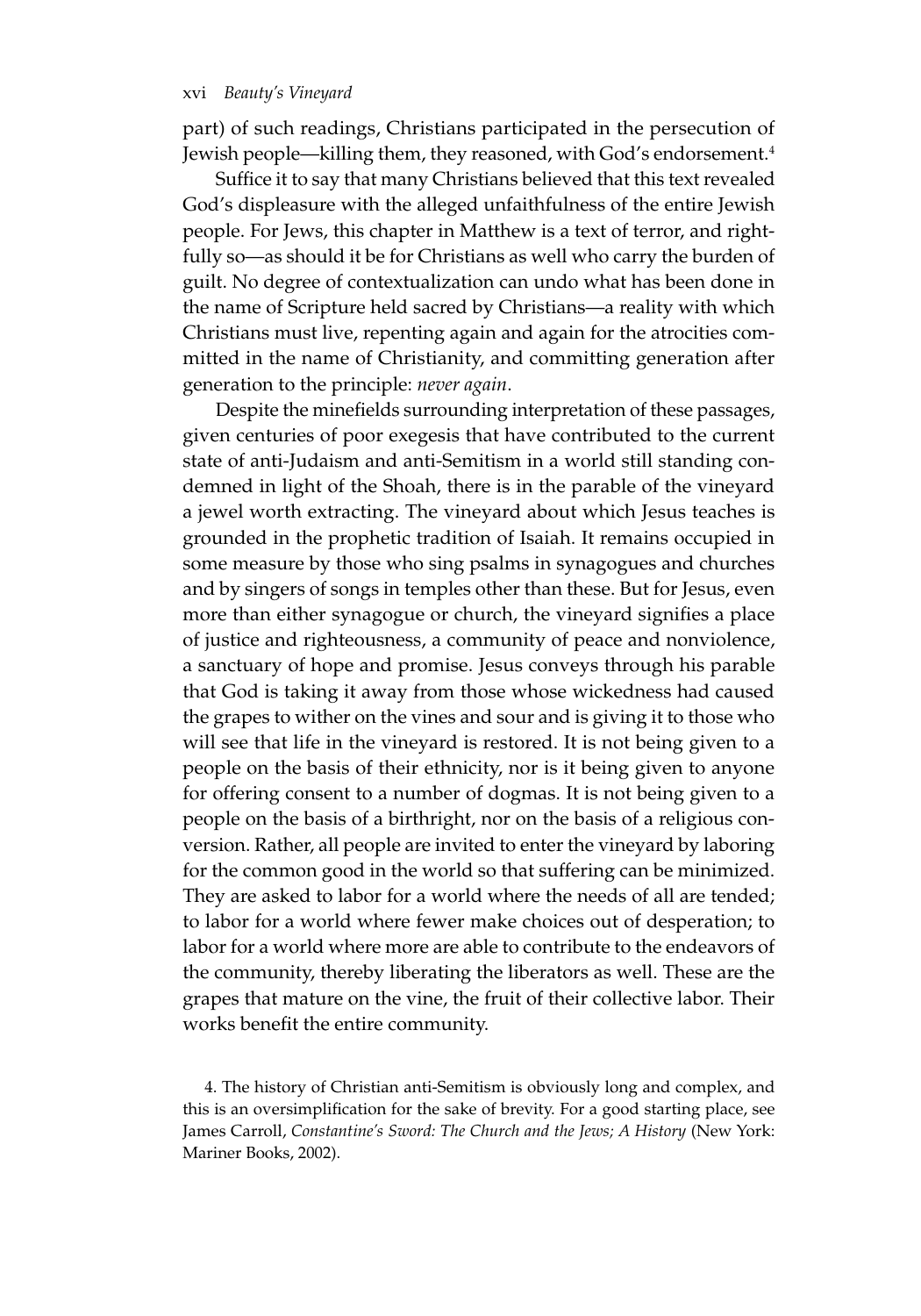This kind of beloved community, marked by just and right relations, is what the parable discloses as desired by the God revealed in these texts, rooted in a tradition sacred to both Jews and to Christians. Christians believe that, in Christ, the covenant to the Jews was opened in such a way that all of humankind could participate. God's covenantal promises, first granted to the Jews, was broken open in Christ, no longer restricted to a few chosen ones but now extended to all. Membership was no longer on the basis of a bloodline but by faith in what Jesus was teaching—that our collective salvation is received by surrendering our wills to the will of God, a surrender only possible by grace and by following in the footsteps of those who walked this way before: Abraham, Isaac, Jacob, Moses, David, and now Jesus. Through his simple, peaceful, and joyful existence in service to humankind and its well-being, ultimately laying down his life instead of bringing harm to another of God's beloved creatures, Christ invites us to follow him. For Christians, involvement in the creation of such a society is participation in the mystical Body of Christ. Such a society is Beauty's vineyard, as is testified in John:

> I am the true vine, and my Father is the vine-grower. He removes every branch in me that bears no fruit. Every branch that bears fruit he prunes to make it bear more fruit. You have already been cleansed by the word that I have spoken to you. Abide in me as I abide in you. Just as the branch cannot bear fruit by itself unless it abides in the vine, neither can you unless you abide in me. I am the vine, you are the branches. Those who abide in me and I in them bear much fruit, because apart from me you can do nothing. Whoever does not abide in me is thrown away like a branch and withers; such branches are gathered, thrown into the fire, and burned. If you abide in me, and my words abide in you, ask for whatever you wish, and it will be done for you. My Father is glorified by this, that you bear much fruit and become my disciples. (John 15:1-8)

In a similar vein, the apostle Paul did not understand Jesus' teachings to represent God's rejection of Israel. To the contrary, Israel and its covenant with God was the root that supported additional branches. Gentiles were, through Christ, grafted onto the Jewish vine, the Jewish covenant, the Jewish community. Both Paul and Jesus, however, condemn those branches that are not bearing good fruit. Insofar as faith in God is evident in lives of *hesed*, of loving-kindness, and insofar as unbelief is evident in lives that persist in the perpetuation of injustice, Paul instructs the Gentile believers in Rome: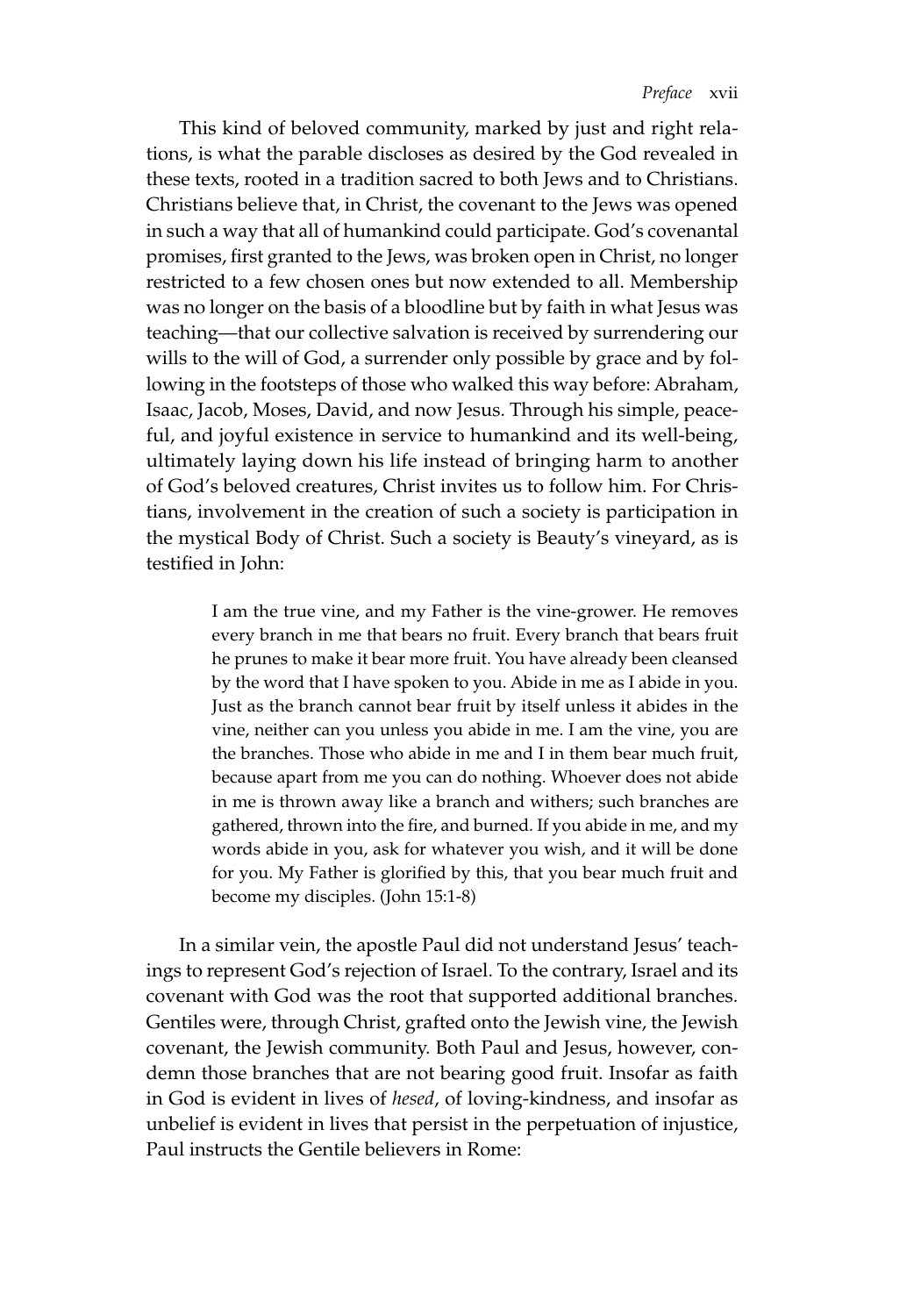#### xviii *Beauty's Vineyard*

But if some of the branches were broken off, and you, a wild olive shoot, were grafted in their place to share the rich root of the olive tree, do not vaunt yourselves over the branches. If you do vaunt yourselves, remember that it is not you that support the root, but the root that supports you. You will say, "Branches were broken off so that I might be grafted in." That is true. They were broken off because of their unbelief, but you stand only through faith. So do not become proud, but stand in awe. For if God did not spare the natural branches, perhaps he will not spare you. Note then the kindness and the severity of God: severity towards those who have fallen, but God's kindness towards you, provided you continue in his kindness; otherwise you also will be cut off. And even those of Israel, if they do not persist in unbelief, will be grafted in, for God has the power to graft them in again. For if you have been cut from what is by nature a wild olive tree and grafted, contrary to nature, into a cultivated olive tree, how much more will these natural branches be grafted back into their own olive tree. (Rom 11:17-24)

Paul's vision is that Jews who had failed to live out their obligation to live justly, and who nevertheless renounce their faithlessness to the covenant by returning to God as demonstrated by their commitment to righteousness and to justice, are grafted back onto the vine more naturally than are Gentiles, who nonetheless are now able to become part of the vine as well.<sup>5</sup> The branches bearing good fruit make the vineyard thrive and flower, producing plump grapes that are pressed into choice wine. This becomes visible when humankind functions as a community living as God intends: embracing one another, assisting one another, listening to one another, enjoying one another's company—not only in our little tribes, but as an entire human race, holistically appreciating the diversity of the human story and learning from the wisdom in one another's stories. Jesus did not specify that only people who shared his ritual practice could enter; indeed, anyone who encountered someone in need with compassion rather than contempt and scorn had already entered. Today, this means that when we look to the teachings of the Buddha, whose own spiritual journey was begun by introduction to the aged, the disabled, and the poor, we see that he too is interested in fostering this kind of being in the world. To the extent that all sacred traditions guide their faithful to this same essence that is Good, Beautiful, and True—and to works of loving-kindness that such just, compassionate, and wise teachings counsel, whether the ideals are expressed in the beauty of the *Bhagavad* 

<sup>5.</sup> See also chapter 4, "Beauty's Veiling: On Sin," where I return to Paul's explication in his letter to the Romans of the redemption of both Jew and Gentile.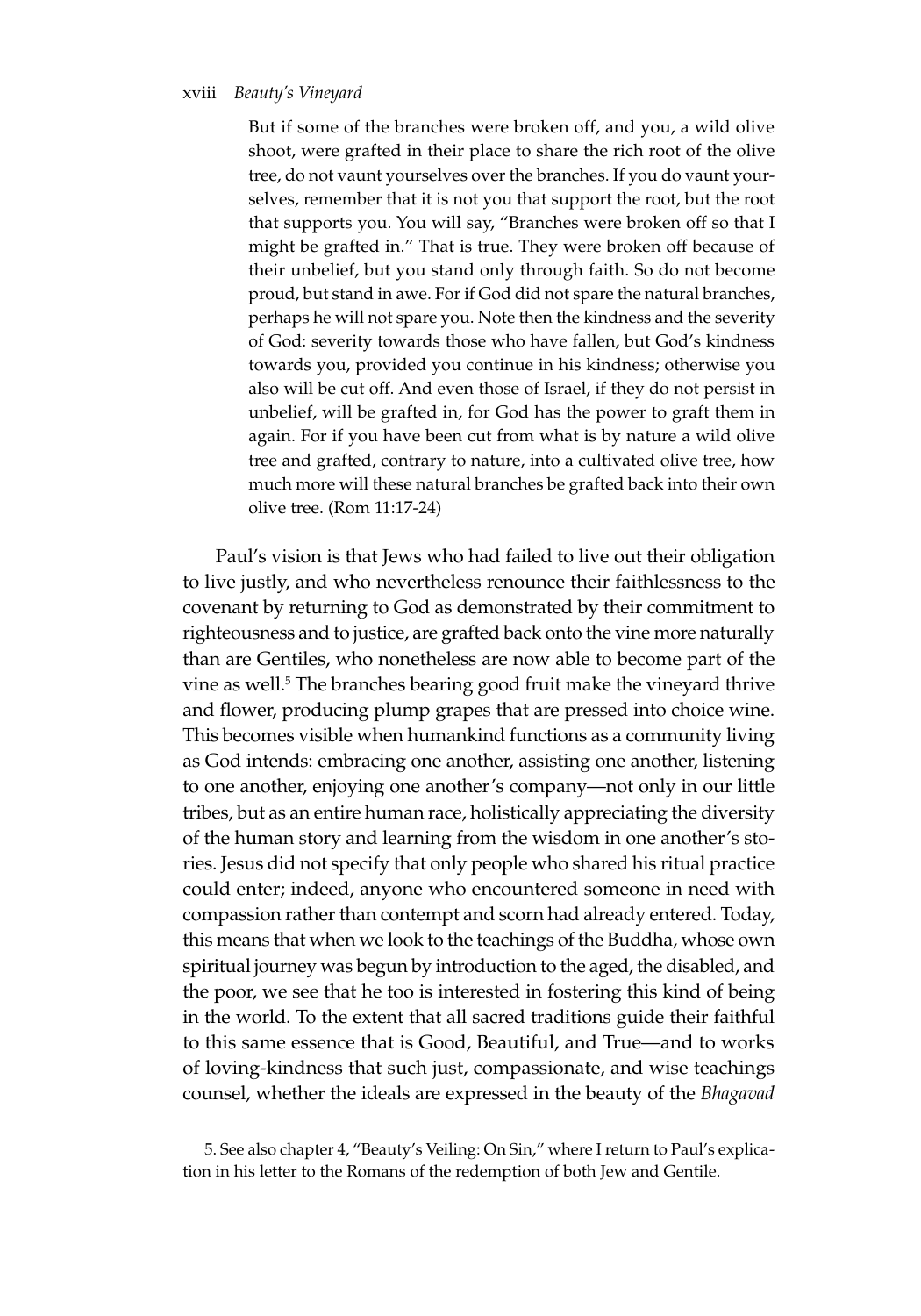*Gita* and other texts sacred within Hindu traditions, or in the whispers of those spirits Aboriginal peoples hear as they recognize human interconnectedness too with the land—Catholic teaching affirms that all human beings are related, and in our encounter with others sharing a common humanitarian purpose, glimpses of the vineyard come into being.<sup>6</sup> The vineyard represents our meeting place as a people of commitment to creation rather than to destruction, where we acknowledge and celebrate the existence of our distinct rituals, creeds, and codes that distinguish us as people of diverse religious traditions without losing sight of our common humanity, our common dignity—including first and foremost the humanity and dignity of our brothers and sisters who are struggling for survival, and of the earth on which our common existence depends. Certainly not all theological constructions are equally accurate in describing the reality to which they point, and surely all fall short of their ultimate aim, which is, finally, beyond the capacity of finite language to describe. But, regardless, the fruit of the vineyard—these works of loving-kindness that extend care and attention to the vulnerable ones in our midst—produces the peaceable kingdom no matter the faith orientation of the one participating. In this kingdom, all of creation is celebrated as abundant enough to quench our thirst in senses both physical and spiritual.<sup>7</sup>

The wisdom of the parable lies buried beneath the branches of a vineyard often largely neglected and all but abandoned centuries ago. Raking back the dead foliage, however, we can see signs of new life. Reminded that these passages in Matthew intentionally evoke the tradition of the prophet Isaiah who wrote a love song about God's vineyard, the people of Judah—a people in whom God delighted and with whom God entered into covenant by the establishment of a just social order marked by justice for the poor and marginalized—the Jesus of Matthew's Gospel is revealing that this covenant was being extended to all humankind. The blessing promised to the people of Abraham, that the chosen ones would make God known to the nations, was continuing to be fulfilled. The author of Matthew relies on the knowledge of a Jewish audience to make the connection between Isaiah's love song and the parable of the tenants,

6. "Those who have not yet accepted the Gospel are related to the people of God in various ways." Second Vatican Council, *Lumen Gentium* (Dogmatic Constitution on the Church), par. 16. English translations from the Second Vatican Council are taken from *Vatican Council II: The Basic Sixteen Documents*, ed. Austin Flannery (Collegeville, MN: Liturgical Press, 2014).

7. Ibid. "Whatever of good or truth is found amongst them is considered by the church to be a preparation for the Gospel and given by him who enlightens all men and women that they may at length have life."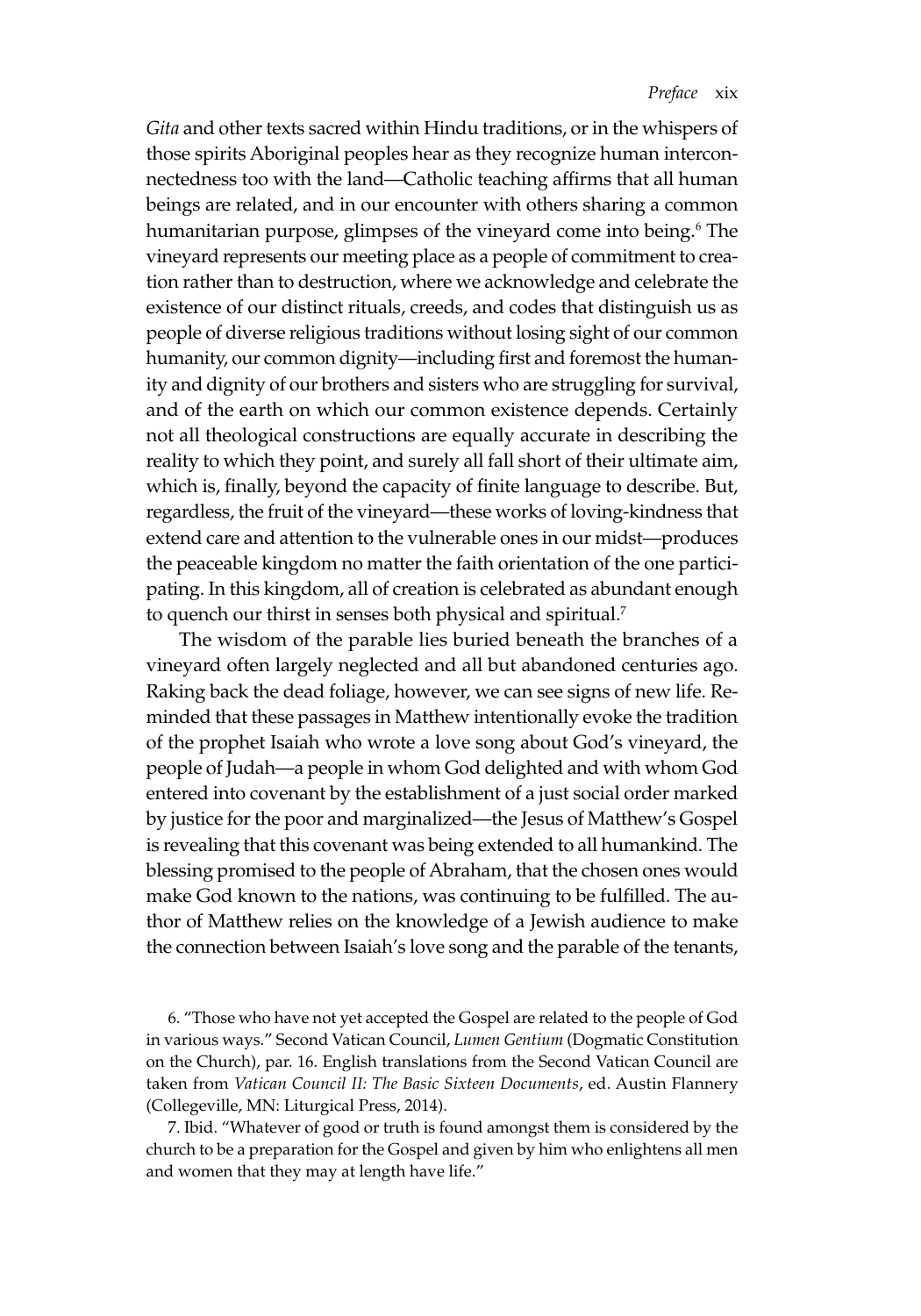#### xx *Beauty's Vineyard*

set in the very same vineyard. In Jesus' words, they would understand the tenants to represent the people of Judah, the precious ones most beloved of God who were first invited to live in the vineyard and to live by God's ways within it. In his words, they would understand the slaves to represent those prophets who called the people to repentance when they had failed to live according to the covenants they had entered with God to enact justice for the widow, the orphan, the immigrant, the poor, the hungry, and the sick. In his words they would hear an indictment tied to a failure to live justly—by a failure to feed the hungry, welcome the stranger, clothe the naked, tend the sick, and visit the prisoner. And after still more slave-prophets were killed, as was the landowner's son, in whom is the author's memory of Christ's crucifixion, Jesus informs his listeners in a manner like the prophetic tradition before him that "the kingdom of God will be taken away from you and given to a people that produces the fruits of the kingdom" (Matt 21:43). Jesus' critique is against those who claim to follow God without recognizing that YHWH desires works of justice more than songs of praise. It isn't about ripping the vineyard, as it were, away from one religious group and giving it to another. It is about how those who fail to bring forward its bounty have abandoned the vineyard and how God will welcome in still others to make it flower again. The parable is about welcoming humanity into the vineyard, the kingdom of God—a kingdom once Jewish, always Jewish, and yet now also more than Jewish. In this vineyard, all of humanity is welcome, so long as humanity is compassionately engaged in the care of God's creation. It is *this* that God desires, according to the parable: a community committed to the well-being of the hungry, the weak, the downtrodden—not festivals of worship, a point too that has resonance with the prophetic tradition before Matthew, before Jesus, and even before Isaiah:

I hate, I despise your festivals,

and I take no delight in your solemn assemblies.

Even though you offer me your burnt offerings and grain offerings, I will not accept them;

And the offerings of well-being of your fatted animals I will not look upon.

Take away from me the noise of your songs;

I will not listen to the melody of your harps.

But let justice roll down like waters,

and righteousness like an ever-flowing stream. (Amos 5:21-24)

If the Matthean recounting is accurately reflective of a historical episode, Jesus was leveling a critique that could equally be directed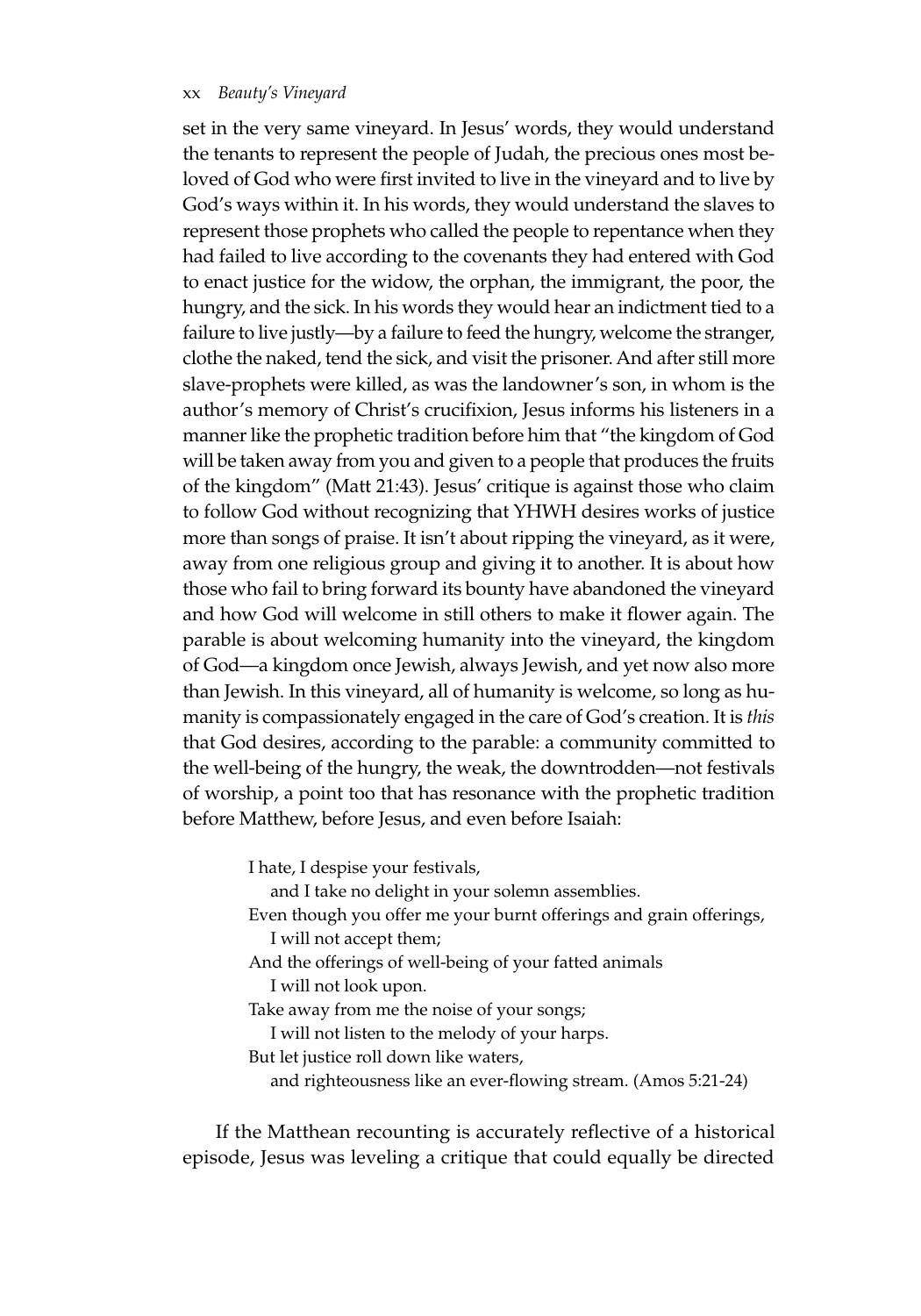against many Christians today who fill churches with songs of praise without attempting to imitate the one who inspired these songs and for whom they must ring hollow. The followers of Jesus have demonstrated throughout history an ability to become oppressors as well, failing to live according to the ways demanded by their God and Lord and enabling the vineyard once again to spoil, turning its grapes sour and mangling its vines, leaving them withered, dried into dust upon the ground. Each generation receives the invitation over again, regardless of religious creed or ethnic identification. Each person is free, ultimately, to contribute to the vineyard's harvest or to speed along its demise. But, according to Matthew, there are consequences. And, of course, we all experience the consequences of a humanity failing to abide by the ways of this vineyard God imagines. We all taste its sour fruit and drink its fermented vinegar in a world brewing fear, hatred, violence, and despair. This is the cause of our collective anguish.

The fence around the vineyard delineates a clear line between those who live within the vineyard and those who exist outside of it. Perhaps this is the meaning of Jesus' words that he comes not to unite but to divide (Matt 10:34). The fence divides the just from the unjust, the righteous from the unrighteous. Too often in Christian churches, the spiritual dimension of this fence has been emphasized to the neglect of the material, such that the fence is seen primarily to exclude those thought not to be righteous (i.e., non-Christians). But given the prophetic passages that the parable references, there are worldly economic and political dimensions to the parable as well. Inside the vineyard, there is an awareness of structural systems like sexism, classism, racism, anti-Semitism, heterosexism, and militarism, to name just a few. These systems harm everyone they touch. Yet inside the vineyard, there is a commitment to bring about just and charitable relief to those harmed by the systems, including a commitment to the transformation of the ones privileged by the systems as they stand as well as a transformation of the systems themselves. Outside of the vineyard are those who do not live in such a way—who profit off the backs of those who labor for mere pennies, if that, and who function within the myth that the systems do not need repair. Such a myth perpetuates the idea that folks need simply to work harder to become part of the consuming classes without recognizing the systems that entrap us all. Yet Jesus offers a counter word to such deception. He extends grace to all and promises that upon entrance to the vineyard, even just a little contribution is appreciated. The community contributing to the good of all humankind creates this vineyard and keeps it thriving—from the widow who contributes a mite (Mark 13:1-2) to the rich man who is expected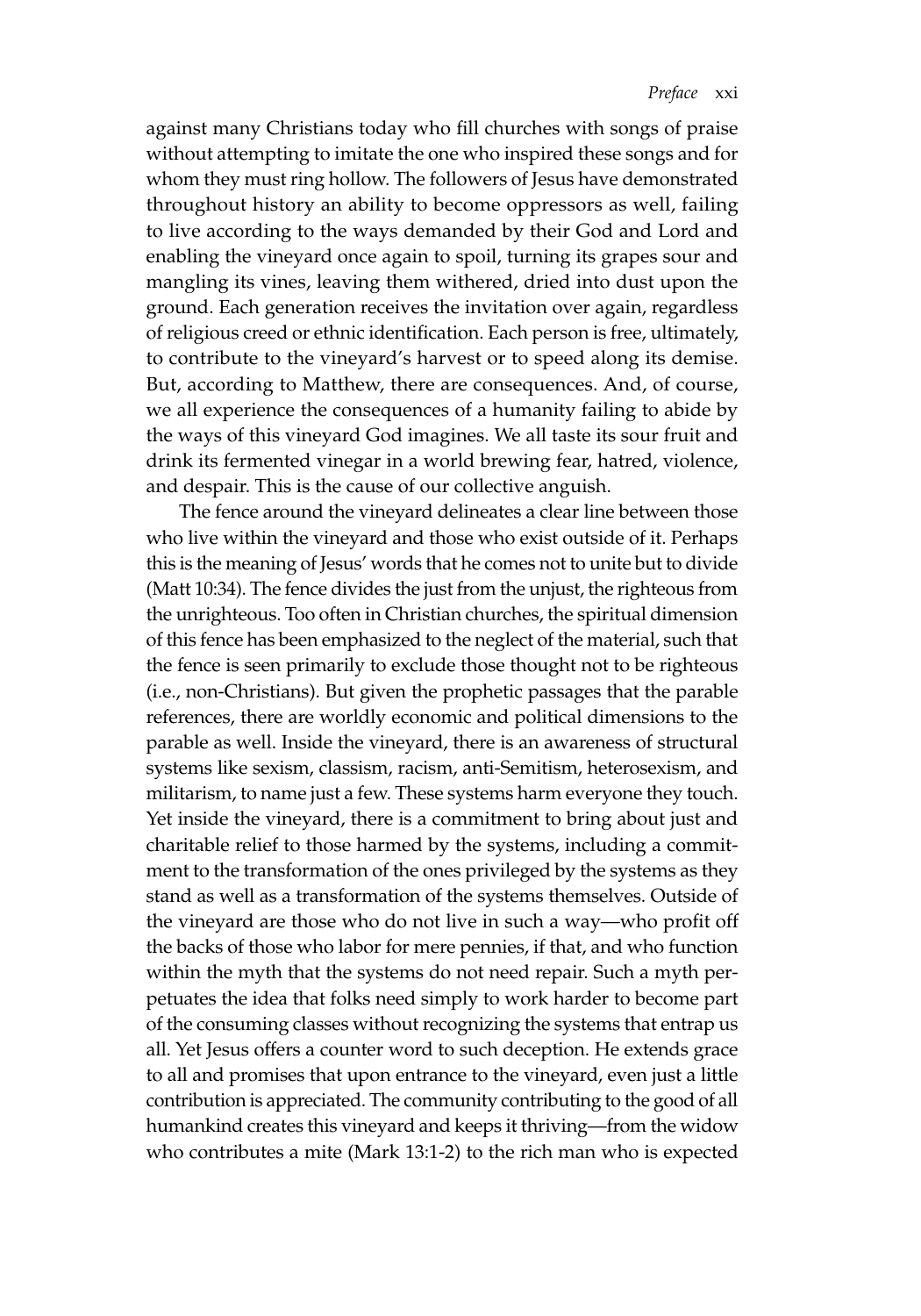#### xxii *Beauty's Vineyard*

to give everything he has (Matt 19:21). It is not about the value of what we give but *that* we give. Every contribution is valued equally, for in the contribution itself we find our common redemption. To reference another parable, we reap what we sow (Gal 6:8).

Despite the wide expanse of those who participate in the vineyard, whether they give only a little or a lot, Jesus' grace is not a cheap grace behind which we can hide injustices that dehumanize and humiliate those whose image also bears God's own.<sup>8</sup> Judgment is promised several chapters after this parable in Matthew, on the basis of whether one feeds the hungry, welcomes the stranger, clothes the naked, tends to the sick, or visits the prisoner:

> When the Son of Man comes in his glory, and the angels with him, then he will sit on the throne of his glory. All the nations will be gathered before him, and he will separate people one from another as a shepherd separates the sheep from the goats, and he will put the sheep at his right hand and the goats at the left. Then the king will say to those at his right hand, "Come, you that are blessed by my Father, inherit the kingdom prepared for you from the foundation of the world; for I was hungry and you gave me food, I was thirsty and you gave me something to drink, I was a stranger and you welcomed me, I was naked and you gave me clothing, I was sick and you took care of me, I was in prison and you visited me." Then the righteous will answer him, "Lord, when was it that we saw you hungry and gave you food, or thirsty and gave you something to drink? And when was it that we saw you a stranger and welcomed you, or naked and gave you clothing? And when was it that we saw you sick or in prison and visited you?" And the king will answer them, "Truly I tell you, just as you did it to one of the least of these who are members of my family, you did it to me." Then he will say to those at his left hand, "You that are accursed, depart from me into the eternal fire prepared for the devil and his angels; for I was hungry and you gave me no food, I was thirsty and you gave me nothing to drink, I was a stranger and you did not welcome me, naked and you did not give me clothing, sick and in prison and you did not visit me." Then they also will answer, "Lord, when was it that we saw you hungry or thirsty or a stranger or naked or sick or in prison, and did not take care of you?" Then he will answer them, "Truly I tell you, just as you did not do it to one of the least of these, you did not do it to me." And these will go away into eternal punishment, but the righteous into eternal life. (Matt 25:31-46)

<sup>8.</sup> For a treatment of "cheap grace," see Dietrich Bonhoeffer, *Discipleship*, Dietrich Bonheoffer Works, vol. 4 (Minneapolis, MN: Fortress Press, 2003).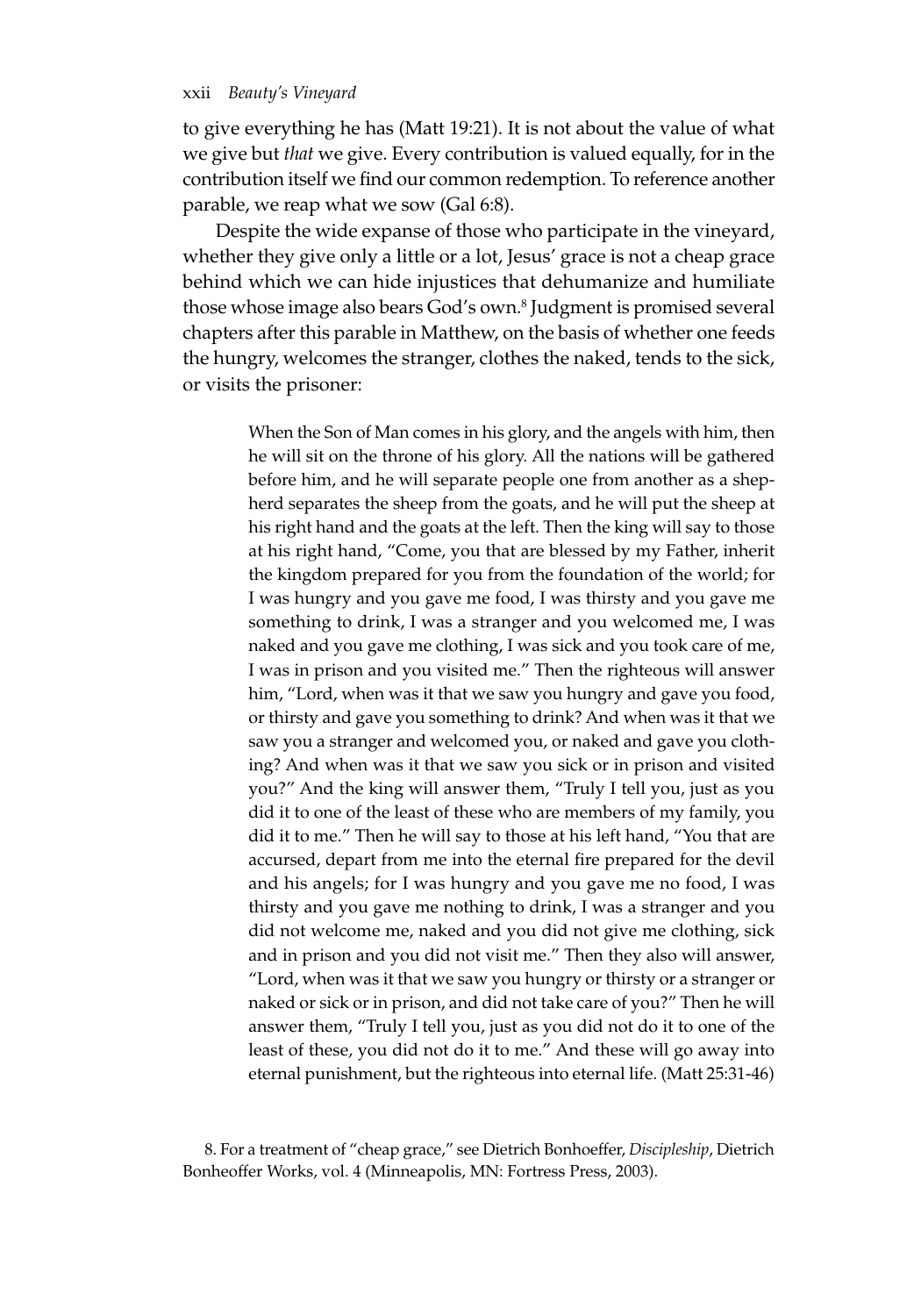The reality is that just as there is a dimension of the kingdom present in the here and now, perceptible where people are creating this kind of community as, for example, in the Catholic Worker houses and in the St. Vincent de Paul programs in many Catholic parishes, or in many organizations caring for the created world outside of the institutions of our churches, so too is judgment recognizable already.<sup>9</sup> Where this kind of community is not being created, all people are suffering to a greater degree. We are all tormented by the dysfunction of a society whose ill are not cared for properly, whose wealthy are disconnected from the world because they live in gated communities both isolating and despair inducing, whose hungry beg for food on the street. In our society, the desperate readily access drugs, alcohol, and guns, extremists unleash violence, and the masses spiritualize the teachings of ancient philosophers, exclusively postponing liberation until the afterlife, thus underscoring our powerlessness to change anything for the better and thereby assuring that nothing will change. All of this creates a living hell, putting all of us into greater jeopardy, making all of us less safe. It creates the anguish to which the subtitle of this book refers.

All of this is rectified in Beauty's vineyard, the reality to which Jesus' parable points, the reality to which we all, as human beings created in the *imago Dei*, are oriented, and the reality in which our hope lies. Beauty's vineyard, then, ought to become a spiritual anchor for Christians struggling to discern how best to live, given this context of anguish that I have described. And so this book, bearing *Beauty's Vineyard* as its title, will outline such a system as informed by theological aesthetics, a theology anchored in an understanding of beauty, with theological, christological, soteriological, pneumatological, and ecclesiological implications. Taking seriously the understanding of "beauty" as a transcendental aspect of all beings which becomes manifest in the person of Jesus the Christ, and in whose compassion, justice, and wisdom his disciples can participate through the power of grace, each chapter will sketch what Beauty's vineyard might look like by reflecting on a theological theme in conversation with a painting by a contemporary social realist. The paintings, for the most part, are filled with anguish. They will draw us onto religious ground, raising the theological questions that each chapter considers. Chapters follow the outline of a classical theological system, treating in turn such topics as theology (on the Trinity), anthropology (on *imago Dei* and sin), Christology (here emphasizing

<sup>9.</sup> Dorothy Day, *The Long Loneliness: The Autobiography of the Legendary Catholic Social Activist* (New York: HarperOne, 1996).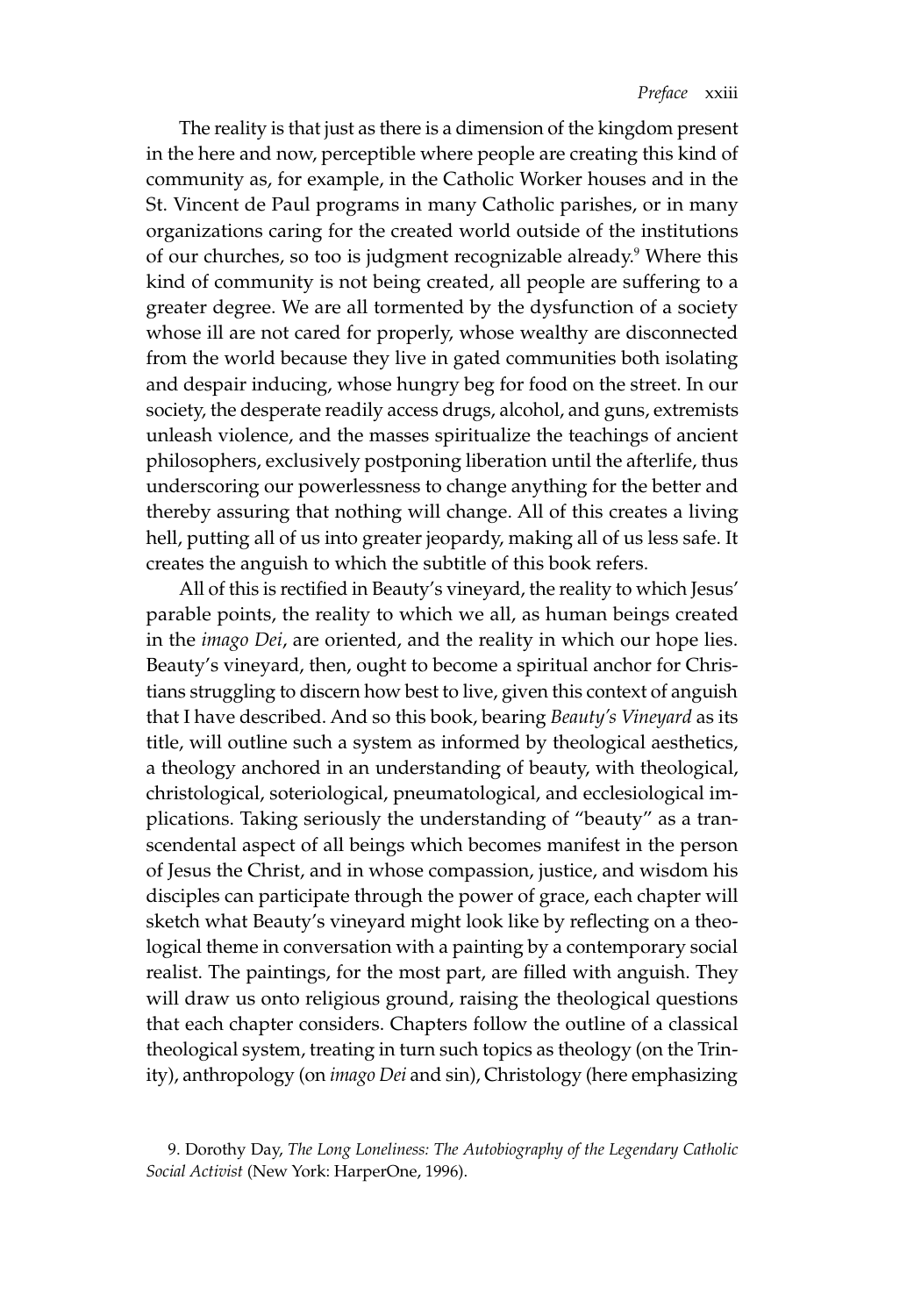#### xxiv *Beauty's Vineyard*

his humanity not to the exclusion of his divinity, with a focus on his parables), soteriology (on forgiveness and offering a nonviolent theory of atonement), and, after a chapter on suffering, the final word is given to pneumatology and its concomitant hope.

In chapter 1, "Beauty's Allure: On Conversion," and in conversation with a painting by Jerome Witkin, I speak of my own journey of anguish as the glass box of fundamentalism into which I had been born and raised was cracked by learning to read the Bible in a scholarly way and then ultimately shattered by traveling to Israel where I lived, for the first time, among people who did not share the same assumptions I held about the world and our role in it. Learning also from communities where oppression had been evident, first by travel to Palestine, then to South Africa, next to Thailand, and finally to Mexico, I discovered how Beauty's vineyard was coming into being in peaceful, nonviolent, and faithful expressions of resistance to structures of violence and in creative, hopeful, and imaginative communities living out a different understanding of what it means to be authentically human in our increasingly globalized, interconnected, and interdependent world. The ideas for this book took root beside the Atlantic Ocean in South Africa, where my family and I spent a sabbatical during 2009 to 2010, a period of time where I learned better how to be human by attending an Anglican church where we worshiped, in a Presbyterian community center where we tutored pastors and children, and in a Catholic house run by the Scalabrini Brothers where we prepared meals for abandoned refugee children and served meals in a soup kitchen. In all of these places, I entered more deeply into an understanding of how Christ can be found among those living in poverty. Without wanting to romanticize the situations of suffering we encountered among people who are struggling for survival in the midst of abject poverty and devastating illness, I must acknowledge that we did, without question, experience holiness in these places. Each community we encountered is participating in Beauty's vineyard, as I imagine it, each modeling in different ways what it is to be a disciple of Christ. Early drafts of all of these chapters were conceived in Africa.

In chapter 2, "Beauty's Companions: On the Good and the True," and in conversation with a painting by Mark Rothko, I propose a Trinitarian theology that navigates an understanding of reality grounded in an awareness of God's creative presence. After treating prolegomena of how we use language theologically and after examining what is at stake in committing to various theological systems, I sketch a theological aesthetic that informs each remaining chapter. While celebrating endeavors in our wisdom traditions to forward humanity's understanding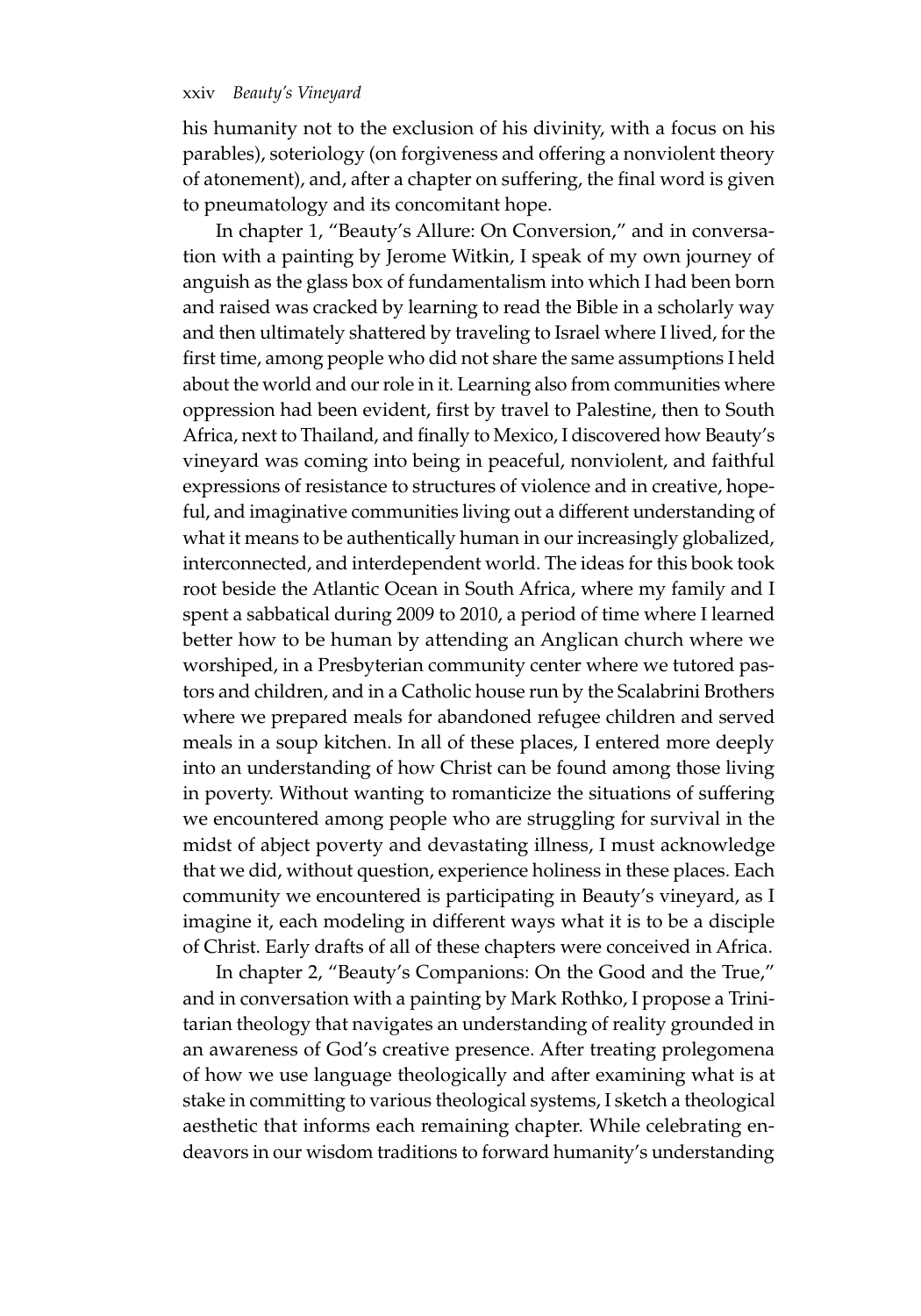and embodiment of holiness, it is in this chapter that I retrieve Thomas Aquinas's participation metaphysics. Thomas believed that transcendental categories of being, like the good and the true, are names for God. Beauty sometimes appears in his lists of transcendental categories of being; sometimes it is absent, though I follow Umberto Eco in believing that Thomas did think of beauty as a transcendental. In something of a thought experiment, I imagine Goodness as a name for the Father, the Just Creator; Beauty as a name for the Son, the Compassionate Redeemer; and Truth as a name for the Spirit, the Wise Sustainer. Just as the Father, Son, and Holy Spirit are One by a divine and eternal *perichoresis*, or indwelling, of the Good, Beautiful, and True, so are these persons nevertheless distinct. The distinct but not separate Good, Beautiful, and True Persons are One in Love, and we are invited to participate in their celestial dance, even in the here and now. Love, then, sustains them in their Unity through all eternity, and through which we too become One with them. It is this Love that overflows into the creation of material existence, breaking into time and space, the superabundant expression of all of the transcendentals together. Thus, Being brings being into being out of Being, creating the universe in which we are in the process of becoming that which God intends for us to be. Beauty becomes visible in the person of Christ, hinting at what is truly beautiful: a life so devoted to principles of peace and nonviolence that one's own life might end in its refusal to harm another. In refusing to harm another, however, life and salvation might paradoxically be found, not only for the individual who hopes for an afterlife but also, more fully understood, within the context of a human community that thrives peacefully. Without denying the existence of an afterlife, I suggest that the implications for this world are paramount.

Having arrived at the creation of human beings, I will move into a treatment of theological anthropology, the study of the human person in relation to God. Issues of human dignity and human corruption, or sin, are considered in chapter 3, "Beauty's Trace: On *Imago Dei*." In this chapter, I enter into varying theological "imaginations," a term employed to refer to ways of thinking about a subject. Here, and in conversation with a painting by Samuel Bak, I trace the problematic association between human dignity, *imago Dei*, and human nature, alternatively thought to be damaged (in the Catholic imagination) or destroyed (in the Lutheran and Calvinist imaginations) by original sin. In the first part of this chapter, I treat the issue of human dignity and propose that Christians believe that all human beings are beloved creations of God and thereby possess an inviolable dignity that is not increased by the degree to which one is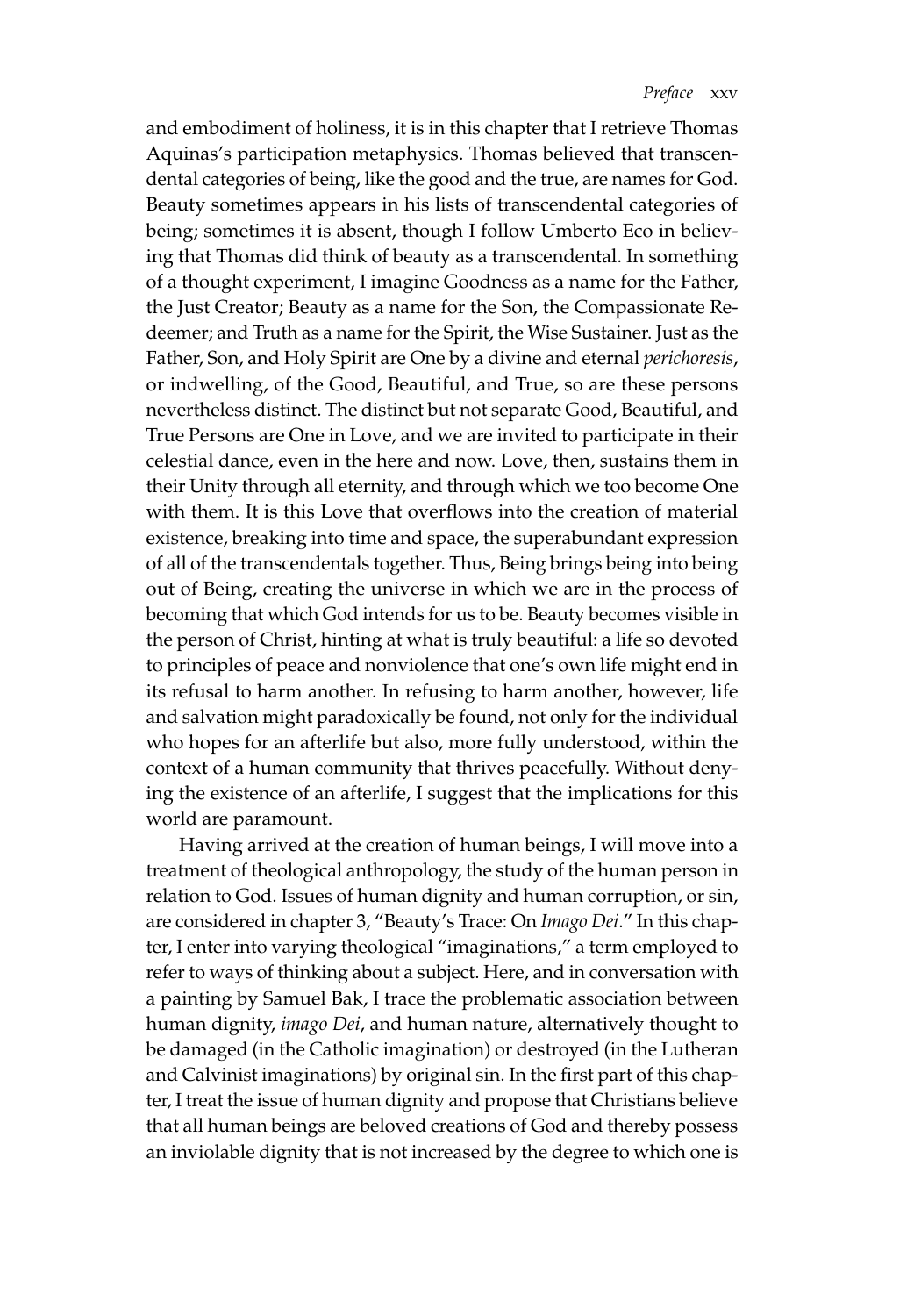#### xxvi *Beauty's Vineyard*

sanctified, whether through baptism alone (as in the Lutheran imagination) or by cooperation with God in performance of good works (as in the Catholic imagination). Distinguishing the sanctity of one's soul from one's dignity protects those who have struggled and fallen down through life, ensuring that all, saints and sinners alike, are recognized to be beloved children of God, worthy of care by the very nature of their existence, by their very being, created as they were by a Creator who willed them into existence. Dignity therefore is grounded in one's *imago Dei*, which is the image God has in mind regarding each one of us. As "God's projects," Catholics believe we incrementally live into the image that God has in mind for us with greater and greater integrity. Through a process of sanctification, veils of participation in individual, relational, and structural sin are lifted, enabling us to participate in the perfect image that is granted to us as a gift and birthright. This image itself was never compromised by sin nor made holier by sanctification. It is, indeed, inviolable. Nevertheless, incrementally and by a sanctifying process, we increasingly embody the goodness, beauty, and truth that God has in mind for each one of us as we become who we are meant to be, and as we find deeper and deeper integrity in our being by living into God's imagination of who we really are and, in a real way, always have been.

Sin measures the distance between who we are and who we are meant to be. So in chapter 4, "Beauty's Veiling: On Sin," and in conversation with a painting by Kehinde Wiley, I outline how humankind's relationship with the Good, Beautiful, and True is damaged by individual, relational, and structural sinfulness which, collectively, most adequately accounts for the personal behaviors, broken relationships, and oppressive structures that we experience in the modern world. The chapter includes discussion of systems of jeopardy that apply to most of the social issues plaguing the world in its contemporary context, creating much of the anguish we experience as creatures who share this planet for a time.

Next, I turn to the healing of the world in a chapter on the person and mission of Jesus Christ. In chapter 5, "Beauty's Story: On Parables," and in conversation with a painting by Sefedin Stafa, I reflect theologically on the power of telling stories within the wider context of Jesus' own fondness for teaching through the sharing of parables. By treating his stories about a good Samaritan, a great feast, and a persistent widow, and by eliciting their subversive meaning in Jesus' own social context, the chapter points to the core of Jesus' mission as one of creating a holy community. This community stands in stark contrast to the ways of this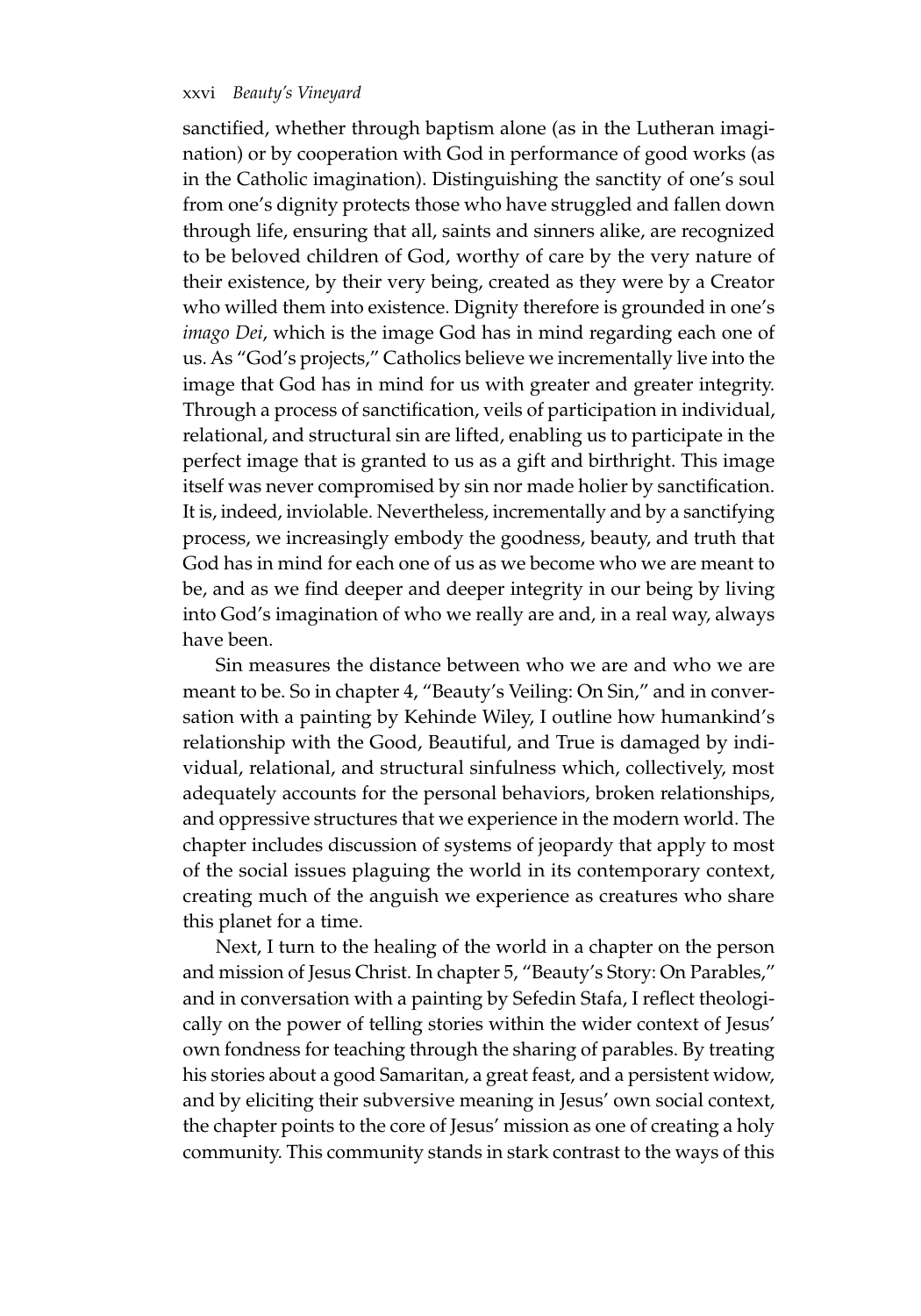world. Jesus was not primarily concerned about our attainment of an afterlife, though he was mindful of that as well. Rather, Jesus was focused on the creation of a community dedicated to greater intentionality and justice in the here and now—and this was tied to a consummation of the kingdom "on earth, as it is in heaven" (Matt 6:10).

Jesus' stories had political consequences, however. Religious authorities in his own community, as well as political authorities occupying his nation under the auspices of Rome, took notice of him and ultimately conspired to kill him. In chapter 6, "Beauty's Incarnation: On Forgiveness," and in conversation with a painting by Kukuli Velarde, I examine the salvific meaning of Jesus' incarnation. I propose a restorative model of atonement that counters the violence implicit in classical theories of atonement. In contrast to these, I construct a model that properly situates the cross as the instrument of torture it was and, as such, an implement used by Rome that represents everything that is in opposition to the faithful, peaceful, and hopeful way Jesus lived his life, a way that is ennobled in his community of followers by the coming of the Holy Spirit. By emphasizing reconciliation between humans and God, and by thinking about forgiveness as the first step toward a restored relationship after a violation has occurred, the chapter will reimagine atonement in a way that does not implicate God the Father in the use of redemptive violence.

In chapter 7, "Beauty's Lament: On Suffering," and in conversation with a painting by Geoffrey Laurence, I will pause to think through implications of understanding God as Good, Beautiful, and True on classical dilemmas presented by the question of theodicy. How can the monotheistic religions defend an all-Knowing, Good, and Powerful God, given the reality of human experiences of evil and suffering? This book, in large measure, is about the anguish produced by atrocious acts of evil committed by human beings against human beings—not only those committed directly but also those committed by complicity in systems that do great harm. Since an all-Good God would want to create only an all-good creation, and since an all-Powerful God should be able to do so, how can we worship God, given the depths of suffering and evil we experience on earth? If God did not will an all-good creation, God's perfection of Goodness is collapsed, and God must be characterized as evil to some degree. If God could not create an allgood creation, God's perfection of Power is collapsed, and God must be characterized as impotent to some degree. If God did not know it would go badly, God's omniscience is collapsed, and God must be characterized as incompetent to some degree. What alternatives are there?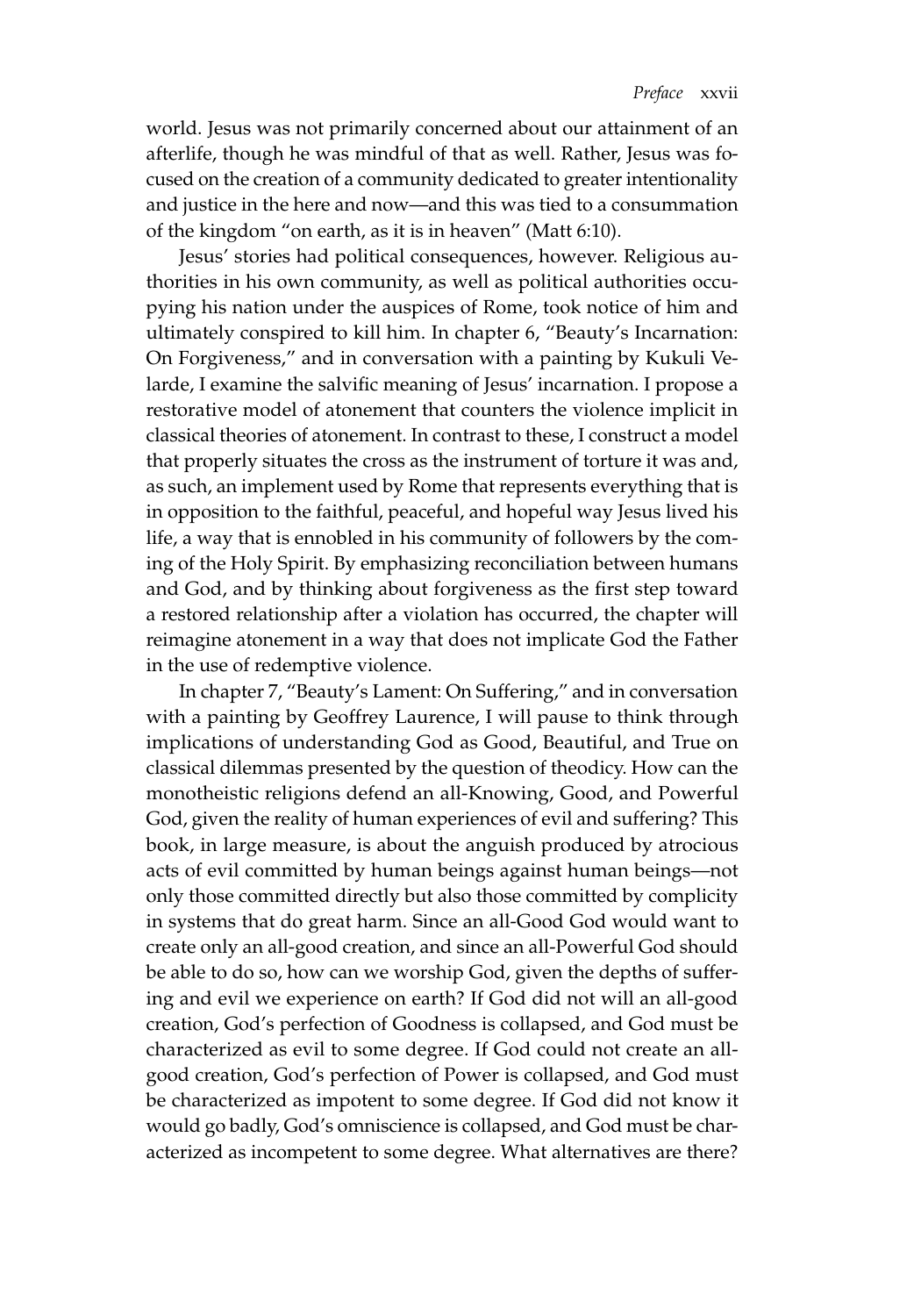#### xxviii *Beauty's Vineyard*

By differentiating God's foreknowledge from terms such as predestination and predetermination, by retrieving an Augustinian reading of evil as the profound lacking of goodness, and by rethinking the meaning of omnipotence and the proper exercise of power, I propose a way for Christians to navigate through questions of theodicy. My proposal leaves intact a monotheistic worldview that acknowledges, on the one hand, truly brutal experiences we have in a world where a profound lack of goodness creates suffering and anguish. It also affirms the existence of a perfectly Good, Beautiful, and True God, on the other hand, who wields power strategically even if subversively and, yes, perfectly, opening the way to a joyful anticipation of a new world coming into being, opening the way for Beauty's vineyard, having taken root, to flourish even into its ultimate and beautiful consummation.

Recognizing that we live not only in an age of anguish but also in an age of anticipation, where we are expectant and hopeful not only for a heavenly afterlife but also for a new way of being coming into being in the here and now—in a community of peace and loving-kindness I have been calling Beauty's vineyard—in the last chapter of the book, I ponder the work of the Holy Spirit among us. In "Beauty's Imagination: On Hope," and in conversation with a drawing by Ricardo Cinalli, I pick up a theme from the previous chapters about Beauty—understood as Jesus present among us, as the one who compassionately "suffers with" us. When he was among his first followers, he promised to send an Advocate, One who would be the Spirit of Truth in the community—the One who would be with us, to help us navigate our way to this paradise of peace and loving-kindness present in the here and now, culminating finally in a holistic vision in the presence of God, a union of heaven and earth. I speak of the hope inherent in the task of creating this community of peace and loving-kindness—even when there are no reasons to believe it can come into being, even when all evidence points to the contrary, even when there is no optimism whatsoever that it can be achieved. Hope lies in the imagination that there can be a different way, and in the vision that, within such an imagination itself, the new community emerges.

The book concludes with a short epilogue, a reflection called "Beauty's Anticipation: On Workers," about another of Jesus' parables, also set in a vineyard. It is in this chapter, along with the chapter on hope, that the "anticipation" of the subtitle of *Beauty's Vineyard* finds articulation. The workers in the vineyard are those who contribute to the community of *shalom* and *hesed*, of peace and loving-kindness, whether by giving every ounce of energy they have to the community or by laboring in it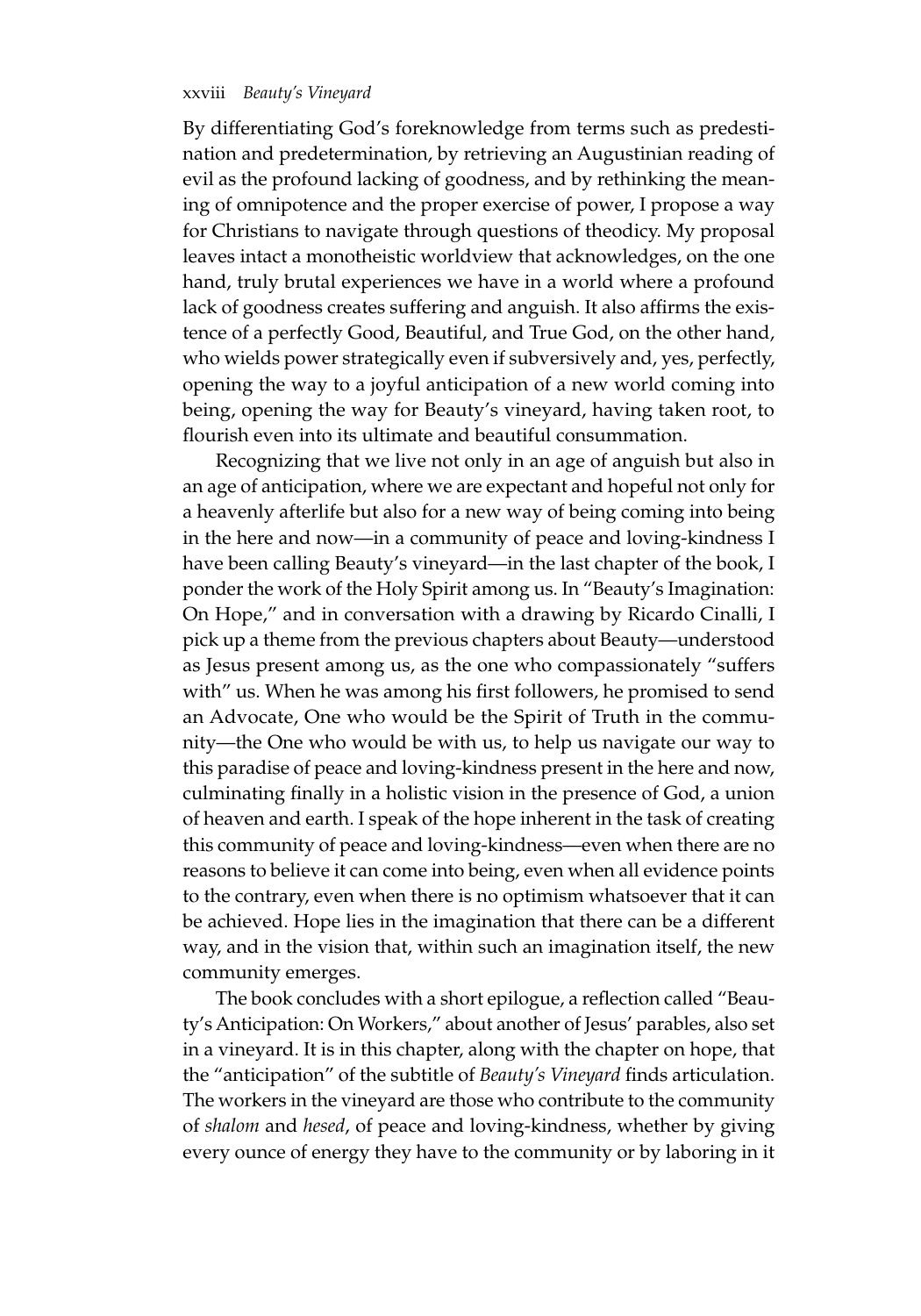only lightly. These reflections are borne of an understanding of *ubuntu* that our humanity is bound up in one another's, such that what affects one affects all, and what harms one harms all. What contributes to one's well-being contributes to the well-being of all. Again, we reap what we sow: if we focus on building a healthy community, we will all benefit; if we greedily exploit one another's labor, we will all live in fear. Within the concept of *ubuntu* lies the promise of a new world coming into being, breathed into existence by a God who wants us to live abundantly, enjoying lives committed to integrity and to simplicity—to the way of justice and righteousness, and by a God who embraces us when the long, hard day is done.

So I begin this book with the parable of the tenants, fittingly, it seems, because it introduces the ideas disclosed throughout the book. *Beauty's Vineyard* is written with the awareness of a conflict between varying theological imaginations at work in relation to the kingdom of God, as well as differing theological languages at work utilizing analogies and metaphors that speak to these varying realities. But explicit is one biblically and philosophically rooted imagination of the being of God as Love, a Trinity who is the essence of Goodness, Beauty, and Truth, persons distinct but not separate within the Godhead. Within this Being a material world is gestating, as it were, in God's womb, developing through evolutionary processes its material goodness, beauty, and truth expressive of the One from whom the creation comes and to whom the creation is oriented. Within this Being, Love is actively producing, degree by degree, faithfulness and peacefulness, kindness and gentleness, hopefulness and joyfulness. Within the world, Love is producing, in other words, a blessed community of God's beloved ones, all of humankind, who tend to Beauty's vineyard in the many and varying ways, large and small, they are uniquely qualified as they go about living their lives. One day, Beauty's vineyard will be fully developed, finding its union in the mind of God, where all tears will be wiped from our eyes, and in which our long journey of anguish is ended—our anticipation ultimately fulfilled. At long last, and in community, we will see Love. We will see God, face-to-face.

Throughout the years, many people have become my teachers. What I have gleaned from them is written in these pages, with a request for the reader's patience as I continue to learn and an appeal for generosity of spirit as readers encounter ideas new to them. Sue Myers should be named first and foremost among those who read these pages carefully and provided feedback at critical stages, as should my colleagues Gerald Schlabach, Philip Rolnick, and Paul Gavrilyuk. I am grateful for their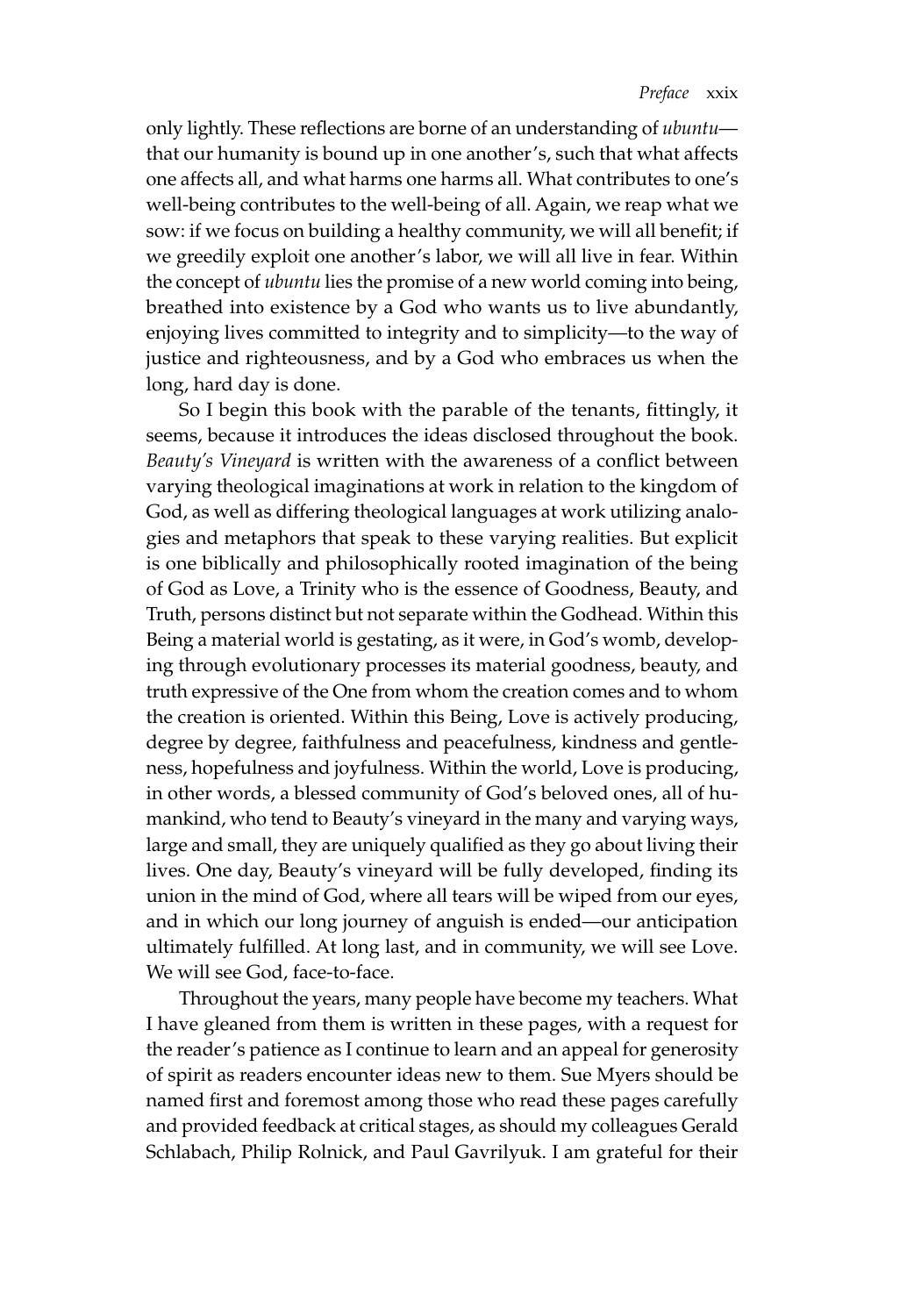#### xxx *Beauty's Vineyard*

biblical insights, sensitive eyes, and mature spiritual orientation, even while I accept responsibility for any errors that remain. Further afield, Frank Burch Brown, Rod Pattenden, Peter Kjeseth, John de Gruchy, and Bob Albers also read the manuscript and shared their thoughts. I am mindful, too, of my Basilica family, especially Leo and Paul, who in many ways official and unofficial sponsored our family, including our children, as we found our way to Catholicism. Thank you for living out the Catholic faith in joyful ways that drew us more deeply into the Body of Christ. The Center for Faculty Development at the University of St. Thomas provided me with release time from teaching to write the first draft of the book. I am grateful, too, for grants that made publication of this book possible, including support from the College of Arts and Sciences, the Theology Department, and the LuAnn Dummer Center for Women at the University of St. Thomas. I am always grateful to my husband, Joe, and my sons, Abe and Andy, for their love and support and, of course, for the gift of time to devote to research and writing. I am blessed by their encouragement. Finally, I want to name Fr. Richard Cogill, a South African priest and college friend, who has demonstrated so well the way of being human that is described in this book. My friend, I am sorry for those things that I still do not understand. I know you have many spiritual counselors; I hope very much they are for you what you have been for me. I am dedicating this book to you.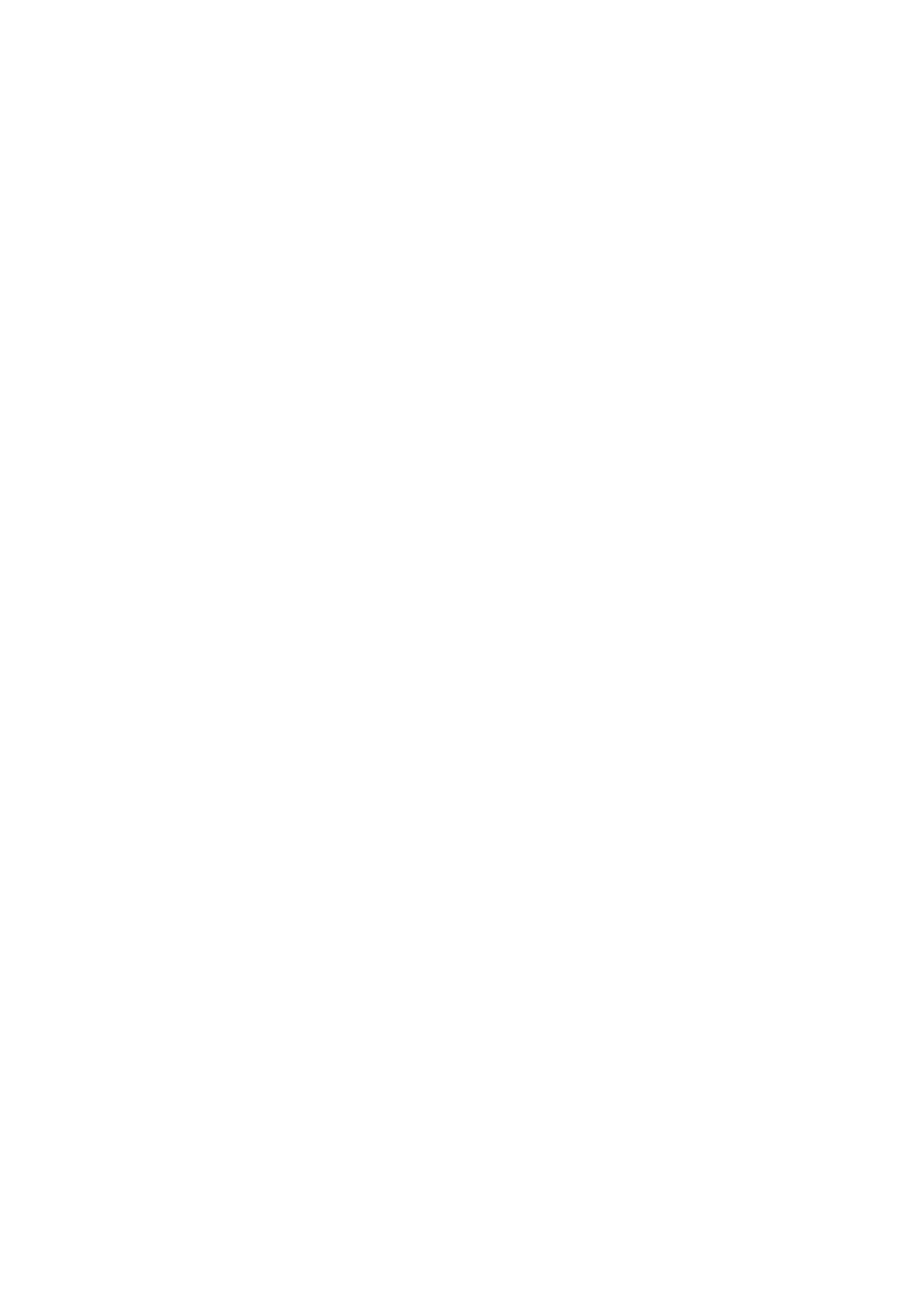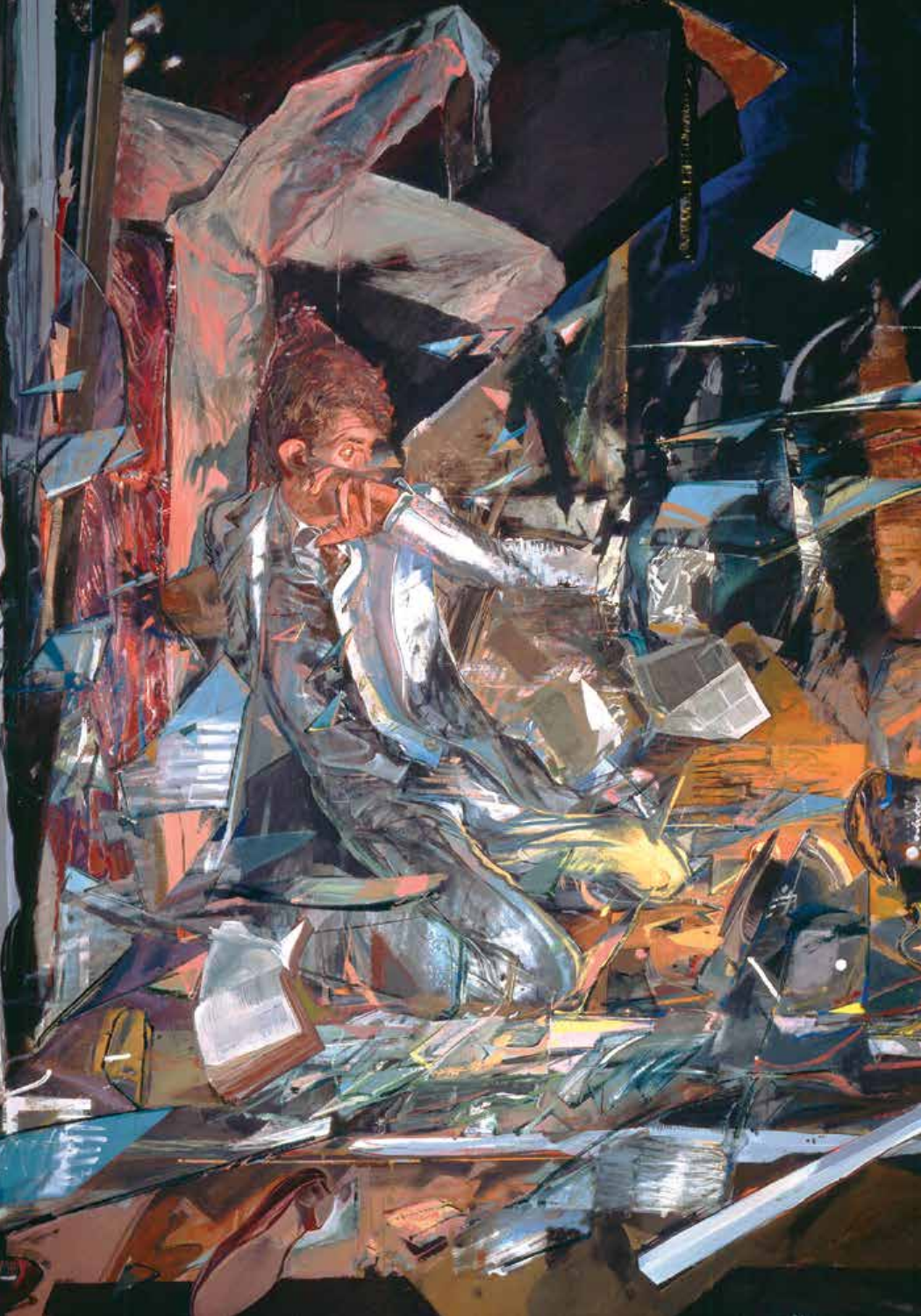#### **Chapter 1**

# Beauty's Allure On Conversion

The shards of glass and the artistry with which he had captured them flying through the air captured my eye when I first stood in an art gallery exhibiting Jerome Witkin's five-painting series, *A Jesus for Our Time*. Jimmy, the preacher in the series who, in the preceding panel, was preaching confidently in Beirut, is now, in this third panel titled "The Explosion of the Car Bomb," sheltering his face from the fragments of glass propelled by the force of a blast, its heat melting the cross before which he cowers. Looking from the previous panel, "Jimmy's Mission to Beirut (Late Afternoon)," and back again to the explosion before me, it took me some time to notice the artist's double entendre. The shards of glass may very well be the broken bits of windshield and windows from the exploding car. But more likely, they are shards from the glass box in which Jimmy had been encased as he preached, naïvely believing that his message of God's wrathful judgment and conversion to faith in Jesus Christ, the Lord and Savior, would bring peace to the Middle East. Having only months previously returned from a semester of study in Haifa, Israel, from which students were evacuated because of Saddam Hussein's invasion of Kuwait and the determination of the United States to oust him, I too experienced the shattering of a glass box of sorts in the Middle East, just miles from Beirut. And so for reasons I could scarcely have named at the time, I resonated with the image on a profound level. This book, in some ways, is the story of my journey to

*The Explosion of the Car Bomb, A Jesus for Our Time* (1986–1987) by Jerome Witkin. Oil on canvas; panel 3 of 5; 88 x 79 inches. Courtesy of Jack Rutberg Fine Arts, Los Angeles.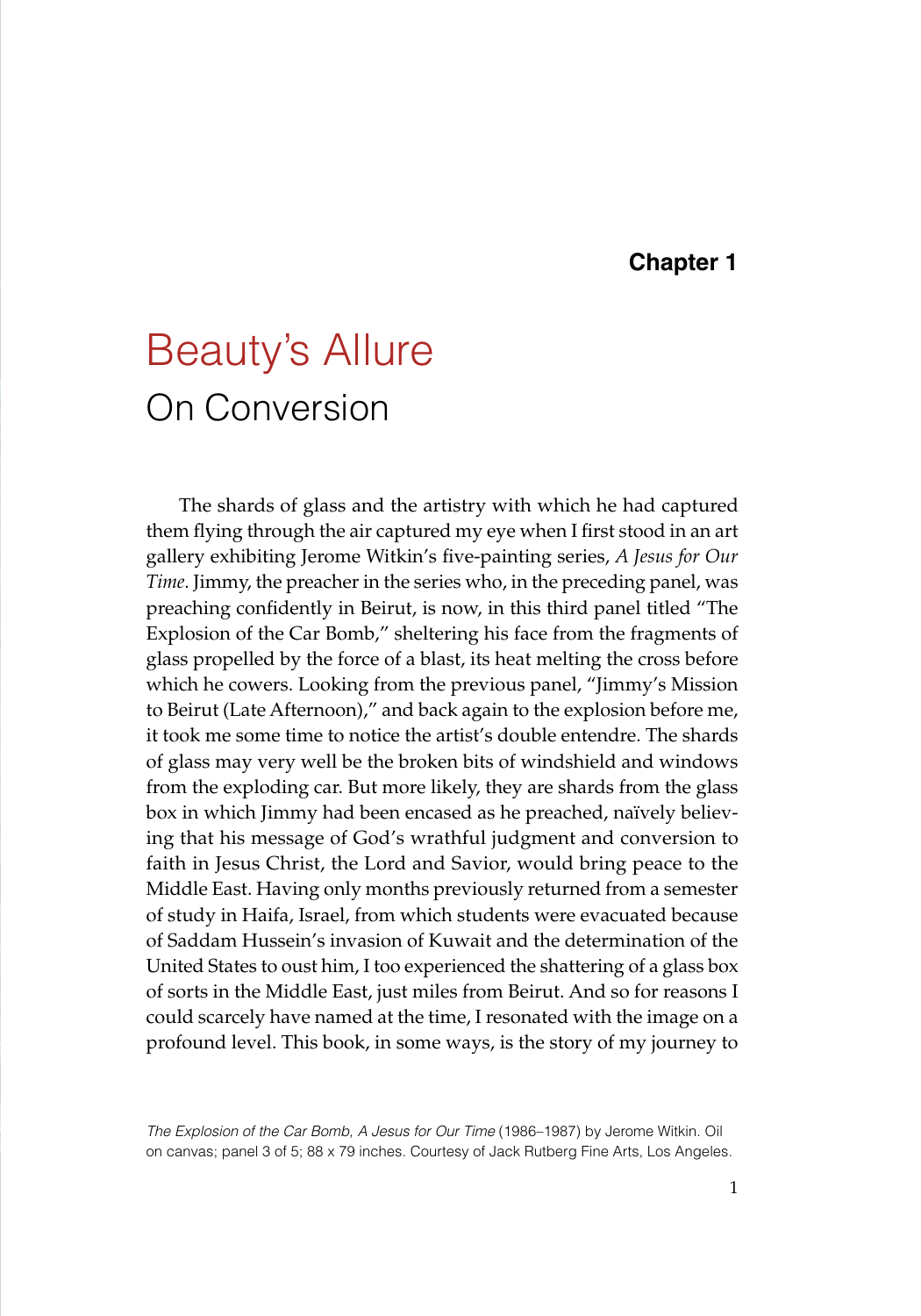#### 2 *Beauty's Vineyard*

piece together again a faith system after that life-changing semester in Israel, where I first encountered, in the sense of war, at least, the anguish of the world.<sup>1</sup> It took me a long time, and a great deal of study, before I had erected enough of a faith system to sing genuinely, once again, songs of praise to God.

When the Psalmist sings, trusting in the presence of a God who will, ultimately, bring an end to war and to human suffering, he writes using language that evokes memories of deliverance from Egypt and of the revelation of God's name from the burning bush (Exod 3:14). "Be still, and know that I am God" (Ps 46:10). The Psalmist sings, assuring hearers of God's existence—a consolation found not in frantic searching but in a quiet mindfulness. Likewise, there is in Hebrew Scripture an account of Elijah's experience of God:

> And behold, the Lorp passed by, and a great and strong wind rent the mountains, and broke in pieces the rocks before the Lord, but the LORD was not in the wind; and after the wind an earthquake, but the LORD was not in the earthquake; and after the earthquake a fire, but the Lord was not in the fire; and after the fire a still small voice. (1 Kgs 19:11-12, RSV)

Just as in Exodus, in which the name of God was revealed to Moses as Yahweh, the one Who Is, the great and wonderful "I Am," the Psalmist returns to the theme of existence, promising that, when we are silent, when we are intentional about quieting our innermost selves, we too will know the presence of God. We will find assurance that God *is*, and that God whispers to us still. These verses suggest that the God of glory and majesty situated in heavenly grandeur is also a God of intimacy, perceptible in simplicity, present in stillness, perceivable in silence. The belief that God expresses something of God's Being to humanity in a barely audible, still, small voice is an insight shared by wisdom traditions throughout the world. If it is truly the voice of God we hear in our contemplative posture, a way that is so necessary to replenish the wells that dry up quickly in our noisy and busy world, the biblical witness assures us that we can anticipate that the Word will prod God's people

1. Among the first articles I published as I was embarking on a career in academia was an essay about this artist and this series in particular. See Kimberly Vrudny, "Indictment of Human Cruelty: Jerome Witkin's Image of *A Jesus for Our Time*," in *ARTS: The Arts in Religious and Theological Studies* 6, no. 3 (1994): 14–19. The best book-length treatment of the artist remains Sherry Chayat, *Life Lessons: The Art of Jerome Witkin* (Syracuse, NY: Syracuse University Press, 1994).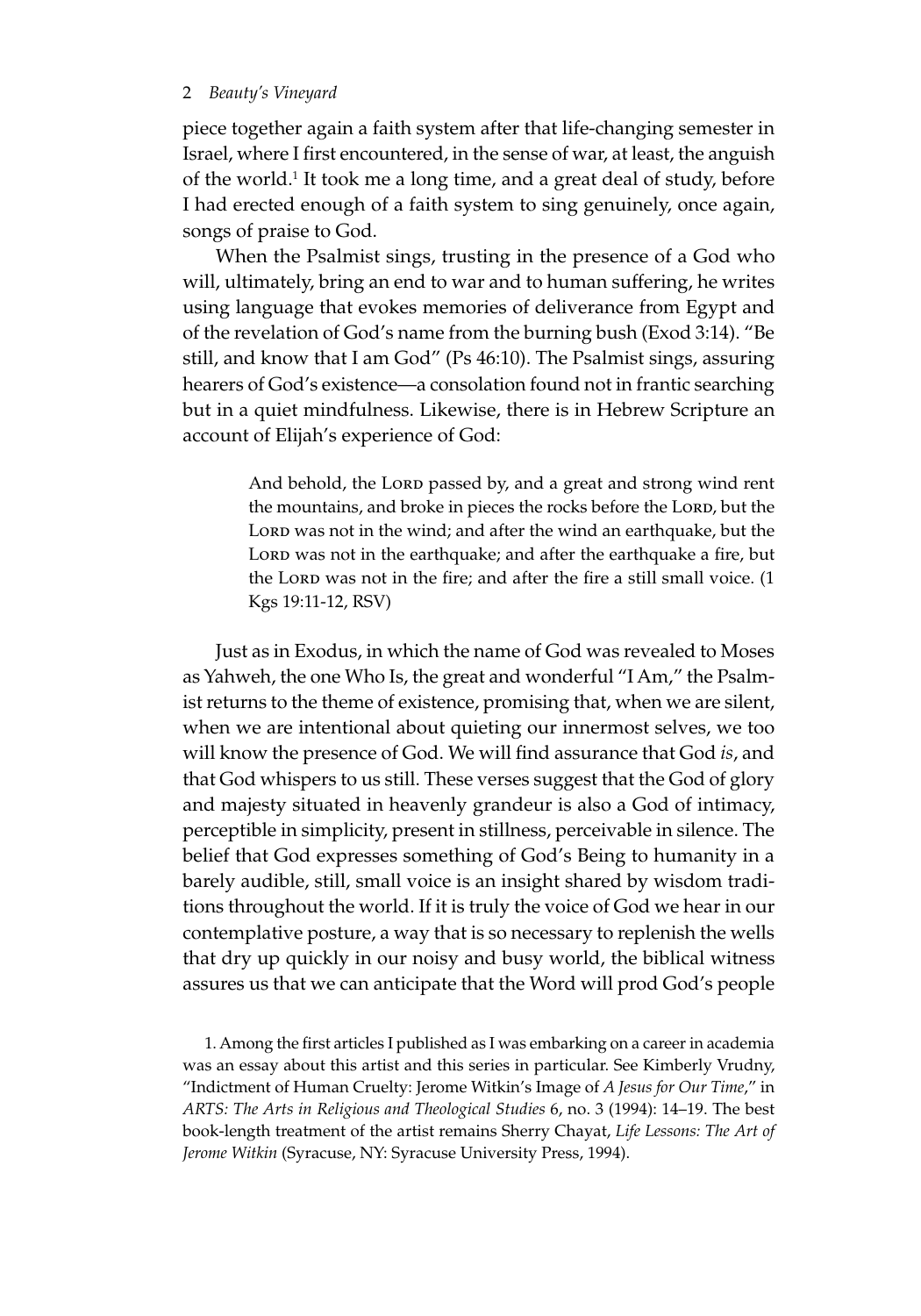into engagement with the world—God's beloved creation—and particularly with God's beloved ones, those who are neglected and vulnerable.

An experience opened up one meaning of these passages to me in 2002. I had become pregnant for the second time and, after carrying my first child to term and giving birth naturally, I hoped and expected that all would go smoothly this round as well. I went through the first trimester with moments of nausea and overall exhaustion, and the second with its attendant joys in feeling the baby kick along with the requisite impulse to prepare the nest for our baby's impending arrival. We were looking forward to presenting our firstborn son, Abraham, with a baby brother or sister during the summer.

One night after a prenatal care appointment early in the third trimester, however, I had a terrible dream. In my nightmare, the nurse inserted a needle into my arm to take a blood sample. When she withdrew the needle, a tornado of blood rushed from the needle's point of entry and swirled fast and furiously around me. I could hear babies screaming over gusts of wind, babies whose images pressed into the wall of the tornado from either side, leaving behind deformed imprints in the dense, red, rubbery wall of the tornado spinning wildly around me. The imprints were visible from where I lay, still on the table in the clinic, cowering under the storm circling around me. I shook myself awake, promising that I would schedule an appointment and insist on an ultrasound which, for cost-saving purposes, were not being given regularly to patients in my clinic. When I followed through, the doctor appeased me and ordered an ultrasound, rationalizing the expense on the medical and insurance forms as necessary for reasons of "maternal anxiety."

During the ultrasound, I could tell something was wrong as soon as the images appeared on the screen. Within moments, the technician excused herself from the room, returning some minutes later with an order for a level-three ultrasound at the perinatal center at the hospital. "Why?" my husband and I asked, alarmed in part because she would not step back over the threshold into our room. "Is there something wrong?" She disclosed that there was fluid around the baby's heart, and apologetically explained that we would have to wait until the next day to learn more, as she was not qualified to interpret what she had seen on the screen. The next morning, after a thirty-minute ultrasound that was broadcast to a national panel of experts to diagnose the condition of the baby, we waited in the office for an opportunity to meet with the doctor. When he finally arrived, he revealed that the baby was in advanced stages of heart failure. Fluid encircled her heart and was beginning to surround her brain as well. He told us that the baby's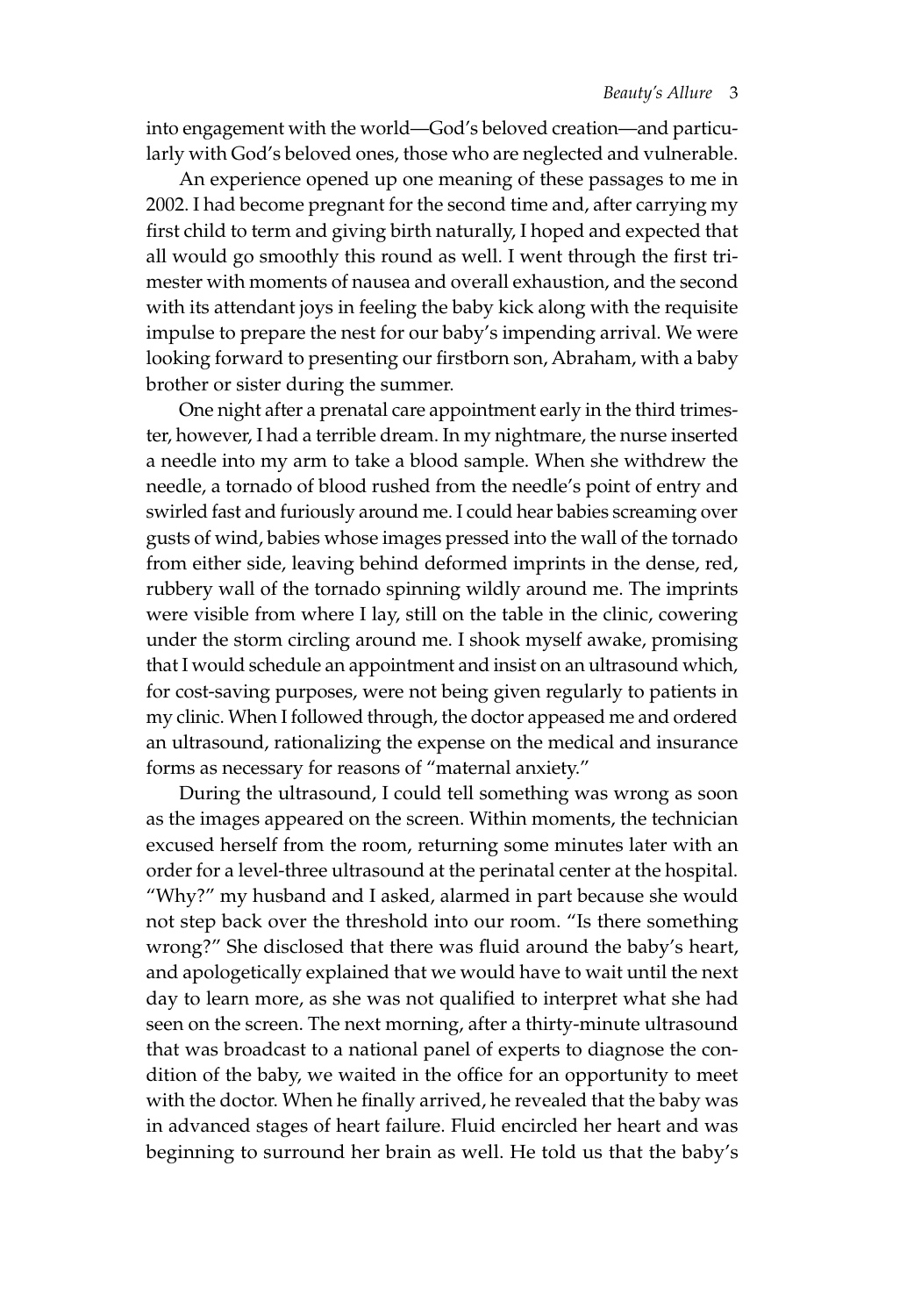#### 4 *Beauty's Vineyard*

condition was most definitely fatal. There was risk to my life as well, for if I attempted to carry her to term, my body would likely begin to mirror what was going on in hers, and so I too could go into heart failure. Second opinions confirmed the doctor's prognosis, and they advised us to induce labor as soon as possible. Because I was entering the third trimester, there was a chance she could survive outside of my womb, though not for long in her condition. But the action would certainly protect my life. Not wanting my husband to have to raise our firstborn son without me, we scheduled the induction.

Our daughter was stillborn eighteen hours after the induction began. I know precisely the moment she died; I felt her last shudder during labor. We named our baby Dora, a name that means "gift." We would have to wait six months for autopsy results to learn that she had Adams-Oliver Syndrome, an inherited but rare congenital disorder. Back in the hospital, however, when I closed my eyes, I saw a net being woven together, I believed, by prayers being spoken by our friends and loved ones—a net to catch us as we were falling. It was in those hours deep in the night, rocking in a chair with my tiny, warm, but dead baby bundled in blankets, that I heard the voice of God in the silence of our room and in the stillness of her half-pound mass in my arms—a baby both beautiful and precious, even if deformed and no longer breathing. In the silence, I heard a gentle voice grieving alongside me, singing a lullaby as I transferred and entrusted her care to the motherly ones who would hold her for me now in the next world, until she could be placed in my arms again, restored, I continue to hope, at the end of time.

Through it all, I most dreaded the questions of our son, Abraham. He would ask what happened, of course, which I was prepared to answer. But I knew he would wonder too *why* this happened. I didn't know what I would tell him. Our pastor visited, as did hospital chaplains. Grief counselors stopped by the room as well, dropping pamphlets about how to cope with this kind of tragedy. But there were no suggestions about how to communicate something of the depth of this loss to an inquisitive three-year-old child, now sibling to a dead baby. When I was discharged from the hospital, I asked my husband what I should say to Abe—and what he had said already. He too could offer no suggestion. When we returned home, he went into the house to greet his parents, who were watching Abraham for us. Before going into the house, I peeked around back and found him playing in his sandbox. I joined him, hugging him and holding him very, very closely for a bit. Before too long, as we rummaged through the sand, dragging dump trucks to imaginary building sites and back again, he asked the question I feared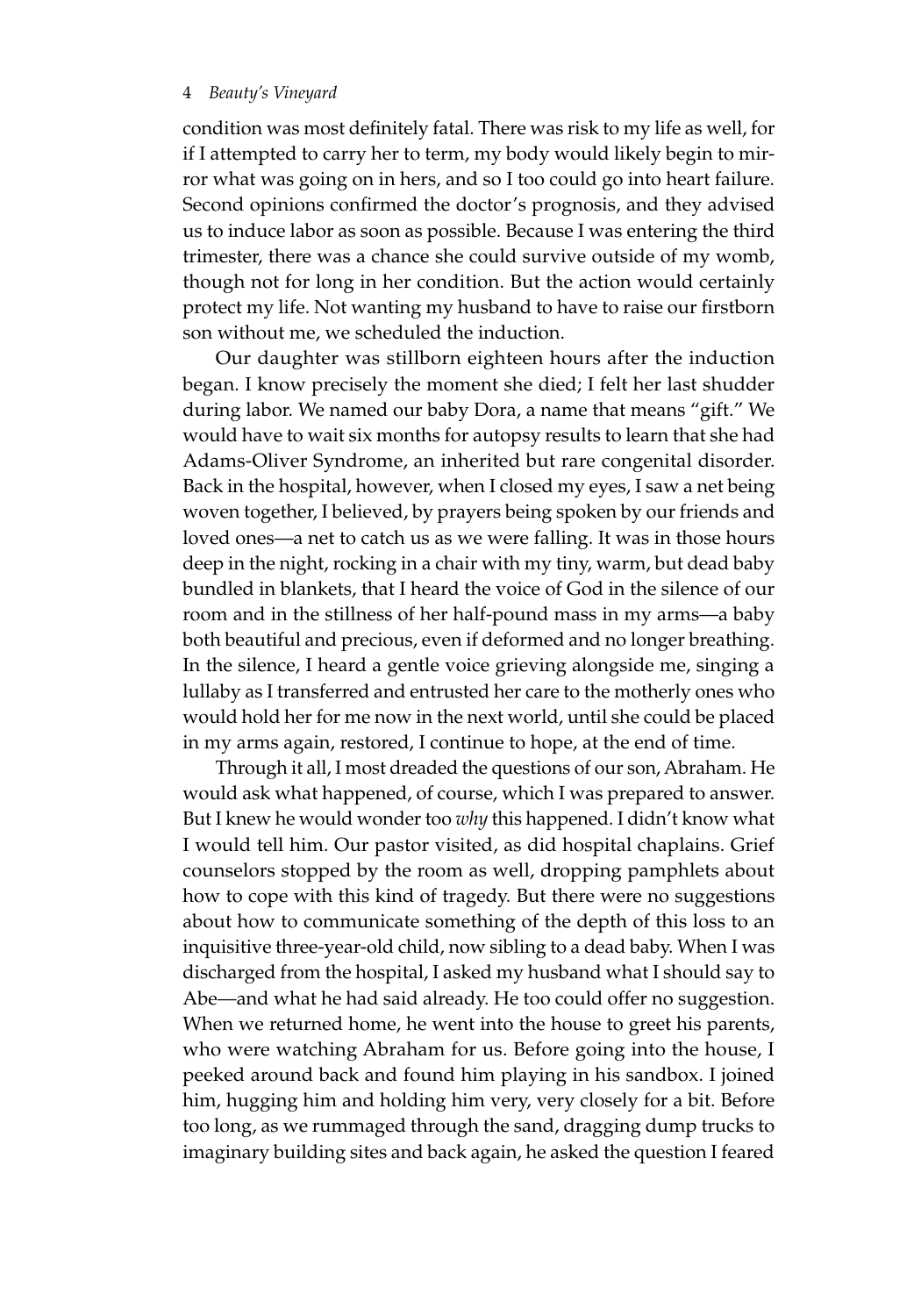most. Words not mine found voice: "Baby Dora was so fragile. . . . Only God was tender enough to hold her."

As a theologian, long fascinated by questions about how God's Goodness, Beauty, and Truth could be reconciled with a world where goodness, beauty, and truth are perceptible to some degree, and even profoundly so, but aware too of a world in which evil and suffering are real, I recognized that the paradoxical reality of these terms were manifest in our Baby Dora—the tiny gift who graced our lives so briefly, both beautiful and deformed, and in whom we experienced something so good yet so unjust, something precious even if absolutely still. In Dora, the gentleness of God revealed itself to me as well—an image that was not among those shared with me when I was growing up, baptized, and confirmed in the more fundamentalist-leaning denomination of the Lutheran Church Missouri Synod (LCMS). Being raised within this denomination, I gathered that God was a stern judge, one who saw my every misdeed, and whose righteous wrath was taken out on his Son, Jesus Christ, who was crucified, bearing in his body the beating that I was told I so very much deserved, so despicable was humankind to the core. He died for my sin so that I could have everlasting life. Having received such a gift, the greatest thanksgiving I could offer, I was taught, was to share this story with others so that more could believe in Jesus Christ, in order that they too could be spared eternal damnation. When they confessed Jesus Christ as Lord and Savior, the cross would be effective for their salvation as well, I was told. Discriminating minds will recognize that there is little here of a truly grace-filled, Lutheran theology—but this is the message that I took away, nonetheless, from my first eighteen years in the LCMS church in the small town where I was raised in central Minnesota.

The next eighteen years and more were spent studying and then teaching at colleges, universities, and seminaries decidedly *not* the same in theological orientation or denomination—and with professors who opened new worlds to me, and to whom I will be forever grateful. They introduced me to conceptions of God I would embrace over time—a loving God, good, beautiful, and true; just, compassionate, and wise; creatively active and intentionally present in the world. They offered me a more complex approach to theology that ultimately transformed the infancy of my childhood faith into a more mature and nuanced system of belief, into a way of living courageously into the hope that there is more, and that in this something more is the existence of a transcendent, personified Love made immanent through the incarnation and activity of the Holy Spirit among us. They helped me to see that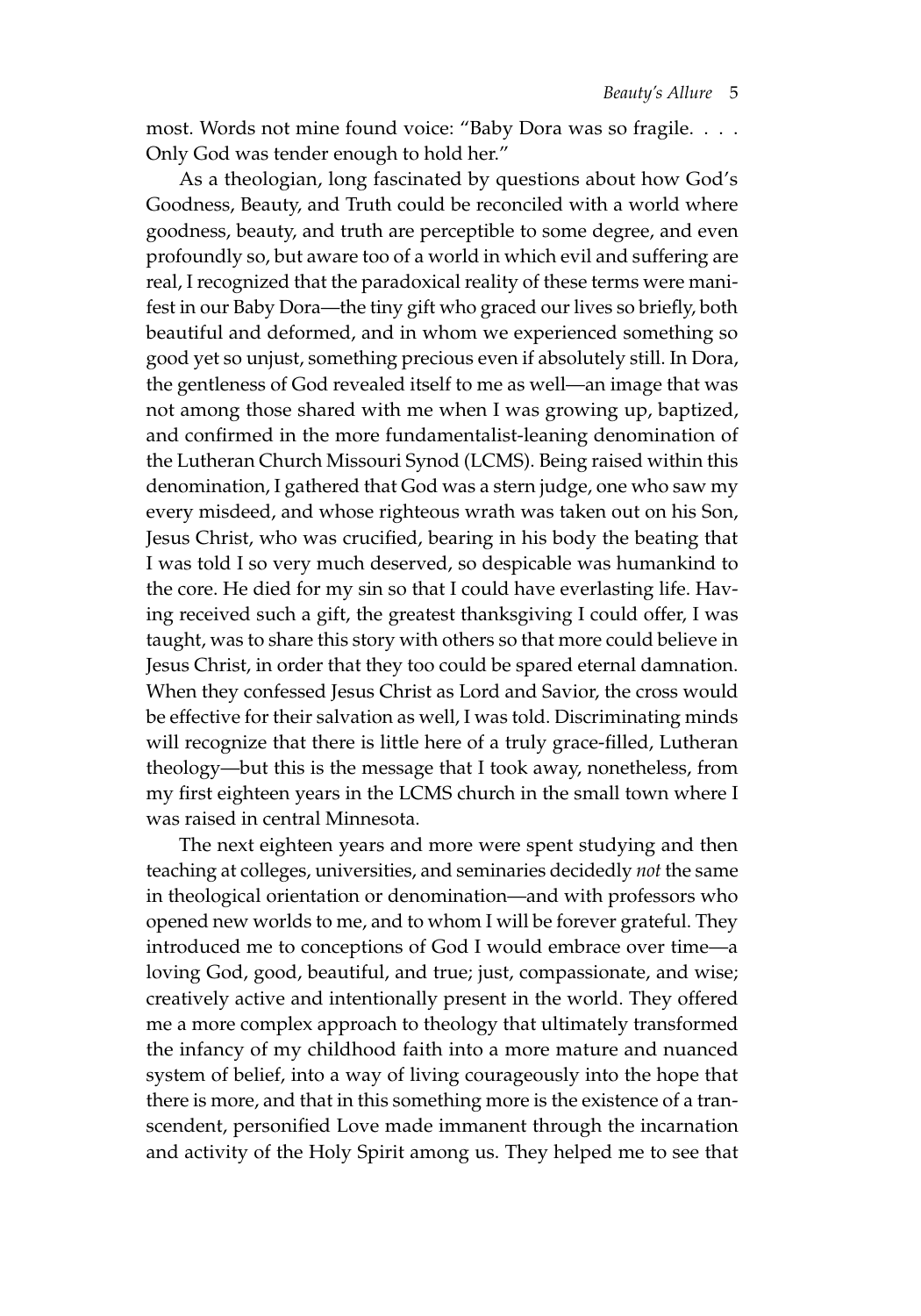#### 6 *Beauty's Vineyard*

what we believe informs profoundly how we live, often in ways that go unrecognized—and so it matters what we believe. Theological imagination influences how we interact with the world, with ramifications both profound and persistent.

While the fundamentalism of my upbringing was shattered in essentially two strokes, the faith that emerged in its place took years to take root and to flourish. These discoveries, constituting a conversion, of sorts, to a new way of being in the world, took place gradually, over many years of careful study. They were marked at times by sporadic breakthroughs in understanding, sometimes dramatic during encounters with people very much unlike me. Sometimes, the breakthroughs were quite unremarkable, detectable only in a speechlessness that overcame me when reading silently in my study a line from a theologian or philosopher whose insight touched me in a deep and transforming way. It was not a conversion of unbelief to faith, or a conversion from one denomination to another, although at varying moments it entailed these as well—but rather a conversion to a deeper commitment to God and to God's creation that meant a deeper acceptance and embrace of humanity in all its wonder, all its diversity, and all its brokenness.

The first blow to the image of God I acquired as a child came during my first-semester Bible class at Gustavus Adolphus College in St. Peter, Minnesota, a college affiliated with the more progressive branch of Lutheranism, the Evangelical Lutheran Church in America (ELCA). At Gustavus, I was introduced to historical-critical methods of reading the Bible, which are attentive to the vantage point of the human authors who wrestled with religious questions and ultimate meanings in their experience of the unfolding history of the ancient Near East. Acknowledging that the Scriptures were inspired but not dictated, this treatment of the Bible allowed for "both/and"—that there are divine truths to be gleaned from the wisdom of our ancestors in the faith without requiring that we understand the texts as scientific journals or historical chronicles about the origins of the world and the unfolding of the ages in a time span of ten thousand years or less. This method included analysis of the varying perspectives of the gospel writers and entailed an acceptance that they had differing agendas and audiences in mind (and sometimes a different set of facts and assumptions from which they were working) as they shared the stories of Jesus' ministry, death, and resurrection from these unique vantage points. This was a radical departure from how we had understood the Bible in my denomination.

Indeed, as I dug deeper, I learned that the Lutheran Church-Missouri Synod had soundly rejected this method of reading the Bible when I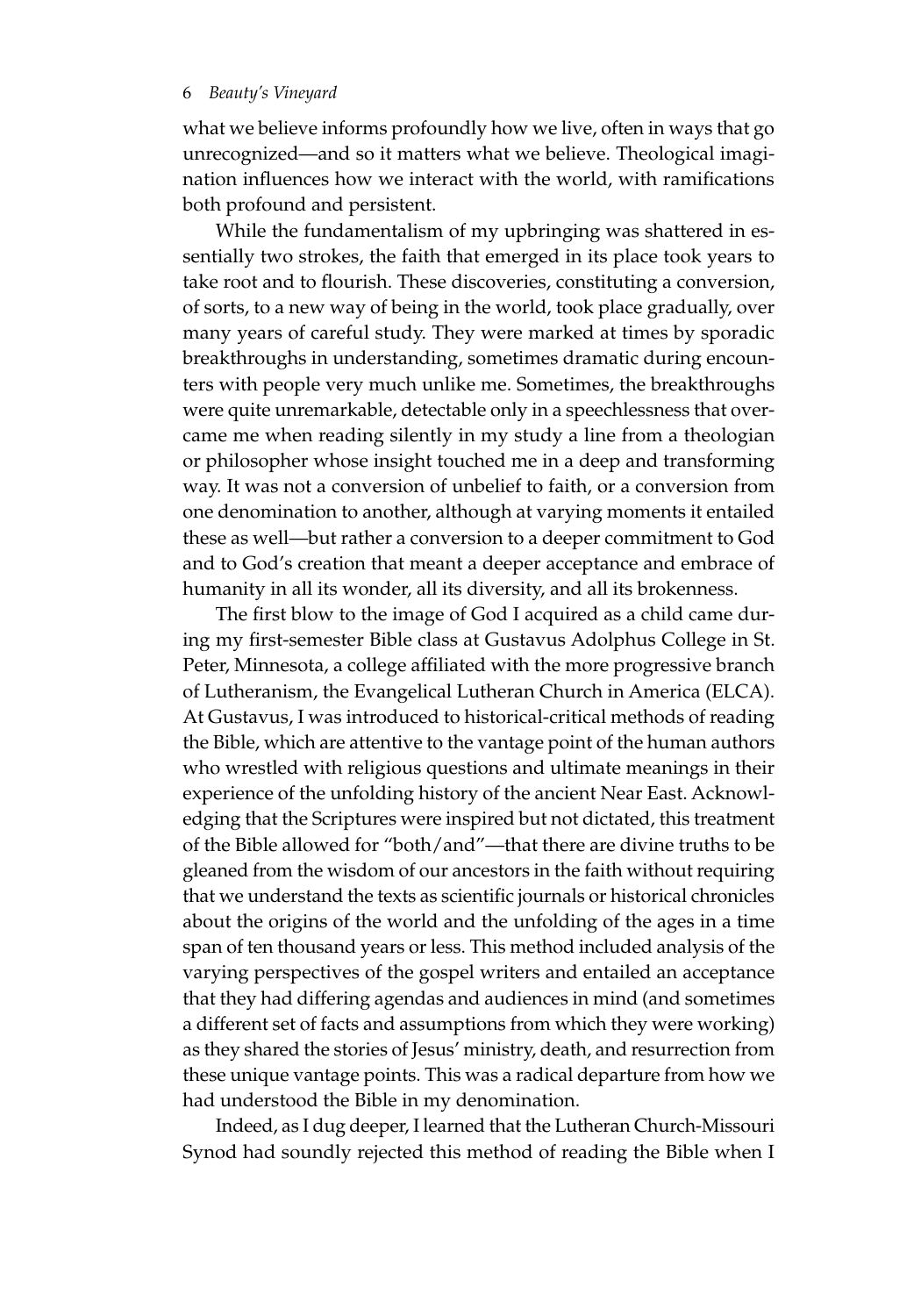was still a toddler. In 1970, the newly elected and conservative president of the Lutheran Church-Missouri Synod, Jacob Preus, established a fact-finding committee to interview the St. Louis Seminary's faculty. The committee prepared a report regarding faculty allegiance to the inerrancy of Scripture and commitment to orthodox Lutheran doctrine as they defined it. Upon completion, this report was sent to John Tietjen, the president of Concordia Seminary, St. Louis, as well as to its Board of Control.<sup>2</sup> Although the board cleared the faculty of all charges of false doctrine, the synod's convention in 1973 condemned the faculty and elected more conservative members to the Board of Control—members who later suspended Tietjen as president of Concordia Seminary. In 1974, this action led to protests by the seminary's students and faculty. The students organized a moratorium on classes, and forty-five of the fifty professors then employed declared that the charges against their president were *de facto* charges against them. The faculty interpreted this to mean that they too were suspended. The Board of Control responded that the faculty would be in breach of their contracts if they did not return to their classrooms by February 18, 1974, and that their teaching appointments would be terminated. They did not return. On February 19, 259 students voted to study with the terminated faculty at the newly formed Concordia Seminary in Exile (Seminex), in facilities provided by Eden Seminary and St. Louis University, and with accreditation temporarily provided under the Lutheran School of Theology at Chicago. Under the independent church body formed by these dissidents in 1976, the Association of Evangelical Lutheran Churches (AELC), Seminex operated until 1987, with many of its leaders acting as catalysts for merging the American Lutheran Church (ALC) and

2. To learn more about this episode in the Missouri Synod's history from the most historical distance, see Paul A. Zimmerman, *A Seminary in Crisis: The Inside Story of the Preus Fact Finding Committee* (St. Louis, MO: Concordia Publishing House, 2007). For accounts appearing in the immediate aftermath, see James E. Adams, *Preus of Missouri and the Great Lutheran Civil War* (New York: Harper and Row, 1977); Frederick W. Danker, *No Room in the Brotherhood: The Preus-Otten Purge of Missouri* (St. Louis, MO: Clayton Publishing House, 1977); and Kurt E. Marquart, *Anatomy of an Explosion: A Theological Analysis of the Missouri Synod Conflict* (Fort Wayne, IN: Concordia Theological Seminary Press, 1977). Further down the road, John Tietjen published his memoirs in which he treats this episode in large measure. See John Tietjen, *Memoirs in Exile: Confessional Hope and Institutional Conflict* (Minneapolis, MN: Augsburg Fortress Press, 1990). The fallout for women is recounted in Mary Todd, *Authority Vested: A Story of Identity and Change in the Lutheran Church-Missouri Synod* (Grand Rapids, MI: Eerdmans, 2000).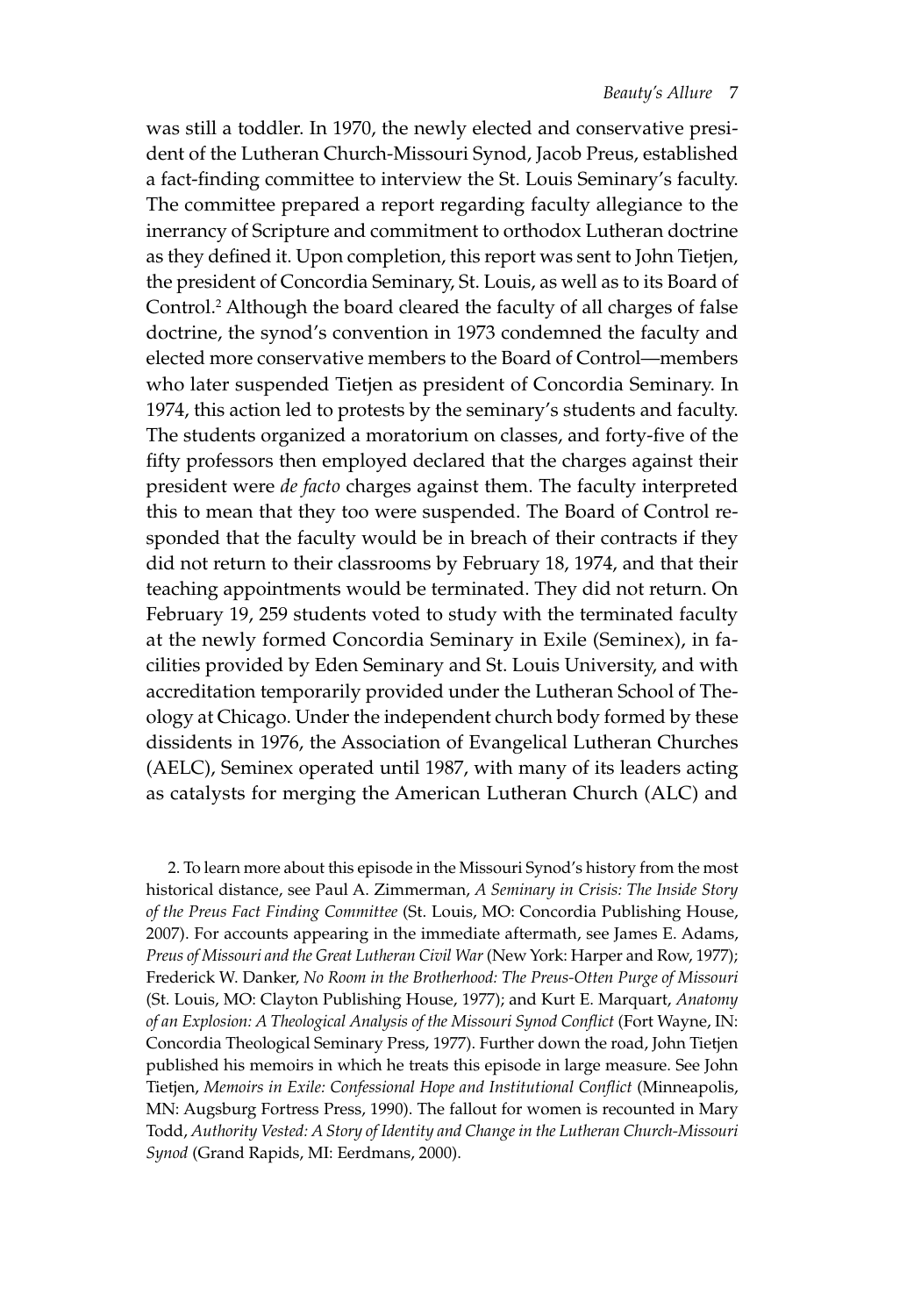#### 8 *Beauty's Vineyard*

the Lutheran Church in America (LCA) into the Evangelical Lutheran Church in America (ELCA). This new denomination within American Lutheranism was formed in 1988 and to this day is the largest Lutheran church body in the United States. Those who retained control of Concordia Seminary in St. Louis and who maintained their support of the synod through this fractured moment in its history, however, influenced the fundamentalist direction that the Lutheran Church-Missouri Synod would take, as well as the theological imaginations of the young men who were entering the ministry and who have steered the direction of the church now in the four decades since this episode in its history.

Since I was a preschooler at the time, I only subsequently learned of the drama that had unfolded in St. Louis, preventing me and mine from learning that the Bible is, rather than a document communicated by God directly into the ears of prophets, evangelists, and epistle writers, a composite of writings prepared by many people who, over many centuries, wrestled to discern God's activity in and message to the world. Learning about the historical-critical method came, for me, as a breath of fresh air as I, like many of my classmates, was struggling to understand the claims of Christianity alongside things we were learning in our science classes. Although my denomination feared that reading the Bible in this way would destroy belief in God, it actually saved my faith from collapsing under the weight of the competing and compelling evidence supporting evolution and the emergence of life from an as-yet inexplicable explosion in space billions of years ago. Reading the Bible in this way opened my mind to the possibility of faith and reason existing harmoniously, and it allowed me entry into Christianity in an age of scientific discovery. By semester's end, I no longer shared the faith of my parents, grandparents, or great-grandparents—all of whom were heavily invested in this branch of the Lutheran Church. And there was no going back. It has created a rift that my extended family of both birth and marriage scarcely understands—and about which we have spoken precious little.

The second blow to my fundamentalism came when I studied abroad at the University of Haifa during the fall semester of my junior year. Because we did not have a lot of money when I was a child (neither of my parents attended college; though now retired, my father was a television repairman and my mother was a stay-at-home mom until I was in the fourth grade when she agreed to assist in classrooms at the elementary school nearest our house), and because I believed I would never be able to go overseas again, when my art history professor and mentor suggested strongly that I study internationally, I selected Israel.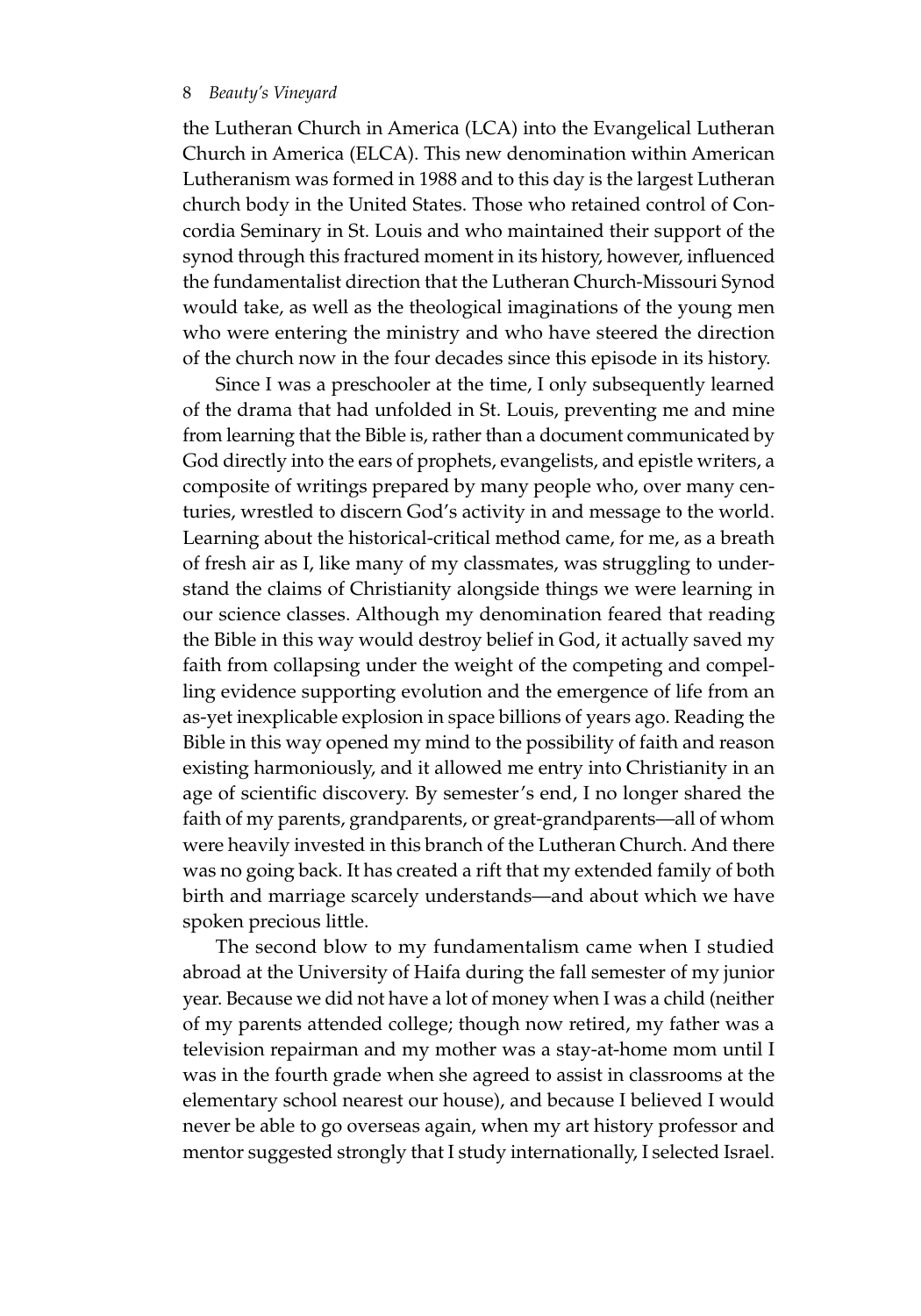I wanted to see the places I had read about in the New Testament, and because the program at Haifa offered courses in both art history and religion, subjects that had become my major fields of study at Gustavus, it seemed like a natural choice. So in September 1990, I was off to Haifa via New York City and Tel Aviv.

Only a handful of Christians were in attendance at the University of Haifa. Most students, including those who had come from Europe to study in the same program into which I had enrolled that semester, were Jewish by descent, even if they were not practitioners of the religion. Unlike me, they were attending the university at a fraught moment in history, as they considered making "aliya," or "stepping up" to Israeli citizenship. In Israel, I experienced life for the first time as a religious minority and felt the sting of my status as an outsider. My non-Jewish identity was revealed accidentally, and quite publicly so, on the first day of our arrival, when we were asked to take a Hebrew placement exam within hours of deboarding the long, overnight flight from New York. When I held the quarter-inch stack of papers in my hands, unable to decipher a word of the Hebrew, appearing to me as nothing more than illegible scratches on the page, I simply walked up to the proctor and asked to be placed in the elementary class. An elderly woman, she tapped my hand and whispered sweetly, "Just do as much as you are able to, dear." When I responded that I had done as much as I was able, given that I didn't know a single letter of the Hebrew alphabet, I communicated unknowingly to everyone in the room that I was not Jewish, since most Jews of some commitment go to Hebrew school as children and learn, at the very least, the basics of the Hebrew language.

Studying in Haifa was an isolating experience. The Jewish Americans in the program, I came to understand over time, were attempting to escape the Christian dominance of their own country in order to experience life in a Jewish one. Classmates confronted me about the symbol of the cross, the brutality of the crusades, and the anti-Semitism in the New Testament. They were legitimate questions, but they were questions I had never considered, and to which I was ill prepared to respond. Later in the semester, the derogatory word "goy" was painted, graffiti style, over a poster announcing a tour of sites sacred to Christians. It was the goy tour—the tour for goys of sites sacred to the goyim. I was a goy who didn't know Hebrew—someone considered unclean, I learned; someone despised.

I internalized too the tensions experienced by contemporary Israelis. Fearful of attacks at the hands of Palestinians, Israelis lived constantly under a double threat, also wary of invasions from foreign armies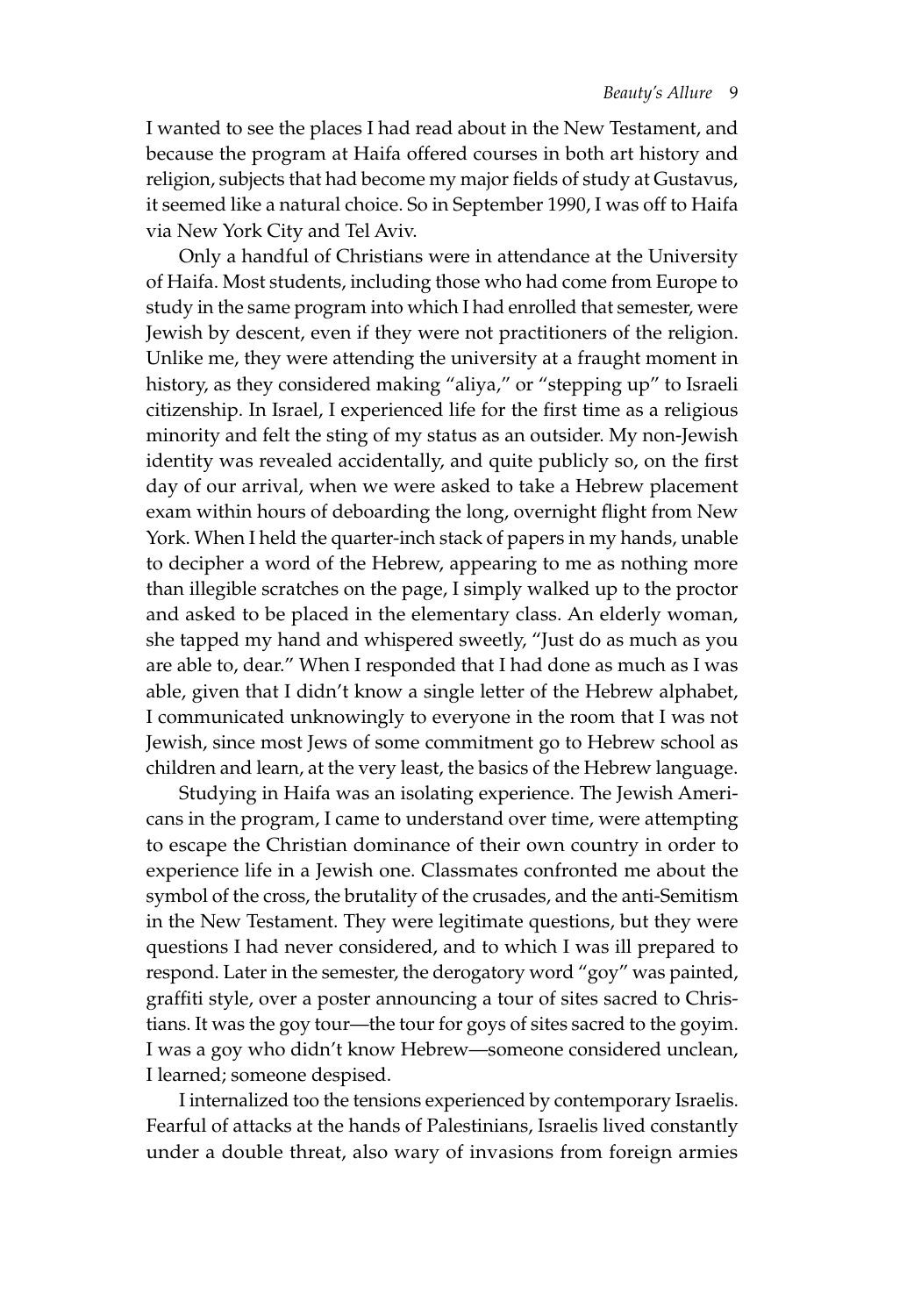#### 10 *Beauty's Vineyard*

surrounding the small country struggling to exist after the horrors of the Shoah, the destruction, the Holocaust—a catastrophe wrought in some measure by interpretations of teachings sacred to my tradition. At the same time, I witnessed firsthand the oppression of the Palestinians as we visited refugee camps. With the help of our Palestinian classmates and dormitory neighbors, we began to understand their struggle for freedom. We took part in mock UN sessions, attempting one week to play the role of Israelis, and the next the role of Palestinians, finally trying to broker our own peace deal. Ours too failed. On top of all of this, the political situation was tense. Saddam Hussein had invaded Kuwait earlier that year, and President Bush promised to expel him from Kuwait. The American military was readying itself for war in the Persian Gulf throughout the summer of our departure, and ultimately setting a deadline of January 15, 1991, for Iraq's withdrawal. A refusal on Iraq's part to acquiesce to demands of the United States would result in war. We were taught how to inject ourselves with antichemical agents and what to do in case of war. Our semester-long program at Haifa was scheduled through the end of January, but most of the students fled as the deadline approached. The university eventually closed temporarily when the United States launched its missiles and when Iraq retaliated by sending scud missiles into Israel, America's staunchest ally in the region. These missiles were aimed at targets in Jerusalem, Tel Aviv, and my own Haifa and detonated just days after I had evacuated.

In many ways, the religious delusions of my childhood exploded with those bombs during those weeks of war in the Middle East—and my academic journey to try to find meaning amid the anguish of human life was begun. I began to search for a faith that was meaningful in a world where children are turned into soldiers, many learning hatred based on differences in skin color, nationality, or religious affiliation from birth; where religion becomes another means by which to segregate ourselves, many becoming violent in adherence to their own ideologies; where men, women, and children are trafficked as slaves, many in situations of sexual servitude; where diseases like diabetes, cancer, and AIDS eat away at bodies of beloved ones, many without access to life-prolonging or life-saving medicines; where poverty and hunger deny people of their inherent dignity, many of whom could be fed given the world's abundance. These conditions were no longer merely abstractions in my mind. I had seen those affected by these situations face-to-face. And I could not turn my back on the complexities of what I had witnessed, nor could I wrap my mind around the condition of a world that produced and tolerated these realities.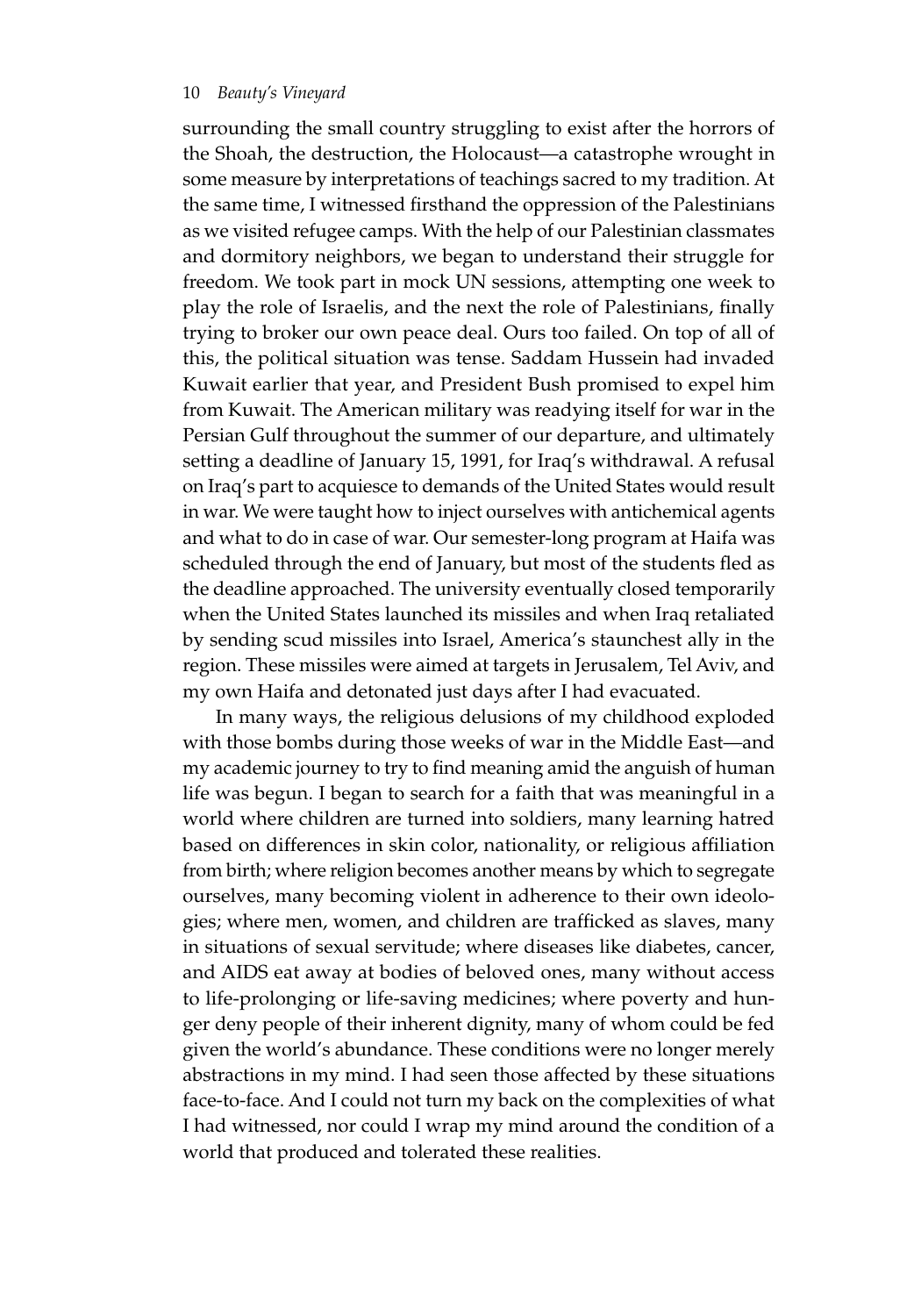In terms of my own academic pursuits, I turned ultimately to Christian doctrine upon acquiring still more experience at seminary in reading the Bible critically, struggling to understand the traditional view of God as Beauty alongside bloody atonement theories and histories of crusades against Muslims and pogroms against Jews. Because ultimately I landed a position at a Catholic university after being trained at Protestant seminaries, I was forced more than most, I think, to examine Lutheran and Catholic doctrines side by side. Over time, and in conversation with many a patient colleague, I began to enter more and more deeply into the Catholic imagination and fell in love with its intellectual tradition, its sense of sacramentality, and its social teaching. I officially broke ties with the Missouri Synod in 2010, a move I had desired for twenty years but did not make in order to maintain peace in my family. An opening to do so came after experiencing the JustFaith curriculum with my husband in 2008–2009, and then a sabbatical journey with our family to South Africa during academic year 2009–2010.

Finally, in 2011–2012, my husband and I participated in the Rite of Christian Initiation for Adults (RCIA) through the Basilica of St. Mary, a Catholic parish in Minneapolis near where we live, where we were received into the Catholic Church and became members of this co-Cathedral during the Easter Vigil of 2012, along with our children who were also undergoing sacramental training that year. Obviously, the Catholic Church is no panacea. I entered with eyes wide open but with joy in coming home after a long, long period in the desert. This book outlines how I have come to think about the human person and sin, evil and suffering, Christ and salvation, and community and hope, after twenty years in an exile of sorts—a period in the wilderness, written by a theologian serving the church without having a church to serve, desiring now to contribute to Catholic scholarship in the post–Vatican II era. This book attempts to explain my conversion to a way of thinking profoundly different from the manner the denomination in which I was raised taught about what it means to be a Christian. Informed both by the study of theology and the arts, especially the visual arts, and by meaningful travel to places where traumatic experiences have shaped people to think critically about power and its abuse in a world of great disparity, *Beauty's Vineyard* is my theological aesthetic of anguish and anticipation.

The ideas that take shape in this book are ideas with which I have wrestled since that glass box was shattered in college and then again with Dora's stillbirth. Immediately after her death, I was grateful for my work at the university, but I was restless as well. I looked for an opportunity to do something meaningful in the community with Abraham—a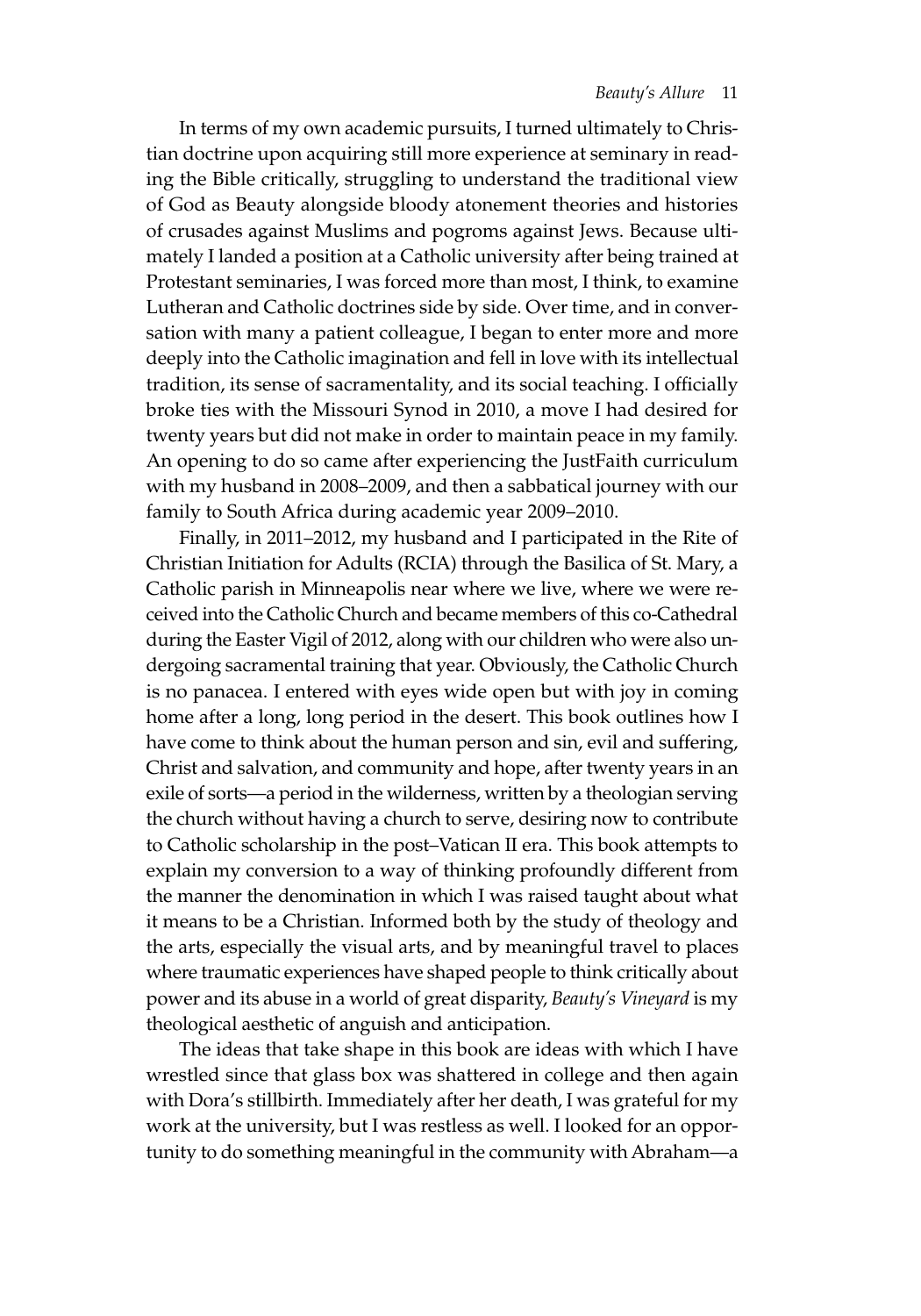#### 12 *Beauty's Vineyard*

voluntary commitment that we could do together, without putting Abraham in a toddler room somewhere while I performed a task for a nonprofit organization. I found a placement site online and learned about Open Arms of Minnesota, an organization that prepares meals for and delivers meals to people living with HIV/AIDS in the Twin Cities and thought it would be a perfect fit for us. Abraham could deliver meals with me, and we could get out of the house to do this work together a few times each month.

I fell in love with the organization the minute I walked through its doors. Open Arms, it seemed to me, represented something of an alternative universe, where people were committed to preparing tasty and healthy food so that no one who was sick in the community need also go hungry. Everyone seemed joyful despite the heaviness of the issues to which they were responding. Abraham and I became a part of the place. And I soon incorporated the organization into my work as well, collaborating with administrators at the University of St. Thomas to develop a service-learning partnership with Open Arms, beginning in 2004. Students could learn their discipline-specific coursework by conducting projects for Open Arms of Minnesota and, by their work, learn too about a public health dilemma unfolding in our own backyard. By 2006, I was traveling with Open Arms to South Africa in order to design an international service-learning course, "AIDS, Apartheid, and the Arts of Resistance," in affiliation with a community center with which Open Arms was partnering in the townships outside of Cape Town.

By engaging in this kind of work locally and globally, I was increasingly attentive to the reality that vulnerability to an HIV infection is too often predictable, not only based on the behaviors of individual people to which so much of the global health community was focused, but also on a person's relationship to various systems of jeopardy, among them sexual orientation, race, class, and gender. Wanting to disseminate what I had learned more publicly and beyond the academics more typically my audience, I developed a photography project to conduct on sabbatical and moved with my family to Cape Town during academic year 2009–2010 in order to create *30 Years / 30 Lives*, a photographic documentary project about HIV/AIDS intended to mark the thirtieth anniversary of the virus's known presence in the human community (1981–2011).

The project took me to cities in Thailand and Mexico as well, where I invited people impacted by HIV/AIDS—either directly through an infection or indirectly through the care or loss of a loved one or engagement in humanitarian response—to share their portraits and perspectives with those who would see the exhibit or its website. In addition,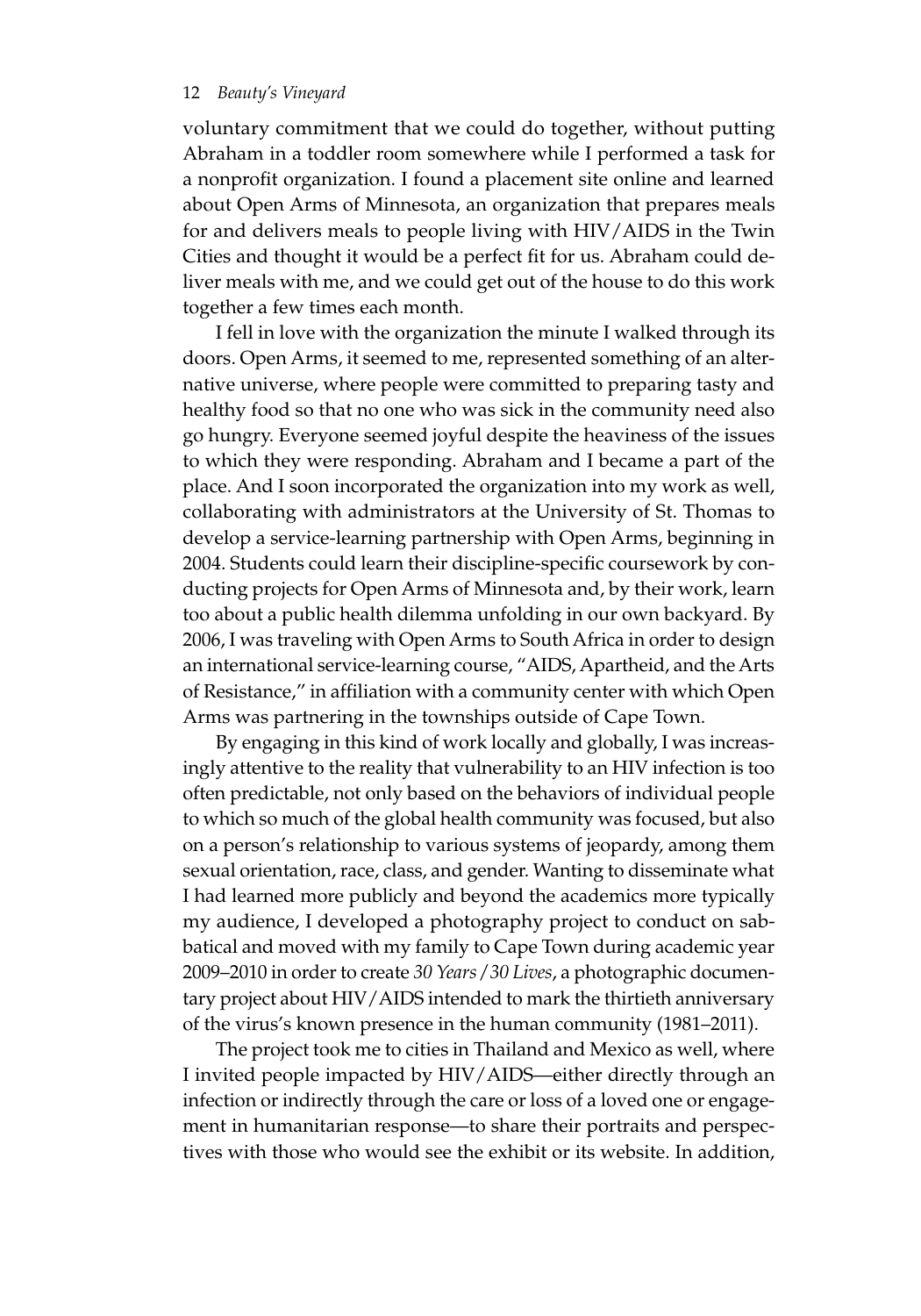my family and I volunteered at the J. L. Zwane Church and Community Center in Guguletu, tutoring children in the Rainbow After-School Program, as well as at the Scalabrini Center in Cape Town, cooking meals for abandoned refugee children at the Lawrence House. To accompany the exhibit and to place the work in a religious framework, I published theological blogs on the project's website, short reflections which are now thoroughly reworked in the book the reader is now holding.

While in South Africa, I again read Alan Paton's novel *Cry, the Beloved Country* and discovered deep resonance with the character named Arthur Jarvis, with whom readers become familiar only through memories of his father who reads Arthur's letters after his death at the hands of a robber. The letters reveal Arthur's active political resistance to racism and oppression. In one of them, Arthur writes of his desire to follow a compass that will never play false to him—a compass I have found too in a Christian appropriation of the African philosophy of *ubuntu*.

> I shall devote myself, my time, my energy, my talents, to the service of [*ubuntu*]. I shall no longer ask myself if this or that is expedient, but only if it is right. I shall do this, not because I am noble or unselfish, but because life slips away, and because I need for the rest of my journey a star that will not play false to me, a compass that will not lie. I shall do this . . . because I cannot find it in me to do anything else. I am lost when I balance this against that, I am lost when I ask if this is safe, I am lost when I ask if men, white men or black men, Englishmen or Afrikaners, Gentiles or Jews, will approve. Therefore I shall try to do what is right, and to speak what is true. I do this not because I am courageous and honest, but because it is the only way to end the conflict of my deepest soul. I do it because I am no longer able to aspire to the highest with one part of myself, and to deny it with another. I do not wish to live like that, I would rather die than live like that. I understand better those who have died for their convictions, and have not thought it was wonderful or brave or noble to die. They died rather than live, that was all. Yet it would not be honest to pretend that it is solely an inverted selfishness that moves me. I am moved by something that is not my own, that moves me to do what is right, at whatever cost it may be.<sup>3</sup>

Through my work in response to HIV/AIDS both in the United States and in Africa, I have been able to connect my current path with the longer journey I have traveled since my college days. The experience

<sup>3.</sup> Alan Paton, *Cry, the Beloved Country* (New York: Charles Scribner's Sons, 1948), 170–71.